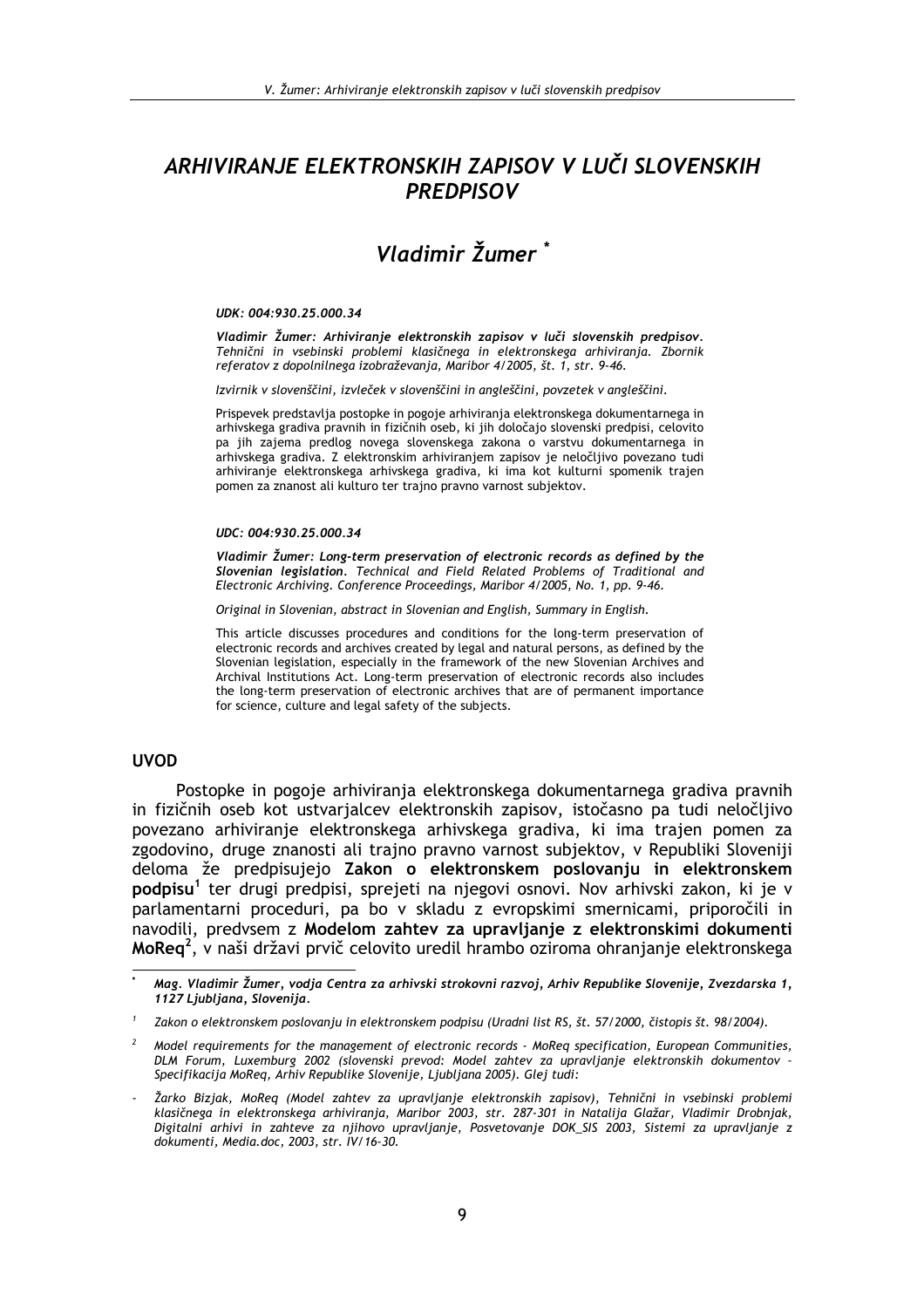dokumentarnega in arhivskega gradiva. V prispevku želim predstaviti slovenske predpise<sup>3</sup>, ki že urejajo elektronsko arhiviranje, na drugi strani pa želim osvetliti predlog novega slovenskega Zakona o varstvu dokumentarnega in arhivskega gradiva ter arhivih<sup>4</sup> v tistem delu, kjer so predvideni postopki in pogoji elektronskega arhiviranja.

 $\overline{\mathbf{z}}$ Predpisi o elektronskem poslovanju, ki deloma urejajo tudi elektronsko arhiviranje:

- Zakon o elektronskem poslovanju in elektronskem podpisu (Uradni list RS, št. 57/2000, čistopis št. 98/2004),
- Uredba o pogojih za elektronsko poslovanje in elektronsko podpisovanje (Uradni list RS, št. 77/2000),
- Uredba o poslovanju organov javne uprave z dokumentarnim gradivom (Uradni list RS, št. 91/2001),
- Navodilo za izvajanje uredbe o poslovanju organov javne uprave z dokumentarnim gradivom (Uradni list RS, št. 26/2002).
- Zakon o splošnem upravnem postopku (Uradni list RS, št. 80/99, s spremembo št. 73/2004),
- Sodni red (Uradni list RS, št. 17/95),
- Slovenski računovodski standardi (Uradni list RS, št. 107/2001),
- Zakon o davku na dodano vrednost (Uradni list RS, št. 89/1998, čistopis št. 97/2004),
- Pravilnik o izvajanju zakona o davku na dodano vrednost (Uradni list RS, 17/2004),
- Zakon o davčnem postopku (Uradni list RS, št. 54/2004),
- Zakon o dostopu do informacij javnega značaja (Uradni list RS, št. 24/2003),
- Zakon o arhivskem gradivu in o arhivih (Uradni list RS, št. 20/1997, 32/1997 in 24/2003),
- Pravilnik o dokumentaciji v osnovni šoli (Uradni list RS, št. 29/96 s popravki št. 11/99, 27/2002 in 82/2003),
- Pravilnik o dokumentaciji v 9-letni osnovni šoli (Uradni list RS, št. 64/99, popravek št. 82/2003).
- Predlog Zakona o varstvu dokumentarnega in arhivskega gradiva ter arhivih (ZVDAGA) je bil objavljen v Poročevalcu Državnega zbora Republike Slovenije, št. 95, z dne 19. 7. 2004. Predlog ZVDAGA je bil pripravljen v okviru posebne delovne skupine, ustanovljene v okviru Centra Vlade RS za informatiko - skupine za elektronski arhiv, ki je delovala tudi z zunanjimi izvajalci. Predhodno so bile opravljene analize predpisov s tega področja v nekaterih državah EU in drugih državah (Inštitut za javno upravo pri Pravni fakulteti) in analiza strokovnih rešitev na tem področju, predvsem varstva dokumentarnega in arhivskega gradiva v elektronski obliki (Perenič svetovanje d. o. o.) V tej delovni skupini je sodeloval Marjan Zupančič, namestnik direktorja Arhiva RS.Tekst zakona je bil pripravljen v sodelovanju in ob konzultacijah z Arhivom RS, Ministrstvom za kulturo, Inšpektoratom za kulturo, regionalnimi arhivi ter zunaniim sodelavcem omeniene delovne skupine (Perenič svetovanie d. o. o.) se navenov, regionalnimi armir est esinalgim oceaanicum omenjene este me onepme (roromo orelange en orion)<br>S prej omenjenimi institucijami je bilo organiziranih več usklajevalnih sestankov, ki jih je vodil nekdanji državni kulturo, Andreja Rihter, je sprejela predlog, da omenjeni predlog zakona vloži v proceduro na Vlado RS, ker CVI po veljavni zakonodaji predlogov zakonov ne more predlagati Vladi RS v sprejem. Nekdanja ministrica je tudi zahtevala, da se vnese v predlog zakona tudi reorganizacija arhivske službe v Sloveniji - 102. člen predloga, tako da se v Arhiv RS kot organ v sestavi Ministrstva za kulturo, vključijo regionalni arhivi kot območne enote.

Predlog ZVDAGA je Ministrstvo za kulturo vložilo v medresorsko usklajevanje. V tem delu je bil predlog usklajen z več ministrstvi in drugimi službami (Ministrstvo za informacijsko družbo, Ministrstvo za pravosodje, Ministrstvo za obrambo, SOVA itd.) Usklajevanja je vodil bivši državni sekretar Ciril Baškovič, konkretno pa Marjan Zupančič, namestnik direktorja Arhiva RS in Gorazd Perenič.

Vlada RS je sprejela besedilo predloga ZVDAGA na svoji 83. redni seji 1. 7. 2004 in ga poslala v Državni zbor. Na poziv DZ z dne 5. 7. 2004 je Vlada RS poslala popravek teksta. Vsi popravki in dopolnila so bila pripravljena v Arhivu RS s sodelovanjem že omenjenih sodelavcev. Predlog zakona je izšel v Poročevalcu DZ, št. 95, z dne 19.7. 2004. Državni zbor RS je Ministrstvo za kulturo obvestil, da se je 15. 7. 2004 začel zakonodajni postopek in kasneje tudi, da je predlog zakona v drugem branju. 11. 10. 2004 je obravnavala predlog zakona tudi Komisija za družbeno ureditev Državnega sveta, kjer so sodelovali predstavniki MK, Arhiva RS in zunanjih sodelavcev. Komisija je dala pozitivno mnenje na predlog zakona. Predlog zakona ni nadaljeval zakonodajnega postopka v novem DZ, izvoljenim oktobra 2004.

Novo pobudo za pripravo predloga zakona in vložitev v zakonodajni postopek je dal novi minister za kulturo, Vasko Simoniti, ki je dne 1. 2. 2005 imenoval delovno skupino v sestavi: Marjan Zupančič (vodja), Gorazd Perenič, mag. Sonja Jager, mag. Nina Zupančič Pušavec in mag. Vladimir Žumer z nalogo, da v dveh mesecih od imenovanja pripravi predlog za vložitev na Vlado RS. Opomba je povzeta po poročilu Marjana Zupančiča, Stalna zbirka dokumentarnega gradiva Arhiva RS.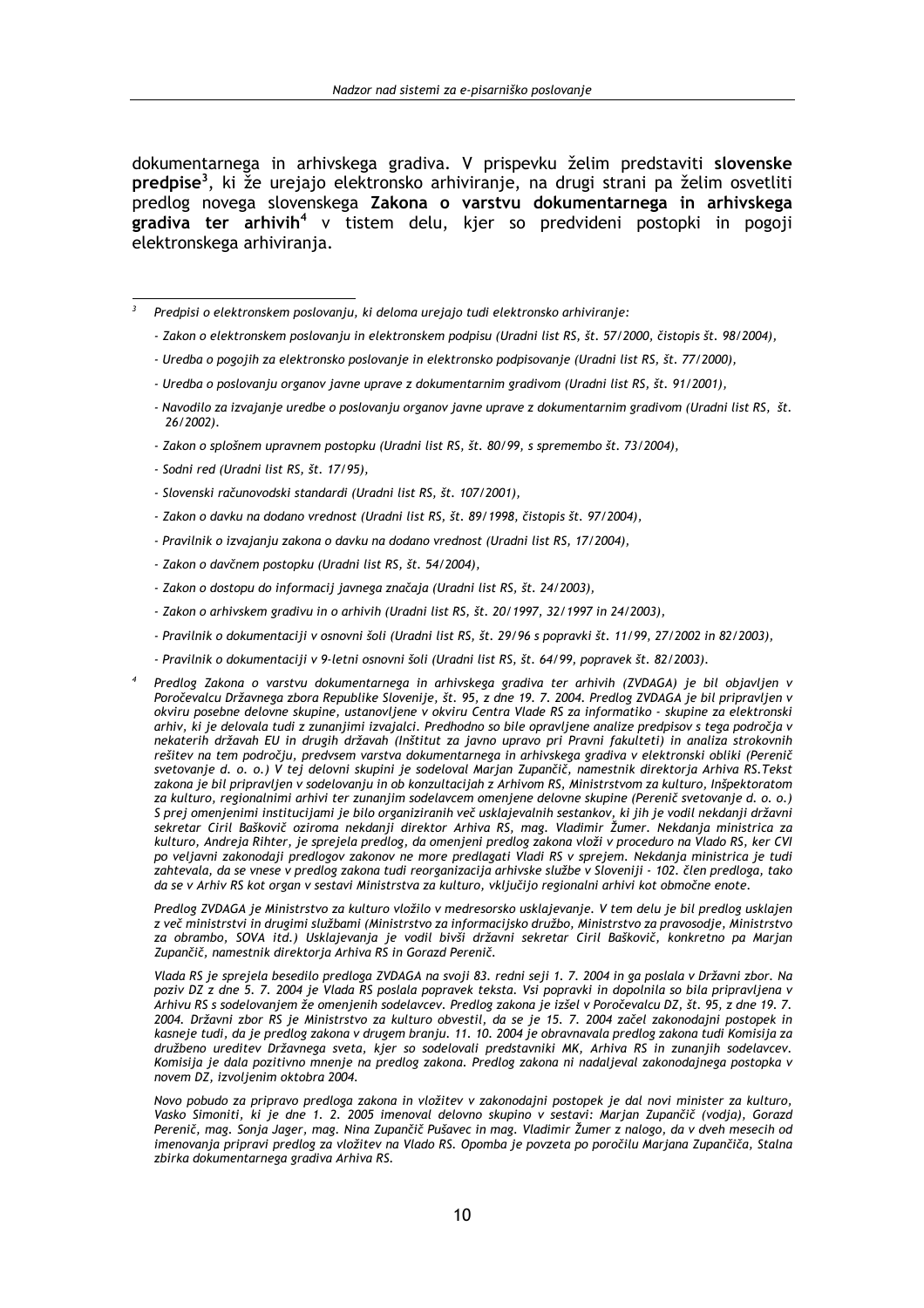# POSTOPKI IN POGOJI ELEKTRONSKEGA ARHIVIRANJA

Poglejmo nekaj definicij. Elektronsko poslovanje zajema poslovanje pravnih in fizičnih oseb v elektronski obliki z uporabo informacijske tehnologije v pravnem prometu, kar vključuje tudi elektronsko poslovanje v sodnih, upravnih in drugih podobnih postopkih. Elektronsko poslovanie vkliučuje oblikovanie, pošilianie, sprejemanje, shranjevanje in druge obdelave podatkov in dokumentov v elektronski  $obliki.<sup>5</sup>$ 

Elektronska hramba oziroma elektronsko arhiviranje pa pomeni hranjenje oziroma ohranjanje elektronskih zapisov s pomočjo informacijske tehnologije v standardizirani digitalni obliki (z določenim formatom, codo, ločljivostjo itd.), na magnetnih oziroma optičnih nosilcih zapisov, kot so magnetni trakovi, diski, diskete, CD, DVD, magnetno-optični diski, UDO nosilci itd.; tako, da je omogočena dolgotrajna hramba tako elektronskega dokumentarnega kot elektronskega arhivskega gradiva. Pri dolgoročni hrambi elektronskih podatkov in dokumentov morata nosilec zapisa in oblika zapisa zagotavljati in omogočati njihovo dostopnost, berljivost, uporabnost, pošiljanje, prepisovanje ter migracijo na nove nosilce in v nove formate. Hkrati pa morajo nosilci elektronskih zapisov in formati zapisov nezbrisliivost, nespremenliivost, celovitost, zagotavljati verodostojnost (avtentičnost) in neokrnjenost vsebine in oblike elektronskih podatkov in dokumentov, vključno z ohranjanjem metapodatkov.

Pri elektronskem poslovanju in arhiviranju ni več mogoče ohranjati, pogosto pa niti ločevati izvirnega zapisa od kopije, zaradi nujnosti presnemavanja in migracij elektronskih zapisov pa tudi ne ohranjati izvirne oziroma primarne oblike in vrste nosilcev zapisov, kot je to predpisano pri klasičnem arhiviranju gradiva v fizični obliki na papiriu. Izvirnost oziroma verodostojnost in s tem dokazno vrednost elektronskih podatkov in dokumentov moramo zagotavljati z doslednim izpolnjevanjem pogojev elektronskega arhiviranja, ki jih določajo predpisi.<sup>6</sup>

# Elektronsko arhiviranie vkliučuie predvsem naslednie postopke:

- zajemanje različnih klasičnih, analognih in digitalnih vrst zapisov in pretvorbo v standardizirano digitalno obliko, vključno s skeniranjem (pretvorbo) fizičnih dokumentov na papirju,
- uničevanie izvirnikov po opravlieni pretvorbi v digitalno obliko.
- vzporedno hranienie arhivskega gradiva in trainega dokumentarnega gradiva v  $\bullet$ fizični obliki na papirju, če je gradivo nastalo v izvirni obliki na papirju,
- postopke zapisovanja digitalnih zapisov za dolgotrajno elektronsko hrambo,
- migracije digitalnih zapisov na nove in nove standardizirane nosilce elektronskih zapisov in oblike (formate).

Glej 1. in 2. člen Zakona o elektronskem poslovanju in elektronskem podpisu (Uradni list RS, št. 57/2000, čistopis št. 98/2004).

Glej komentar: Gorad Perenić, Zakon o elektronskem poslovanju in elektronskem podpisu (ZEPEP) in Uredba o pogojih za elektronsko poslovanje in elektronsko podpisovanje z uvodnimi pojasnili, Perenič svetovanje d. o. o., .<br>Ljubljana 2001, str. 10-11.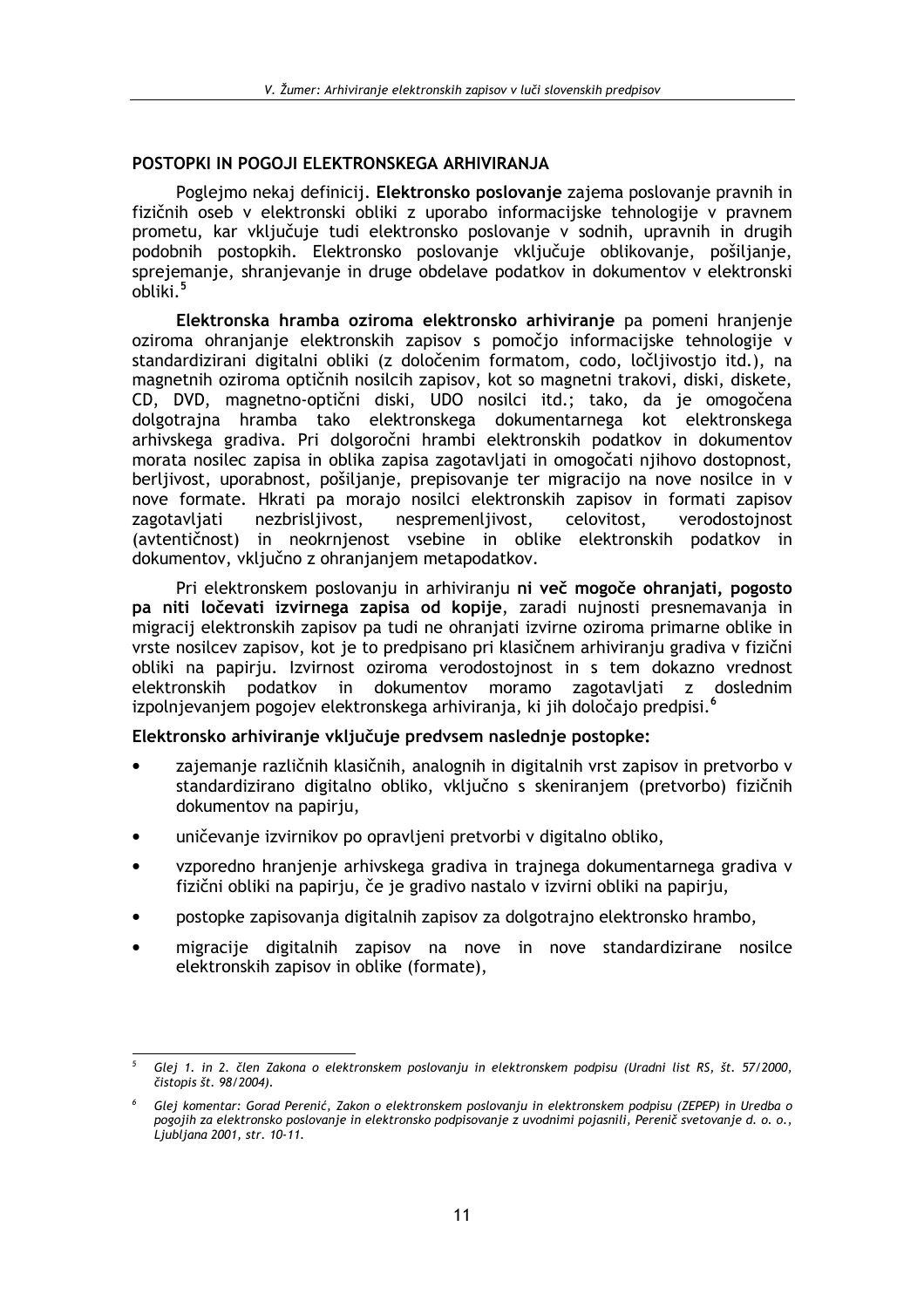- dosledno izpolnievanie pogojev za varno in verodostojno arhiviranie z ohranjanjem dokazne oziroma pravne vrednosti gradiva v digitalni obliki, vključno z elektronskimi podpisi.
- omogočanie dostopnosti, kopirania in pošiliania ter pogoje uporabe elektronskih podatkov in dokumentov.
- postopek sprejemanja, izvajanja in spreminjanja internih pravil pravnih in fizičnih oseb za elektronsko arhiviranje,
- standardizacijo informacijske tehnologije oziroma strojne in programske opreme ter storitev za elektronsko arhiviranje,
- evidenco, akreditacijo in nadzor nad javnimi in zasebnimi izvajalci oziroma ponudniki opreme in storitev elektronskega poslovanja in arhiviranja,
- varstvo (hranjenje in ohranjanje) elektronskega arhivskega gradiva kot zgodovinskega spomenika v državnih arhivih ter strokovni nadzor države nad elektronskim arhiviranjem.

# PRIPOROČILA, SMERNICE, NAVODILA IN STROKOVNA LITERATURA O ELEKTRONSKEM ARHIVIRANJU

Zakon o elektronskem poslovanju in elektronskem podpisu in drugi slovenski predpisi, ki se dotikajo elektronskega poslovanja in elektronske hrambe v določeni meri upoštevajo različna mednarodna priporočila, smernice in navodila, ki sta jih v zadnjih desetih letih pripravila Mednarodni arhivski svet (ICA) in tako imenovani DLM Forum (Document Lifecycle management), ki od leta 1994 dalje deluje v okviru<br>Evropske unije, ter mednarodne standarde.<sup>7</sup> Mednarodni arhivski svet oziroma njegov Odbor za elektronsko gradivo je leta 1997 izdal Vodnik za upravljanje z elektronskim gradivom z arhivskega stališča<sup>8</sup>, ki na teoretični ravni določa pravila elektronskega arhiviranja baz podatkov in elektronskih dokumentov, s poudarkom na strategiji hrambe, predvsem pa zahtev za ohranjanje uporabnosti, razumljivosti in dostopnosti elektronsko arhiviranih podatkov in dokumentov.

Istočasno je leta 1997 DLM Forum izdal zelo uporabne Smernice za uporabo elektronskih informacij - Navodilo za ravnanje s strojno berljivimi podatki in dokumenti.<sup>9</sup> ki sistematično določajo pravila in pogoje hrambe elektronskih podatkov in elektronskih dokumentov od nijhovega oblikovania, vrednotenia, zaščite, zajemania, konverzije, skenirania in migracije do postopkovnih in tehničnih pravil za kratkotrajno in dolgotrajno hrambo elektronskih informacij s poudarkom na priporočliivih nosilcih zapisov in formatov elektronskih zapisov. Danes so nekatere tehnične zahteve in rešitve glede hrambe v smernicah že zastarele. Škoda pa je, da leta 2000 smernice niso bile upoštevane oziroma prenesene v zakon o elektronskem

Na primer: ISO 15489 "Information and documentation - Records management", 2001 (v hrvaškem prevodu: ISO 15498 Informacije i dokumentacija - Upravljanje spisima, Dio 1 - Opčenito, Dio 2 - Smjernice (tehničko izvješče), Hrvatski državni arhiv, Zagreb 2002.

THE GUIDE FOR MANAGING ELECTRONIC RECORDS FROM AN ARCHIVAL PERSPECTIVE, International Council on Archives, Paris 1997 (hrvaški prevod: Vodič za upravljanje elektroničkom gradivom s arhivskog stjališča, Hrvatski državni arhiv, Zagreb 1999).

Guidelines on best practices for using electronic information - How to deal with machine-readable data, European Communities, DLM Forum, 1997 (hrvaški prevod: Smjernice za koriščenje elektroničkih informacija -Kako postupati sa strojno čitljivim podacima i elektroničkim dokumentima, Hrvatski državni arhiv, Zagreb 1999.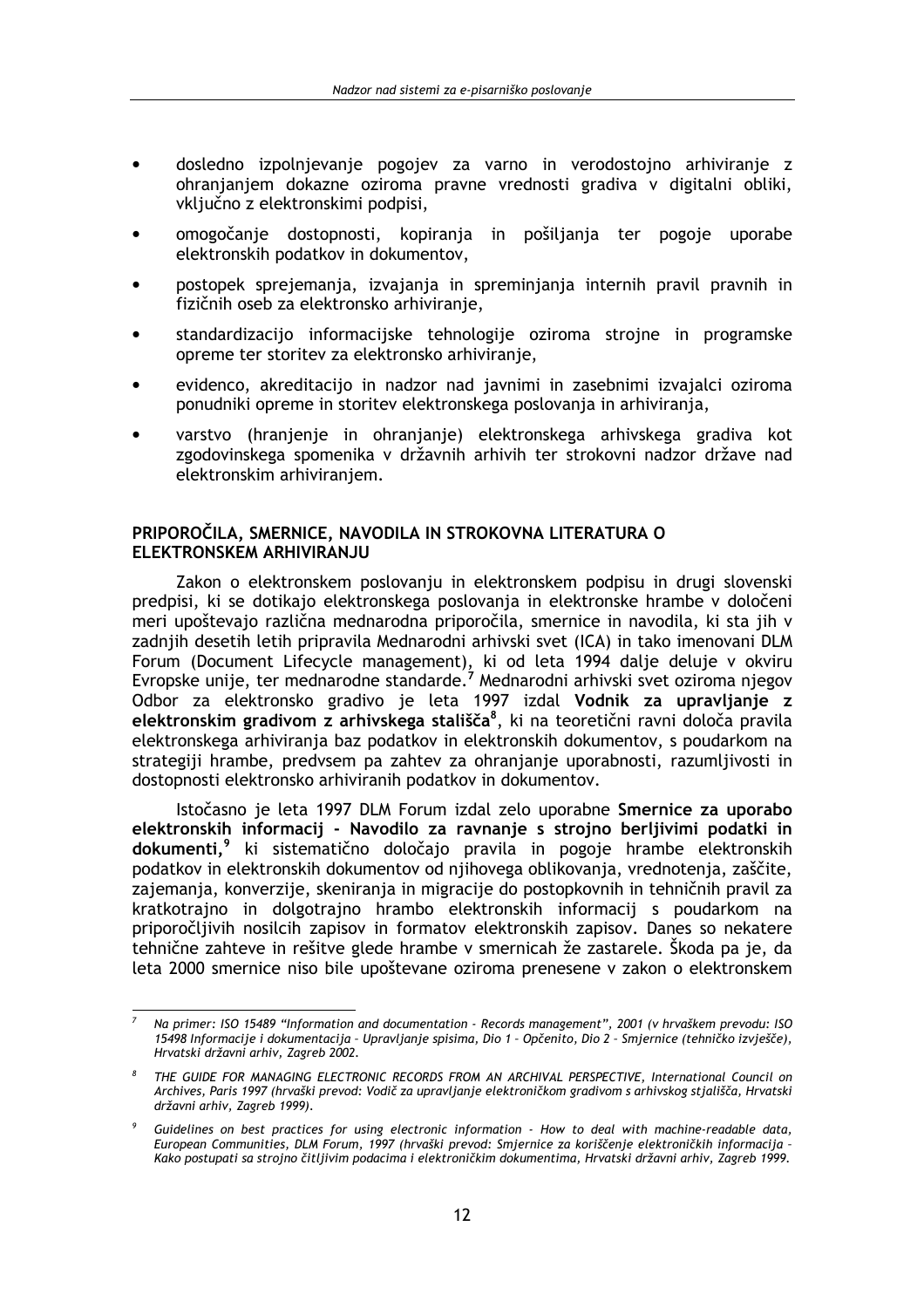poslovaniu in elektronskem podpisu, ki postopkov elektronske hrambe ne določa, temveč le pogoje za verodostojno elektronsko arhiviranje.

To je zdaj storjeno v predlogu novega Zakona o varstvu dokumentarnega in arhivskega gradiva, s tem da predlagatelj dosledno upošteva MoReg - Model zahtev za upravljanje z elektronskimi dokumenti,<sup>10</sup> ki ga je leta 2002 po naročilu Evropske komisije pripravil DLM Forum. Pravkar bo (je) izšel slovenski prevod MoReg, ki bo kot priročnik široko uporaben v javnem in zasebnem sektorju, zlasti po sprejetju novega arhivskega zakona. Elektronski sistem za upravljanje z zapisi (ESUZ) oziroma z dokumenti (ESUD) določa vse postopke v življenjskem ciklusu elektronskih zapisov oziroma dokumentov. Za elektronsko hrambo so pomembna zlasti poglavja 6 Zajemanje dokumentov (Zajem, Masovni uvoz, Vrste zapisov, Upravljanje elektronske pošte), 10 Druge funkcionalnosti (Upravljanje zapisov) in 11 Nefunkcionalne zahteve (Tehnični standardi, Zakonske in normativne zahteve, Zunanje izvajanje in upravljanje elektronskega arhiviranja s strani tretjih oseb, Dolgoročna hramba in tehnološko zastaranje).

Med tujimi arhivskimi učbeniki zadnjega desetletja moram omeniti vsaj učbenika Charlesa M. Dollarja Arhivistika in informacijske tehnologije<sup>11</sup> ter Luciane Duranti Arhivski zapisi,<sup>12</sup> ki sta izšla v hrvaškem prevodu leta 1999 oziroma leta 2000. Zelo uporaben pa je oziroma bi moral biti francoski priročnik Elektronski arhivi,<sup>13</sup> ki ga je izdala Direkcija francoskih državnih arhivov leta 2002, hrvaški prevod pa je bil objavljen leta 2003. Sodobni priročnik vsebuje poglavja o hrambi arhivskega elektronskega gradiva od organizacije in nalog elektronskega državnega arhiva, priprave elektronskih zapisov za izročitev elektronskemu arhivu (določitev metapodatkov, klasifikacija zapisov, odbiranje, zajemanje, skeniranje, ohranjanje na papirju itd.), pogojev za izročanje elektronskega gradiva za dolgoročno hrambo podatkov glede formatov, nosilcev zapisov in jezikov za kodiranje, migracije podatkov in dokumentov do pogojev dostopa in uporabe elektronskega gradiva. Priročnik posebej obravnava arhiviranje baz podatkov, elektronskih dokumentov, ki so nastali pri pisarniškem poslovanju in elektronski pošti, ter spletno gradiva. Na koncu navaja nekaj konkretnih izkušeni pri prevzemanju elektronskega gradiva v francoske državne arhive in dodaja načela za oceno stroškov elektronskega arhivirania.

Na tem mestu ne morem navajati zelo obsežne tuje in domače strokovne literature s področia informatike in arhivistike, ki obravnava elektronsko arhiviranie, pač pa v opombi citiram le najpomembnejšo slovensko literaturo zadnjih nekaj let, ki je večinoma objavljena v publikacijah vsakoletnih posvetovanj DOK\_SIS, INDO in Tehnični in vsebinski problemi klasičnega in elektronskega arhiviranja.<sup>14</sup> Posebej

<sup>&</sup>lt;sup>10</sup> Glej opombo št. 2.

 $11$ Charles M. Dollar, ARCHIVAL THEORY AND INFORAMTION TECHNOLOGIES (v hrvaškem prevodu: ARHIVISTIKA I INFORMACIJSKE TEHNOLOGIJE - Utjecaj informacijske tehnologije na arhivsku teoriju i praksu, Hrvatski državni arhiv, Zagreb 1999).

<sup>&</sup>lt;sup>12</sup> Luciana Duranti, Arhivski zapisi - Teorija i praksa, Hrvatski državni arhiv, Zagreb 2000.

 $13$ LES ARCHIVES ELECTRONIQUES - Manuel pratique, Direction de Archives de France, La Documentation francaise, Paris 2002 (hrvaški prevod: Elektronički zapisi - Priručnik, Hrvatski državni arhiv, Zagreb 2003).

<sup>14</sup> Naipomembnejša slovenska literatura o e-arhiviranju:

Žarko Bizjak, Digitalni arhivi in zahteve za njihovo upravljanje, DOK\_SIS 2003, Sistemi za upravljanje z dokumenti, Media.doc, 2003, str. IV/16-30.

Nada Čibej, Uvajanje ISO standardov v arhivistiki na področju elektronskih medijev, Posvetovanje DOK SIS 2004, Sistemi za upravljanje z dokumenti, Media.doc, 2004, str. III/13-20.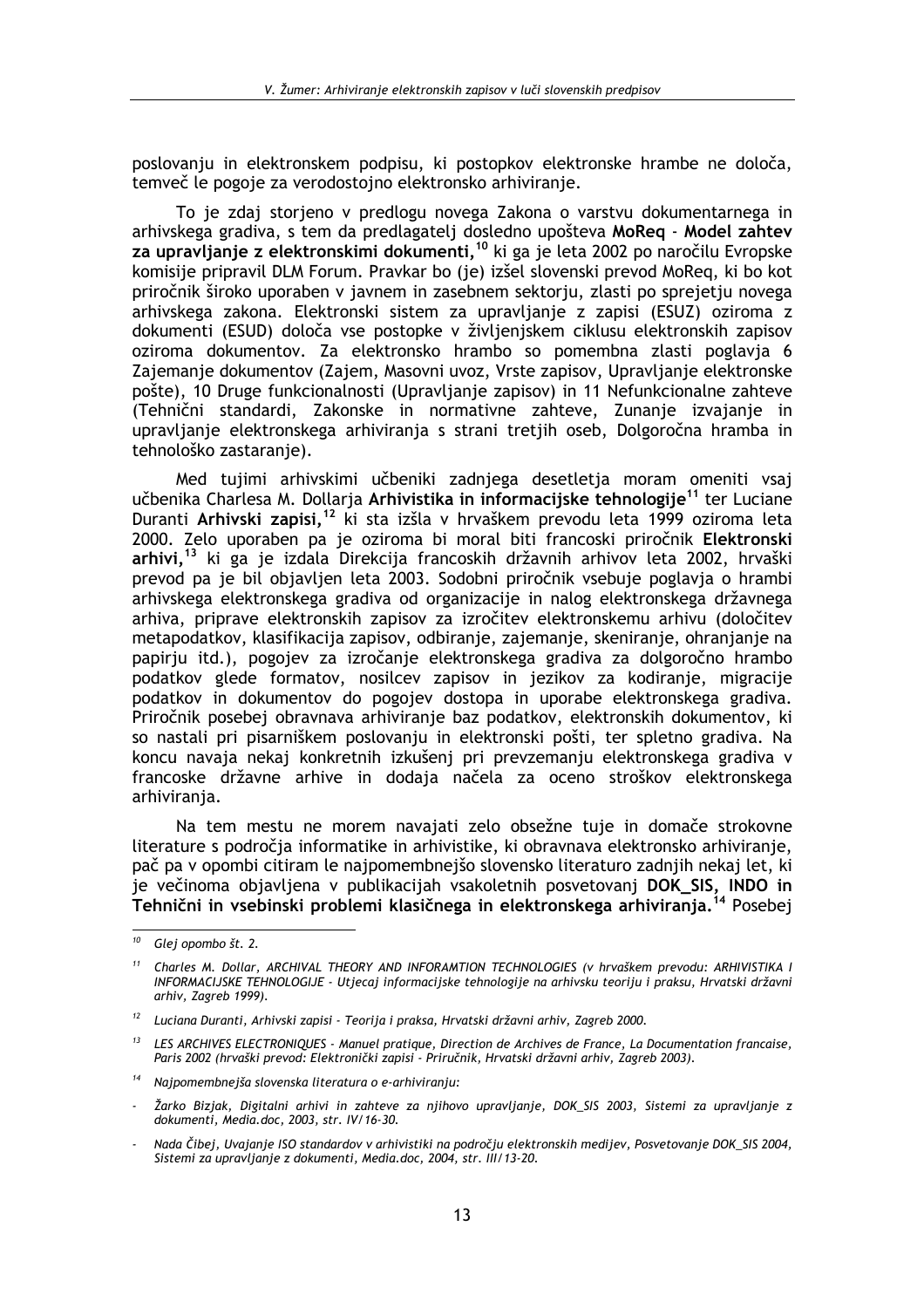pa kaže opozoriti na članke dr. Alenke Žužek, ki obravnavajo hrambo elektronsko podpisanih dokumentov oziroma ohranjanje elektronskih podpisov.<sup>15</sup>

# SLOVENSKI PREDPISI O ELEKTRONSKEM ARHIVIRANJU IN HRAMBA ELEKTRONSKIH PODATKOV IN DOKUMENTOV V SLOVENIJI

# Predpisi o elektronskem poslovanju in elektronski hrambi

Slovenija je bila ena izmed prvih držav v Evropi, ki je že leta 2000 dobila moderni Zakon o elektronskem poslovanju in elektronskem podpisu z Uredbo o pogojih za elektronsko poslovanje in elektronsko podpisovanje, ki skupaj z Uredbo o poslovanju organov javne uprave z dokumentarnim gradivom in navodilom za njeno izvajanje leta 2001 oziroma 2002, Zakonom o splošnem upravnem postopku iz leta 1999 (s spremembami in dopolnitvami o elektronsko vodenem upravnem postopku leta 2004), Sodnim redom za splošna sodišča leta 1995, Računovodskimi standardi leta 2001, Zakonom o davku na dodano vrednost 2004, Zakonom o davčnem postopku leta 2004, Zakonom o arhivskem gradivu in arhivih leta 1997 ter še z nekaterimi drugimi predpisi, določa postopke elektronskega poslovanja, deloma pa tudi postopke

- J. Kroflič, M. Rudolf, Č. Jakovljević, E-poslovanje z dokumentarnim gradivom, INDO 2004, str. 112-123.
- Jure Longyka, Digitalizacija avdiovizualnega gradiva, diplomska naloga, Univerza v Ljubljani, Fakulteta za računalništvo in informatiko, Ljubljana september 2002.
- Miroslav Novak, Arhivska stroka in e-dokumenti, Posvetovanie DOK SIS 2002, Sistemi za upravljanie z dokumenti, Media.doc, 2002, str. III/1-8.
- Miroslav Novak, Arhivska strokovna izhodišča vzpostavitve slovenskega javnega e-arhiva, Posvetovanje DOK\_SIS 2003, Sistemi za upravlianie z dokumenti, Media.doc, 2003, str. IV/- 15.
- Miroslav Novak, Problemi mobilnosti podatkov v arhivski teoriji in praksi, Posvetovanje DOK\_SIS 2004, Sistemi za upravljanje z dokumenti, Media.doc, 2004, str. III/1-12.
- Igor Pauletič, Obdelava in arhiviranje dokumentov pri zunanjem ponudniku zagotavljanje verodostojnosti<br>obdelav in sledljivost postopkov, Posvetovanje DOK\_SIS 2004, Sistemi za upravljanje z dokumenti, Media.doc, 2004, str. IV/68-73.
- Senko Pličanič, Vizija E-uprave v Sloveniji (ali potrebujemo zakon o E-upravi), Posvetovanje DOK\_SIS 2002, Sistemi za upravljanje z dokumenti, Media.doc, 2002, str. I/1-10.
- Darija Plevel, Teoretični problemi in možne rešitve prevzemanja elektronskega arhivskega gradiva v profesionalne arhive, Posvetovanje DOK\_SIS 2003, Sistemi za upravljanje z dokumenti, Media.doc, 2003, str.  $IV/61-69.$
- Vladimir Žumer, ARHIVIRANJE ZAPISOV. Priročnik za ravnanje z dokumentarnim in arhivskim gradivom državnih upravnih in pravosodnih organov, organov lokalnih skupnosti, javnih in zasebnih zavodov, gospodarskih družb (podjetij, bank, zavarovalnic, zadrug in združenj), političnih strank, društev ter posameznikov. - Ljubljana, GV<br>Založba, 2001, 480 strani.
- Vladimir Žumer, Od nastanka zapisov do izročitve arhivskega gradiva v slovenski javni upravi. Arhivi XXV, 2002, št. 2, str. 1-14.
- Vladimir Žumer, E-arhiviranje poslovnih dokumentov. Monitor, Sistemi, letnik 13, št. 6, junij 2003, str. 14-15.
- Alenka Žužek, Arhiviranje digitalno podpisanih elektronskih dokumentov, Tehnični in vsebinski problemi klasičnega in elektronskega arhiviranja, Maribor 2002, str. 269-277.
- Alenka Žužek, Aleš Dobnikar, Novosti na področju arhiviranja elektronsko podpisanih dokumentov, Tehnični in vsebinski problemi klasičnega in elektronskega arhiviranja, Maribor 2003, str. 302-309.
- Alenka Žužek, Aleš Dobnikar, Tehnična priporočila in pravni vidiki digitalnega arhiviranja, Posvetovanje DOK\_SIS 2003, Sistemi za upravljanje z dokumenti, Media.doc, 2003, str. IV/31-38.

Dušan Kričej, E-uprava na dlani, Založba Pasadena, Ljubljana 2002.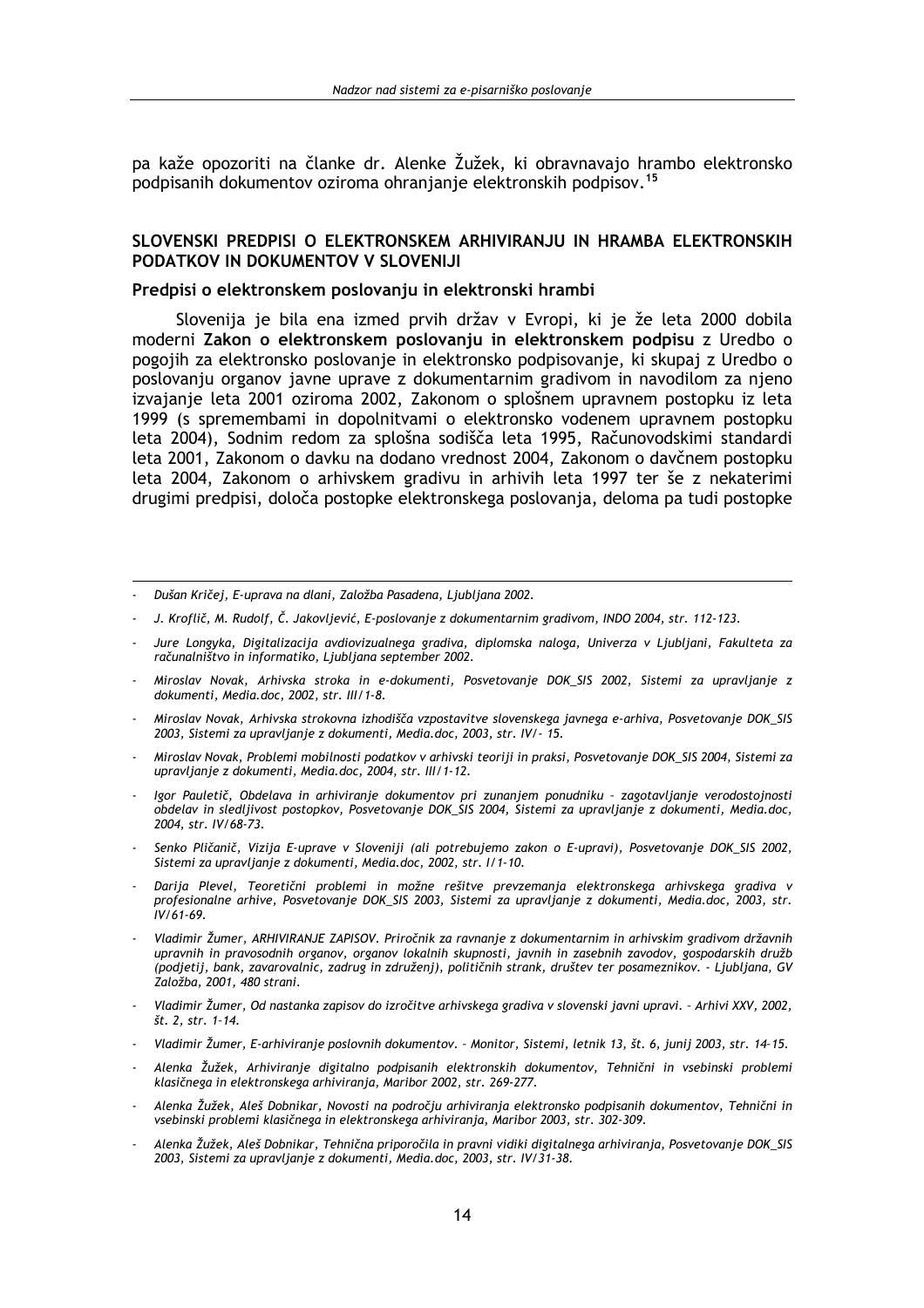in pogoje hrambe elektronskih podatkov in dokumentov v digitalni obliki na magnetnih oziroma optičnih nosilcih.<sup>16</sup>

Posebno pomembni so postopki in pogoji, ki jih predpisi določajo za dolgotrajno elektronsko arhiviranje! Le ustrezno arhivirani elektronski podatki in dokumenti na predpisane oziroma standardizirane elektronske nosilce in formate imajo namreč tudi pravno veljavo (verodostojnost) oziroma dokazno moč v upravnih in sodnih postopkih ter v računskih, davčnih in drugih revizijskih oziroma inšpekcijskih postopkih. Ustrezno arhivirane elektronske podatke in dokumente bo potrebno z neokrnjeno in verodostojno vsebino in obliko prepisovati in migrirati na vedno nove in nove nosilce in formate ter jih ohranjati za zgodovino, druge znanosti in kulturo ali za zagotavljanje trajne pravne varnosti pravnih in fizičnih oseb. Elektronsko arhiviranje je torej najtesneje povezano z vprašanji ohranjanja izvirnosti in verodostojnosti zapisov, omogočanjem dostopnosti in zagotavljanjem migriranja podatkov in dokumentov, v povezavi z informacijsko tehnologijo in izvajalci njenih storitev.

# ZBIRKE ELEKTRONSKIH PODATKOV (BAZE PODATKOV)

Večji državni upravni organi,<sup>17</sup> agencije, javni zavodi, banke, gospodarske družbe in podjetja že od začetka sedemdesetih let vodijo s pomočjo velikih računalniških sistemov različne javne oziroma uradne evidence (register organizacij, poslovni register, zemljiški kataster, register motornih vozil) ter številne zbirke osebnih podatkov (register in popis prebivalstva, register zavarovancev, evidenca vojaških obveznikov, evidenca imetnikov osebnih računov, evidenca uporabnikov arhivskega gradiva itd.), skoraj vse pravne osebe pa že več desetletij računalniško vodijo poslovne knjige s področja knjigovodstva ter računovodstva. Z elektronskimi podatki polnimo tako imenovane »računalniške baze podatkov« oziroma »računalniške zbirke podatkov«. Elektronske podatke teh baz zaradi pomembnosti dokaj skrbno arhiviramo, predvsem na različne magnetne trakove, CD-je oziroma zgoščenke ter optične in magnetno-optične diske. Sočasno z neprestano spreminjajočo se računalniško strojno in programsko opremo v teh ustanovah tudi dokaj vzorno skrbimo za presnemavanje in migracijo podatkov ter nadalinio trajno uporabnost elektronsko arhiviranih podatkov. Vendar povsod, tudi v javni upravi, ni tako. Te baze podatkov, ki so praviloma arhivsko gradivo, še niso prevzete v državne arhive, ker pristojni arhivi še ne izpolnjujejo pogojev za hrambo, v glavnem pa se te baze tudi še vedno dopolnjujejo in uporabljajo za tekoče poslovanje organov javne uprave in še niso zaključene.

# ELEKTRONSKI DOKUMENTI, KI NASTAJAJO PRI PISARNIŠKEM POSLOVANJU

Povsem drugačna pa je slika z elektronskim arhiviranjem dokumentov, ki jih pri poslovanju v službi ali doma že več kot petnajst let ustvarjamo s pomočjo

<sup>&</sup>lt;sup>16</sup> Glej opombo št. 3.

Franc Mišo Sotlar, Predstavitev delovanja podatkovnega centra CVI, INDO 2004, 11. posvetovanje informatikov v javni upravi z mednarodno udeležbo, Zbornik referatov, str. 339-347. V članku je opisano delovanje velikih baz podatkov Carinske uprave RS, Statističnega urada RS, Ministrstva za notranje zadeve, Ministrstva za pravosodje, Davčne uprave RS, Ministrstva za delo, družino in socialne zadeve, Zavoda za pokojninsko in invalidsko zavarovanje in Ministrstva za okolje in prostor kot uporabnikov Podatkovnega centra CVI.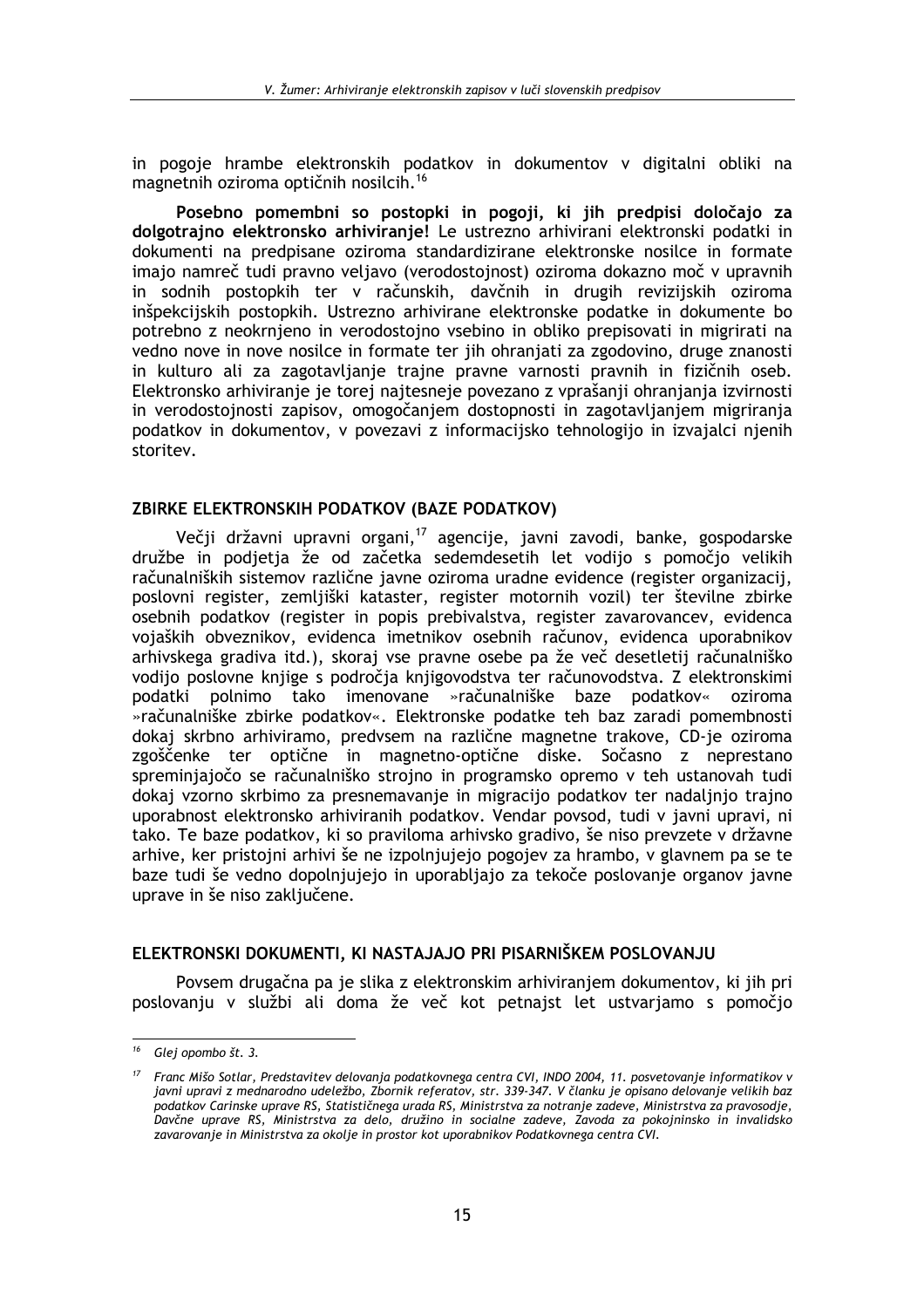najrazličnejših osebnih računalnikov in računalniških programov za pisanje besedil. V zadnijh desetih letih pri pisarniškem delu oblikujemo elektronske dokumente predvsem v Windows okolju s programi Word, Wordperfect, Excel, Lotus Notes in drugimi. Pred tem so organi javne uprave v Sloveniji pa tudi pravosodni organi pri pisarniškem poslovanju uporabljali v DOS sistemu programe DW 3 in DW5. Dokumente takoj po oblikovanju shranimo na trde diske računalnikov, programi pa jih tudi samodejno kopirajo, kar še ne pomeni ustreznega arhiviranja oziroma dolgoročne hrambe. Elektronske dokumente običajno shranjujemo oziroma kopiramo na različne zunanje nosilce, predvsem diskete in zgoščenke, kar pa tudi še ne pomeni varnega in verodostojnega arhiviranja. Takšno »arhiviranje« je v večini primerov bolj naključno in odvisno od posameznika in ni sestavni del sistematičnega arhiviranja elektronske dokumentacije posameznih subjektov, ki bi morali skrbeti za urejeno klasično in elektronsko arhiviranje. V bistvu pomeni le nalaganje disket in zgoščenk v predale in omare po pisarniških prostorih, kjer v nekaj letih lahko postanejo neberljive oziroma neuporabne, elektronski podatki in dokumenti pa razen informacijske nimajo nikakršne pravne veljave. Pogosto se zgodi, da jih že po nekaj letih tudi ni mogoče več kopirati, migrirati ali celo prebrati.

Na drugi strani elektronsko oblikovane dokumente večinoma še vedno tiskamo na papir in jih v fizični obliki tudi arhiviramo na klasični način, čeprav bi jih večino lahko arhivirali le še v elektronski obliki. Zadostiti bi morali le pogojem zakona o elektronskem poslovanju. V fizični obliki na papirju pa bi morali ohranjati dokumente le v primerih, kadar to zahtevajo predpisi, v fazi uvajanja elektronskega poslovanja, v primeru, da še nimamo verificiranega elektronskega podpisa in tako dalje.

# ELEKTRONSKA POŠTA IN SPLETNE STRANI

V javnih in zasebnih ustanovah za pošiljanje elektronskih sporočil in dokumentov vse bolj uporabljamo elektronsko pošto, elektronski faks ter spletne (internetne) strani. Elektronsko pošto dobivamo na službene elektronske naslove, na osebne elektronske naslove na naših delovnih mestih, včasih pa tudi kar na domače naslove. Pri tem se postavlja vprašanje evidentiranja in arhiviranja tovrstnih prejetih in odposlanih sporočil oziroma elektronskih dokumentov nasploh. V primeru, ko gre za službeno dokumentacijo, je obvezno evidentiranje elektronske pošte in drugih elektronskih dokumentov v računalniških in drugih pisarniških evidencah, ki jih vodi ustanova! Hranjenje dokumentov elektronske pošte in tudi drugih elektronskih zapisov, ki jih ustvarjamo s pomočjo informacijske tehnologije, le na trdih diskih računalnikov oziroma serverjev ni dovolj! Vedno jih je treba v skladu s predpisi tudi arhivirati na magnetne ali optične nosilce ter vzporedno izpisovati tudi na papir, če je to potrebno oziroma tako predpisano! Enako kot za elektronsko pošto velja tudi za domače spletne strani, ki v jih v praksi zaenkrat sploh še ne arhiviramo, razen izpolnjenih spletnih obrazcev, ki jih organom javne uprave pošiljajo stranke.

Izpisovanje na papir in arhiviranje v fizični obliki pa ne velja za elektronske podatke iz računalniških baz, saj bi to pomenilo ogromno količino natisnjenega papirja.

# SKENIRANJE (DIGITALIZACIJA) DOKUMENTARNEGA GRADIVA NA PAPIRJU

Zadnjih deset let elektronsko arhiviramo gradivo, ki fizično nastaja na papirju tudi s pomočjo računalniškega skeniranja oziroma digitalizacije in ga shranjujemo na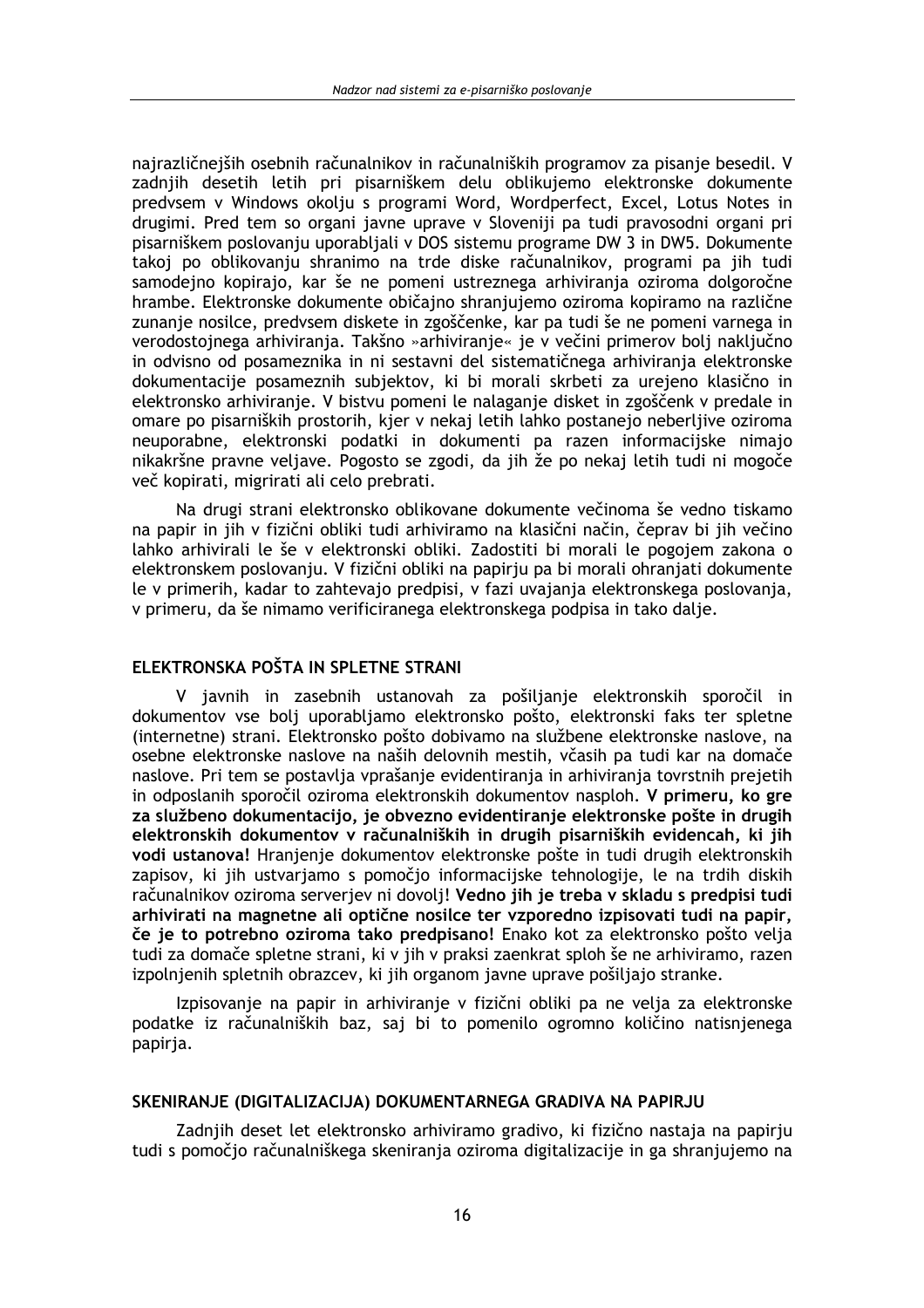optičnih ali magnetno-optičnih diskih z vse večio kapaciteto shranjevanja. Več kot petdeset let pa arhiviramo zapise tudi s pomočio mikrofilmania. Tudi mikrofilme je mogoče skenirati in obratno, elektronske dokumente zapisovati na mikrofilm.

Skeniranie je najsodobnejša oblika reproducirania oziroma snemania ter shranjevanja papirnate dokumentacije s pomočjo računalniške strojne in programske opreme v digitalno obliko, z možnostjo prikazovanja na računalniškem zaslonu in shranjevanja skeniranih slik dokumentov na magnetne in optične nosilce ali mikrofilm. Postopki skeniranja še niso dovolj standardizirani in se hkrati z razvojem informacijske tehnologije zelo hitro spreminjajo, pa tudi cenijo. Vse manj je tudi tehničnih problemov z barvnim skeniranjem in digitalizacijo velikih formatov gradiva (načrti). V Sloveniji je v zadnjem času vse več zasebnih podjetij, ki pogodbeno opravljajo skeniranje in mikrofilmanje starejše in sprotne dokumentacije, hkrati pa pravnim in fizičnim osebam nudijo tudi možnost elektronskega arhiviranja. Menim, da je za pravne osebe pa tudi za organe javne uprave ustrezneje in ceneje, če za elektronsko arhiviranje najemajo zunanje izvajalce, ki opravljajo arhiviranje po dogovorjenih tehničnih standardih in v skladu s predpisanimi pogoji mnogo kvalitetneje in ceneje, kot to lahko opravljamo z lastno informacijsko opremo in kadri. Novi arhivski zakon bo glede javnih in zasebnih izvajalcev informacijske opreme in storitev prinesel pomembne rešitve, ki jih predvideva tudi MoReq.

# PROBLEMATIKA TRAJNO UPORABNIH IN BERLJIVIH NOSILCEV ZAPISOV

Nedvomno ima elektronsko poslovanje in arhiviranje vso prihodnost! Zato moramo zelo odgovorno zagotavljati tudi ustrezno arhiviranje ogromnih količin elektronskih podatkov, informacij in elektronskih dokumentov, ki jih ustvarjamo in jih moramo hraniti krajši ali daljši čas, pa tudi trajno. Elektronsko arhivirane podatke oziroma dokumente moramo neprestano kontrolirati, presnemavati, migrirati in skrbeti za njihovo povezljivost in prenosljivost z spreminjajočo se informacijsko tehnologijo oziroma strojno in programsko računalniško opremo. To v praksi pomeni kupovanje vedno nove in nove informacijske tehnologije.

Za zdaj še nimamo elektronskega nosilca, ki bi bil trajno ali stoletja uporaben oziroma berljiv! Poleg tega se nam pri elektronskem arhiviranju v praksi zelo pogosto dogaja, da v trenutku zaradi različnih vzrokov ostanemo brez podatkov oziroma brez arhivirane dokumentacije. Za vsako vrsto nosilcev zapisov so specifični pogoji materialnega varstva ter različno dolga uporabnost in življenjska doba (trajnost). Ta običajno tudi ob normalnih pogojih hranjenja in povprečni uporabi nikoli ni tako dolga, kot jo deklarirajo proizvajalci. Mikrofilm na primer preživi 100 let, vendar po 40 letih postane zaradi krhkosti za uporabo in kopiranje praktično neuporaben. Za magnetne in optične zapise je značilna relativno zelo kratka doba obstojnosti, zlasti pa uporabnosti, predvsem zaradi izredno hitro spreminjajoče se strojne in programske računalniške opreme.

Univerzalnega trajnega nosilca zapisov še ne poznamo. Med vsemi nosilci, ki smo jih preizkusili v prejšnjem stoletju, po trajnosti, uporabnosti, majhnih stroških vzdrževanja in takojšnji neposredni berljivosti, še vedno krepko vodi papir, ki na arhivskih policah ob normalni kvaliteti v naših podnebnih razmerah vzdrži najmanj 500 let. Kljub temu, da imajo računalniški nosilci zapisov v povezavi z zapisi na mikrofilmu na področju arhiviranja nedvomno vso prihodnost, pa se količina zapisov na papirju pri arhiviranju prav zaradi navedenih razlogov še dolgo ne bo občutno zmanišala.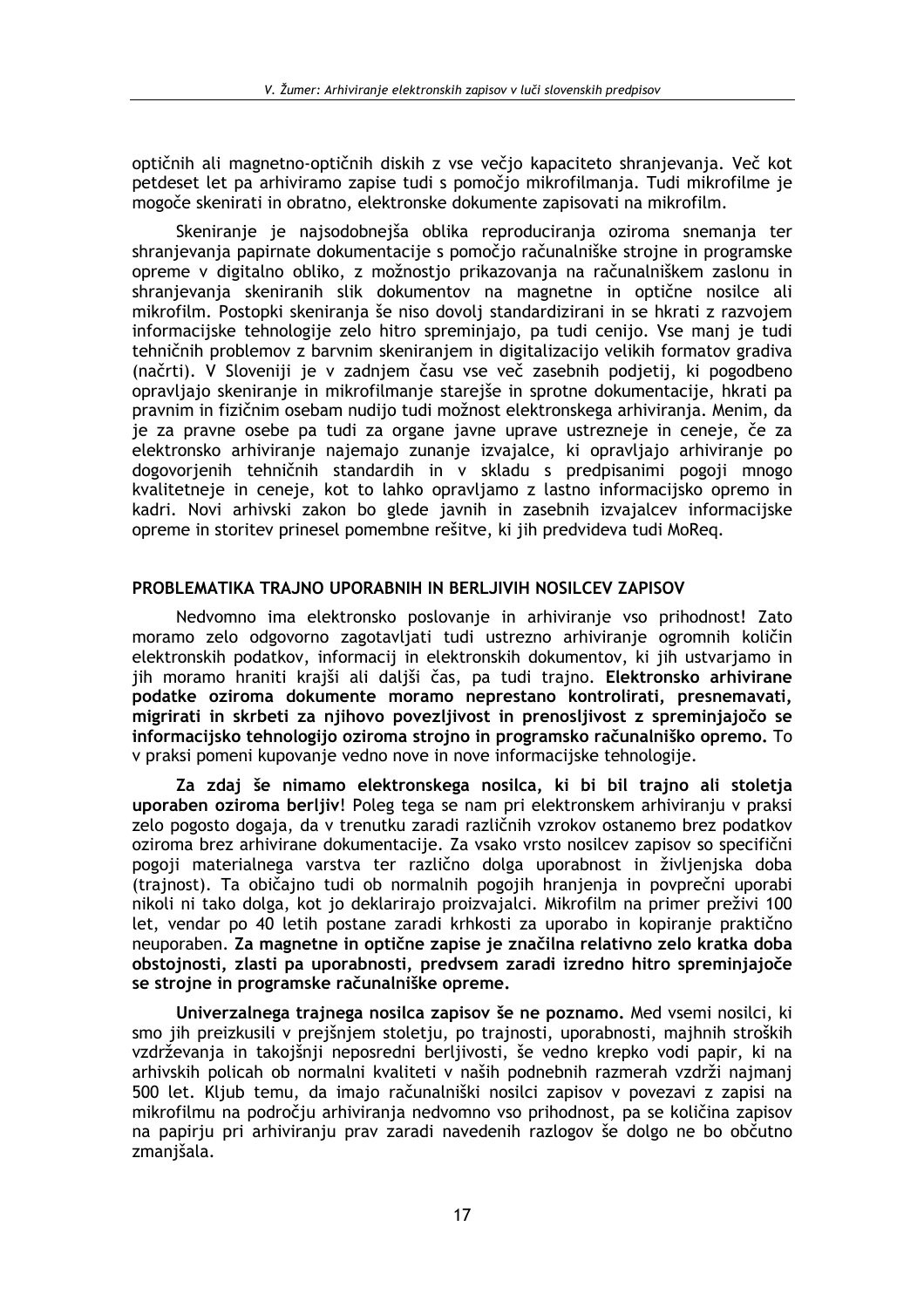Nobenega od znanih načinov zapisovania ne moremo favorizirati ali posebej priporočiti za arhiviranje kot univerzalnega ali najbolišega, sai vsaka vrsta zapisa zahteva specifično strojno ter programsko opremo za zapisovanje, snemanje, reproduciranje, shranjevanje, pregledovanje in uporabo. V primeru računalniškega skeniranja papirnega gradiva je najustreznejše arhiviranje na magnetno-optične nosilce z vzporednim arhiviranjem na mikrofilm. Pričakujemo, da bo Vlada RS na podlagi novega arhivskega zakona standardizirala vrsto nosilcev zapisov, obliko zapisa (format in ločljivost zapisa) in druge tehnične pogoje dolgoročne elektronske hrambe. Najpomembnejšo dokumentacijo, ki ima značaj trajnega arhivskega gradiva in dokumentacijo, za katero tako določajo posebni predpisi, pa bomo morali poleg elektronske oblike še vedno arhivirati tudi v izvirnikih na papirju! Takšne so tudi izkušnje in priporočila Evropske unije. Razloge za to sem že navedel. Mnogi informatiki, predvsem pa prodajalci računalniške opreme, imajo pred očmi le trenutne prednosti elektronskega poslovanja, premalo pa razmišliajo o problemih elektronskega arhiviranja, ki mora zagotavljati dolgotrajno obstojnost in uporabnost elektronskih zapisov.

# PRAVNA VELJAVNOST OZIROMA VERODOSTOJNOST ELEKTRONSKIH ZAPISOV

Dolgo časa, zlasti v sedemdesetih in osemdesetih letih prejšnjega stoletja, je bila glavna ovira pri hitrejšem razvoju mikrofilmanja in tudi računalniške obdelave podatkov prav pravna veljavnost oziroma neveljavnost podatkov oziroma dokumentov na novih nosilcih zapisov. Šlo je na primer za vprašanje, ali ima odločba upravnega organa ali račun gospodarskega podjetja pravno veljavnost, če je zapisan oziroma arhiviran na mikrofilmu ali na računalniških medijih oziroma če je kopiran s teh medijev nazaj na papir. Dolgo časa je bilo nerešeno vprašanje možnosti hranjenja poslovnih knjig in knjigovodskih listin na računalniških nosilcih ali na mikrofilmih. Predpisi, pa tudi upravni, pravosodni, davčni in inšpekcijski organi so bili zelo togi in nezauplijvi do nove informacijske tehnologije in novim vrstam dokumentov niso dajali pravne veljave.

Načeloma za pravne in fizične osebe v Republiki Sloveniji od leta 2000 dalje ni več pravnih ovir za elektronsko arhiviranie podatkov in dokumentov ter za računalniško skeniranie dokumentacije, ki nastaja v fizični obliki na papiriu, če se pri tem upoštevajo predpisani postopki in pogoji arhiviranja. Enako velja tudi za mikrofilmanje. Kljub temu pa moramo pri tem upoštevati predpise, ki izrecno določajo, da se mora določeno arhivsko gradivo in trajno dokumentarno gradivo hraniti vzporedno tudi v papirni obliki!

# ZAKON O ELEKTRONSKEM POSLOVANJU IN PRAVNA VELJAVNOST ELEKTRONSKIH **DOKUMENTOV**

Elektronska oblika dokumenta je po tem zakonu enakovredna pisni obliki dokumenta na papirju, če so podatki v elektronski obliki dosegljivi in primerni za kasnejšo uporabo. Podatkom v elektronski obliki se po tem zakonu ne sme odreči veljavnosti ali dokazne vrednosti samo zato, ker so v elektronski obliki.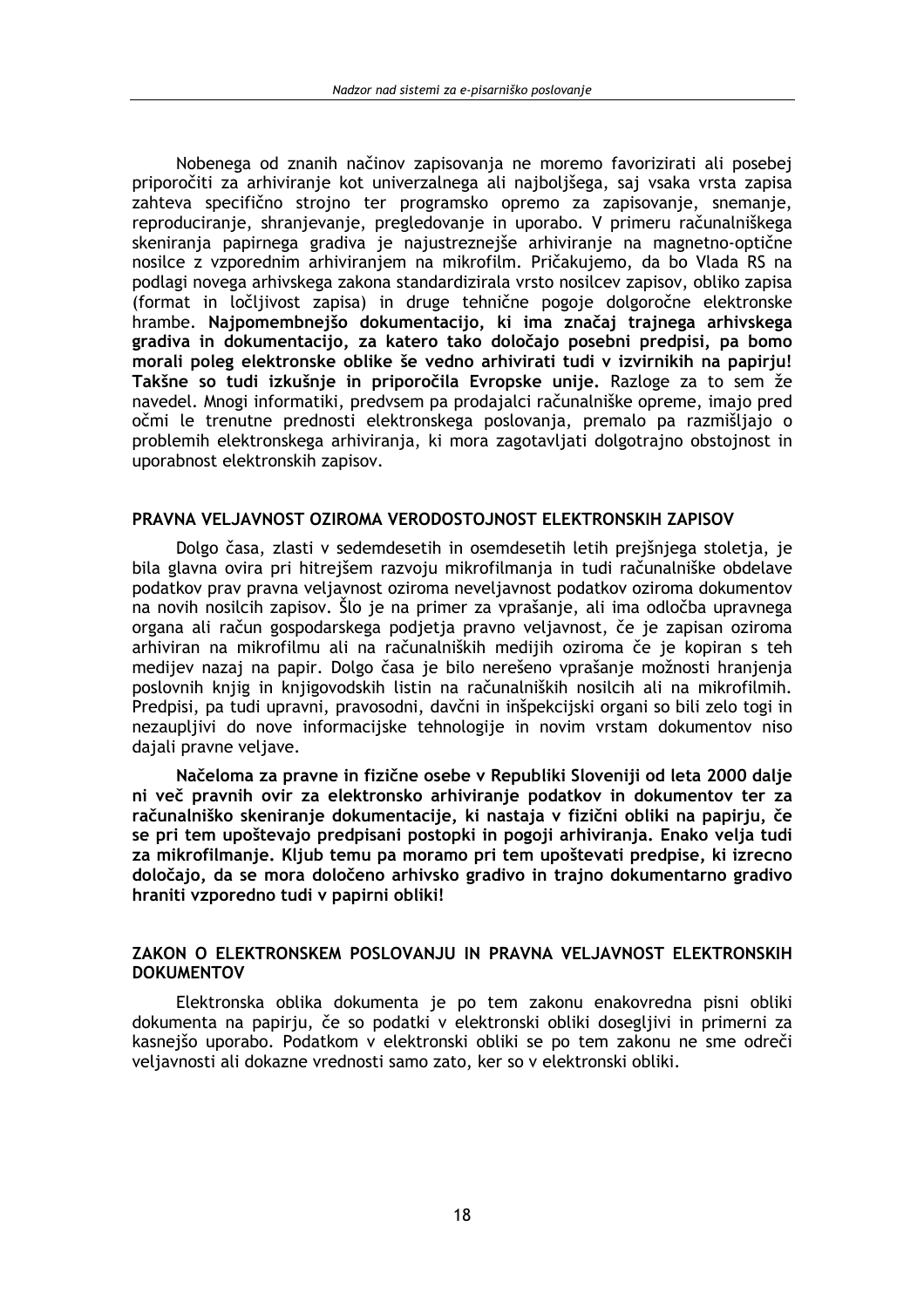# Pogoji elektronskega arhivirania

Po 12. členu zakona o elektronskem poslovanju<sup>18</sup> se podatki oziroma dokumenti lahko hranijo tudi v elektronski obliki. če:

- 1. so podatki, vsebovani v elektronskem dokumentu ali zapisu, DOSEGLJIVI IN PRIMERNI ZA KASNEJŠO UPORABO,
- 2. so podatki shranjeni v obliki, v kateri so bili oblikovani, poslani ali prejeti, ali v kakšni drugi obliki, ki VERODOSTOJNO predstavlja oblikovane, poslane ali prejete podatke,
- 3. je iz shranjenega elektronskega sporočila mogoče ugotoviti, OD KOD izvira, KOMU je bilo poslano ter ČAS in KRAJ njegovega pošiljanja ali prejema, in
- 4. če uporabljena tehnologija in postopki v zadostni meri ONEMOGOČAJO SPREMEMBO ALI IZBRIS PODATKOV oziroma obstaja ZANESLJIVO JAMSTVO GLEDE NESPREMENLJIVOSTI SPOROČILA.

Določbe zakona o elektronskem poslovanju in elektronskem podpisu v skladu s 13. členom zakona ne veljajo za:

- pravne posle, s katerimi se prenaša lastninska pravica na nepremičnini ali s  $1<sub>1</sub>$ katerimi se ustanavlja druga stvarna pravica na nepremičnini;
- $2.$ oporočne posle:
- $\overline{3}$ . pogodbe o urejanju premoženjskih razmerij med zakoncema;
- $\overline{4}$ . pogodbe o razpolaganju s premoženjem oseb, ki jim je odvzeta poslovna sposobnost;
- pogodbe o izročitvi in razdelitvi premoženja za časa življenja; 5.
- 6. pogodbe o dosmrtnem preživljanju in sporazume o odpovedi neuvedenemu dedovanju;
- $7<sup>1</sup>$ darilne obliube in darilne pogodbe za primer smrti;
- 8. kupne pogodbe s pridržkom lastninske pravice;
- 9. druge pravne posle, za katere zakon določa, da morajo biti sklenjeni v obliki notarskega zapisa.

Zaradi te določbe moramo premoženiskopravno dokumentacijo arhivirati trajno tudi v izvirniku na papiriu!

# KAJ MORAMO PO PREDPISIH POLEG ELEKTRONSKEGA ARHIVIRANJA VZPOREDNO ARHIVIRATI TUDI V FIZIČNI OBLIKI NA PAPIRJU?

Izvirnike dokumentarnega gradiva na papirju, ki so bili posneti na mikrofilm ali preneseni (skenirani) na elektronske nosilce praviloma lahko po reproduciranju uničimo, razen če posebni predpisi tega izrecno ne dovoljujejo.

Zakon o elektronskem poslovanju in elektronskem podpisu (Uradni list RS, št. 57/2000, čistopis št. 98/2004).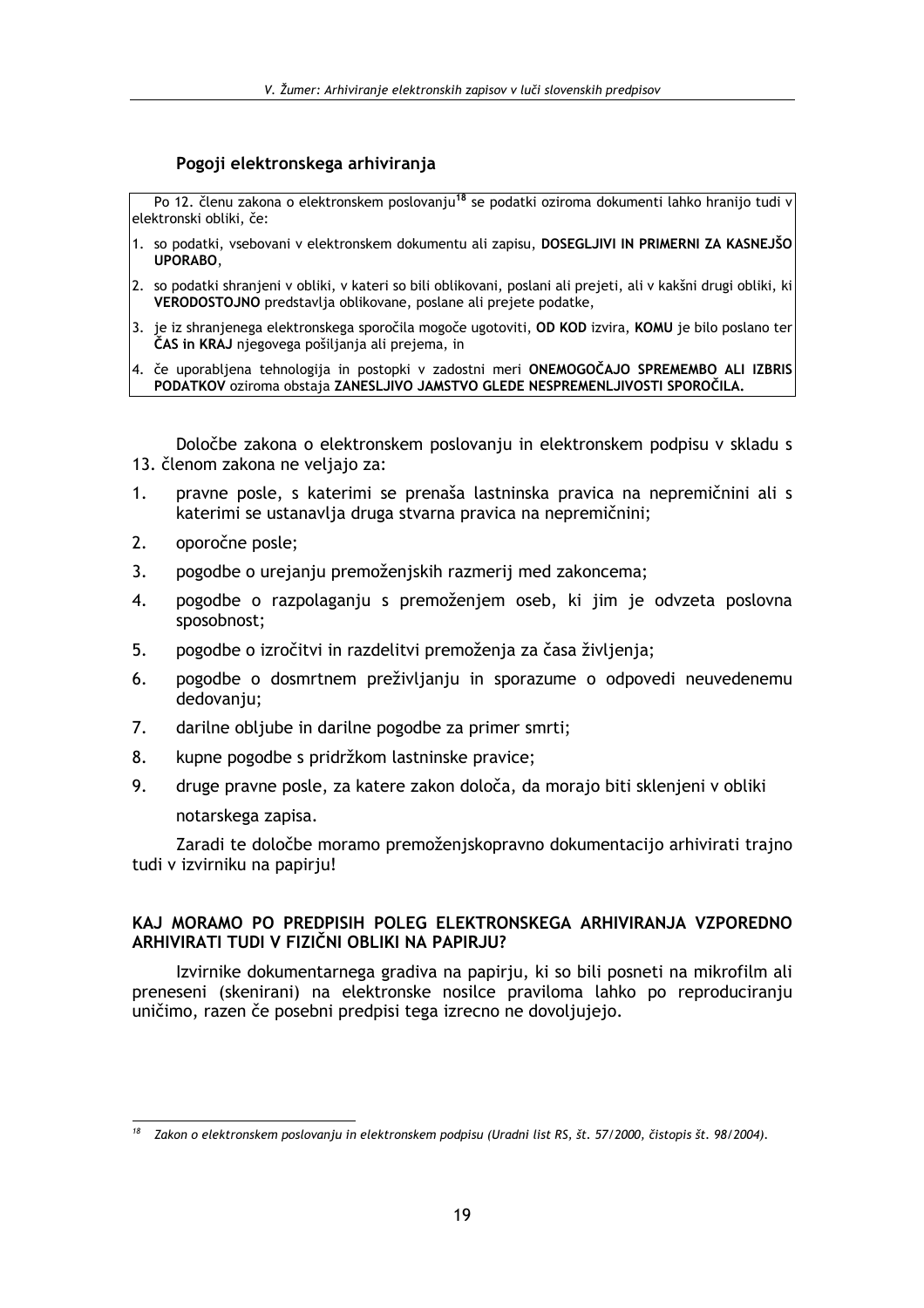Poleg elektronskega arhiviranja ali arhiviranja v obliki mikrofilma morajo vse pravne in fizične osebe v Republiki Sloveniji vzporedno v izvirniku na papirju arhivirati predvsem:

- dokumentacijo, ki predstavlja arhivsko gradivo po Zakonu o arhivskem gradivu in arhivih<sup>19</sup>, če je ta v izvirniku nastala na papirju, pri čemer moramo upoštevati sezname arhivskega gradiva iz priloge Pravilnika o odbiranju in izročanju javnega arhivskega gradiva<sup>20</sup> iz leta 1999 in pismena navodila o odbiranju arhivskega gradiva, ki jih izdajajo pristojni javni arhivi;
- zaključne račune, glavne knjige in finančne dnevnike po računovodskih standardih<sup>21</sup>; in
- dokumentarno gradivo, ki se nanaša predvsem na pravni promet z nepremičninami na podlagi 13. člena samega zakona o elektronskem poslovanju in elektronskem podpisu.

Državni upravni organi in organi lokalnih skupnosti (mest in občin) morajo vzporedno z elektronskim arhiviranjem zadev v fizični obliki na papirju ohranjati trajno dokumentarno gradivo in zadeve, ki imajo značaj arhivskega gradiva po 63. členu uredbe o poslovanju organov javne uprave z dokumentarnim gradivom.<sup>22</sup> Dokumente in zadeve, ki jih je dovoljeno skenirati, izvirnike na papirju pa uničiti, je mogoče po opravljenem skeniranju uničiti šele po dveh letih.

# JAVNA LISTINA JE PRAVNO VELJAVNA TUDI V RAČUNALNIŠKI ALI MIKROFILMSKI **OBLIKI**

Glede pravne veljavnosti javnih listin (odločbe, sklepi, potrdila, spričevala itd.), ki so zapisane v elektronski obliki ali na mikrofilmu, je slovenski Zakon o splošnem upravnem postopku<sup>23</sup> leta 1999 v poglavju o listinah (3. odstavek 169. člena) v bistvu ponovil določbo jugoslovanskega zakona iz leta 1986, ki za javno listino šteje tudi »računalniški zapis«. Za listino se v skladu z 2. odstavkom 173. člena šteje tudi sporočilo stranke o računalniški bazi, v kateri se nahaja računalniški zapis listine, če je takšna baza upravnemu organu dosegljiva. V postopku dokazovania (178. člen) je listina v računalniški obliki pa tudi mikrofilmska kopija listine oziroma reprodukcije te kopije izenačena z izvirno listino na papirju, če je takšne listine izdal državni organ, organ lokalne skupnosti ali nosilec javnih pooblastil.

Po zakonu je v skladu s 3. odstavkom 210. člena in 3. odstavkom 216. člena mogoče izdati upravno odločbo v elektronski (računalniški) obliki, pri čemer mora imeti odločba v takšnem primeru računalniški (elektronski) zapis pečata in podpisa.

Velik napredek na področju upravnega poslovanja in upravnega postopka v Sloveniji pomenijo zadnje dopolnitve splošnega zakona o upravnem postopku<sup>24</sup>, ki so se začele izvajati po 1. januarju 2005. Večina sprememb se nanaša na upravno poslovanje v elektronski obliki s pomočjo enotnega informacijskega sistema za sprejem vlog pravnih in fizičnih oseb (strank), vročanje in obveščanje preko elektronske pošte, spletnih obrazcev ter preko podjetij (poslovnih ponudnikov), ki

<sup>&</sup>lt;sup>19</sup> Uradni list RS, št. 20/97.

 $20$  Uradni list RS, št. 59/99.

<sup>&</sup>lt;sup>21</sup> Slovenski računovodski standardi (Uradni list RS, št. 107/2001).

<sup>22</sup> Uradni list RS, št. 91/2001.

 $23$ Uradni list RS, št. 80/99, spremembe in dopolnitve št. 73/2004.

Uradni list RS, št. 73/2004.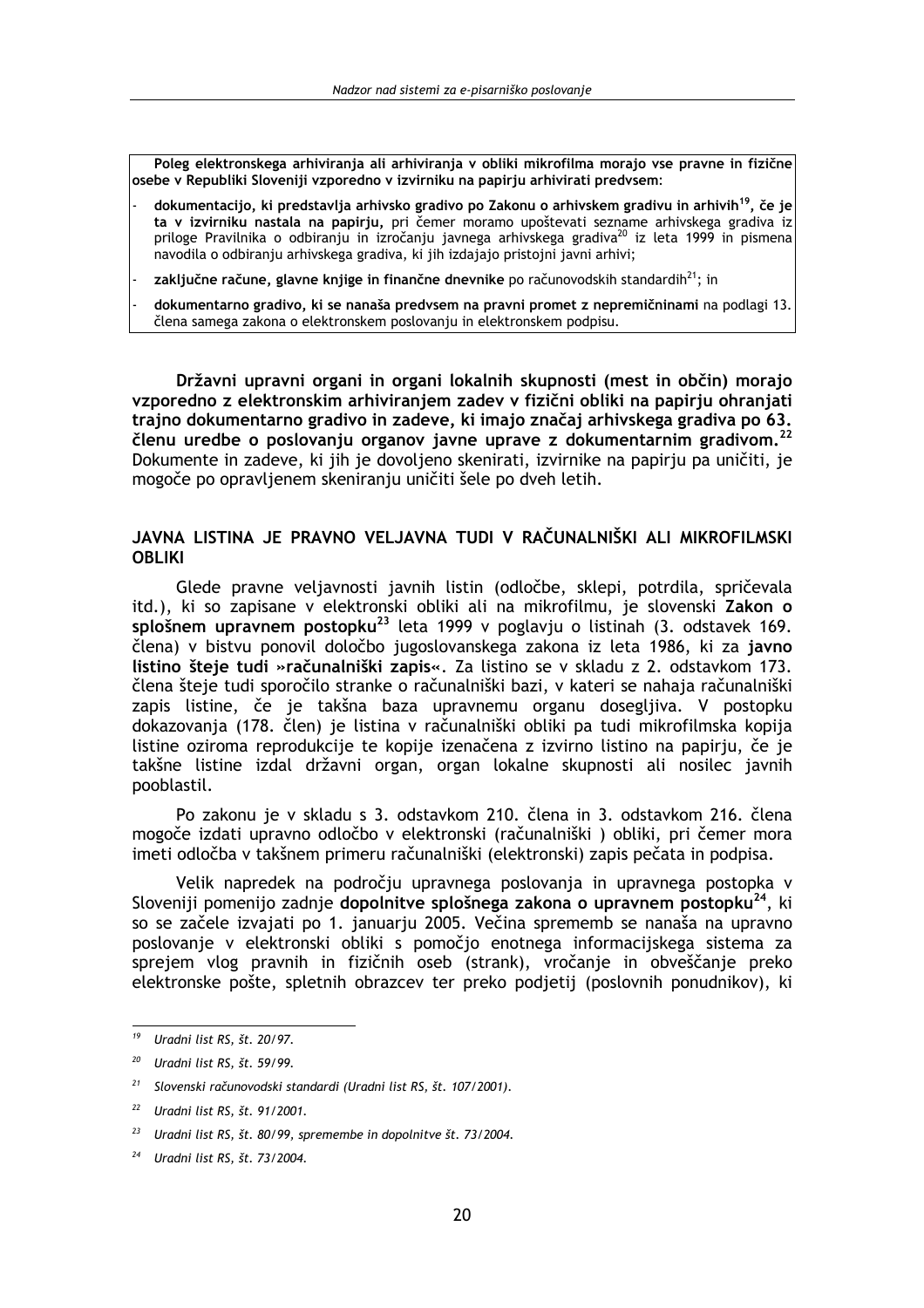bodo opravliala sprejem ter vročanie elektronskih dokumentov oziroma bodo za organe javne uprave vodile informacijski sistem za podporo upravnega poslovanja.

# ELEKTRONSKO ARHIVIRANJE IN SKENIRANJE GRADIVA V ORGANIH JAVNE UPRAVE

Uredba o poslovanju organov javne uprave z dokumentarnim gradivom<sup>25</sup> in<br>Navodilo za izvajanje te uredbe<sup>26</sup>, ki se uporabljata od začetka leta 2002 oziroma 2003, prinašata številne konkretne določbe o oblikovanju, pošiljanju, sprejemanju, evidentiranju, reševanju in shranjevanju elektronske pošte, spletnih obrazcev in elektronskih dokumentov, preverjanju elektronskega podpisa, pa tudi o postopku skeniranja dokumentov in zadev, ki nastajajo na papirju.

Nova uredba in navodilo o poslovanju organov javne uprave z dokumentarnim gradivom poleg navedenih pogojev iz 12. člena zakona o elektronskem poslovanju in elektronskem predpisu določata, da je za arhivirane elektronske dokumente, ki vsebujejo elektronsko podpisane podatke, potrebno zagotoviti ponoven elektronski podpis teh podatkov, preden je zanesljivost elektronskega podpisa s časom zmanjšana. Pri elektronskem dokumentarnem gradivu, ki je tehnološko zaščiteno pred dostopom s ključi, šiframi ali gesli, je potrebno sočasno, ločeno od gradiva, shraniti tudi podatke in sredstva za odstranitev takšne zaščite. V primeru skeniranja dokumentov in zadev v organih javne uprave je potrebno skenirati dokumente in priloge v celoti, zagotoviti popolno identičnost skenirane slike z originalom, zagotavljati nespremenljivost in celovitost skeniranih dokumentov, zagotavljati redno in izredno preverjanje ter dokumentirati čas, način in izvedbo skeniranja s podatki o osebi, ki je skeniranje izvedla.

# POSLOVNE KNJIGE IN KNJIGOVODSKE LISTINE NA NOSILCIH RAČUNALNIŠKE ALI **MIKROGRAFSKE OBDELAVE**

Sedanji slovenski Zakon o računovodstvu<sup>27</sup> ne vsebuje več določb o mikrofilmanju in računalniški obdelavi knijgovodskih listin ter poslovnih knijg tako kot nekdanii jugoslovanski iz leta 1989. Glede oblik hranjenia in arhivirania upošteva Slovenske računovodske standarde, ki jih uporabljamo v Sloveniji od leta 1993 dalje.<sup>28</sup> Novi slovenski računovodski standardi so bili objavljeni leta 2001.<sup>29</sup>

Slovenska računovodska standarda št. 22 - Poslovne knjige in št. 21 -Knjigovodske listine določata, da se lahko poslovne knjige in knjigovodske listine hranijo v izvirniku ali prenesene z izvirnikov na nosilce računalniške ali mikrografske obdelave. V primeru računalniške obdelave poslovnih knjig in knjigovodskih listin je treba v času hranjenja hraniti tudi programsko dokumentacijo (uporabniške programe). Le zaključne račune je treba hraniti v izvirniku na papirju, ob koncu poslovnega leta pa je treba natisniti na papir in zvezati tudi glavno knjigo in finančni dnevnik. Stare dileme glede hranjenja in pravne veljavnosti poslovnih knjig ter knjigovodskih listin na računalniških medijih in na

 $25\,$ Uradni list RS, št. 91/2001.

 $26$ Uradni list RS, št. 26/2002.

 $27$  Uradni list RS, št. 23/99.

<sup>&</sup>lt;sup>28</sup> Objavljeni so bili v publikaciji: Slovenski računovodski standardi, Slovenski inštitut za revizijo, Zveza računovodij, finančnikov in revizorjev Slovenije, Ljubljana, april 1995, str. 104-115.

<sup>&</sup>lt;sup>29</sup> Uradni list RS, št. 107/2001.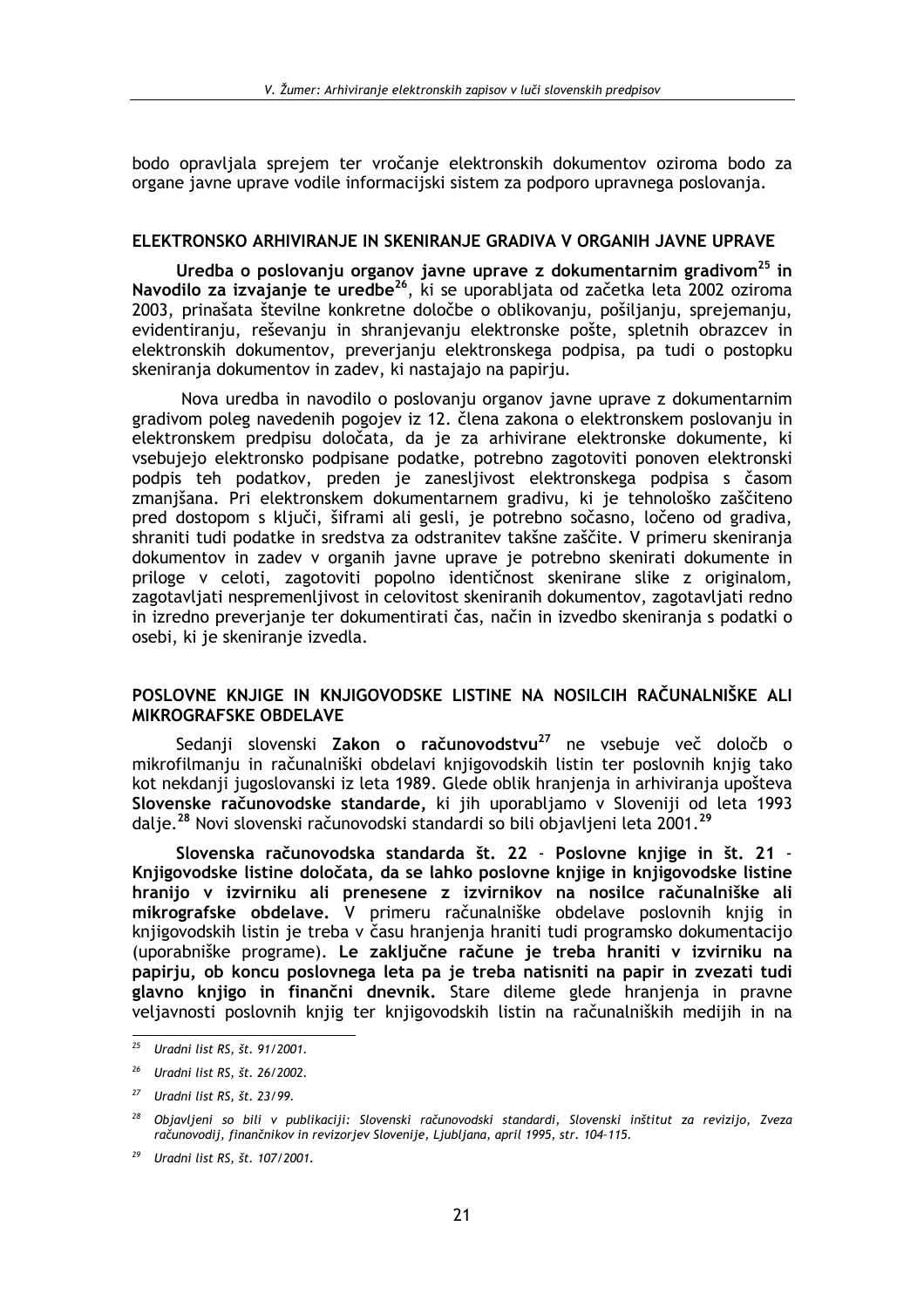mikrofilmu torej ni več.<sup>30</sup> V Arhivu RS si prizadevamo, da bi računovodski standardi opustili zahtevo po vsakoletnem tiskanju glavne knjige in dnevnika na papir, ker je to povsem nepotrebni anahronizem, saj v okviru računalniško vodenega računovodstva oziroma knjigovodstva nastajajo glavne knjige in dnevniki tako kot vse ostale poslovne knjige v izvirni elektronski obliki.

# DAVČNI PREDPISI

Počasi se na elektronsko arhiviranje navaja tudi finančna in davčna inšpekcija, predvsem davčna služba, predpisi s tega področja pa se dopolnjujejo z določbami zakona o elektronskem poslovanju. Opozoriti moramo predvsem na določbe v letu 2003 spremenjenega Zakona o davku na dodano vrednost<sup>31</sup> in novega Zakona o davčnem postopku.<sup>32</sup> Zakon o davku na dodatno vrednost določa, da lahko davčni zavezanci vse knjigovodske listine in poslovne knjige, v katerih obračunavajo davek na dodano vrednost, hranijo tudi v elektronski obliki, če je davčnemu organu zagotovljen dostop do tako shranjenih podatkov brez povzročanja neupravičenih dodatnih stroškov in če so izpolnjeni pogoji, ki jih določa zakon o elektronskem poslovanju in elektronskem podpisu.

Zakon o davčnem postopku, ki se je začel izvajati 1. januarja 2005, obvezuje davčne zavezance, ki elektronsko obdelujejo podatke, da morajo na zahtevo davčnega organa iz svojih elektronsko vodenih poslovnih knjig in evidenc zagotoviti izpis podatkov, dostop do njih in vpogled vanje. Prav tako morajo omogočiti dostop in vpogled v programsko in strojno opremo ter baze podatkov, ki se uporabljajo v okviru sistema za elektronsko vodenje poslovnih knjig in evidenc, ter omogočiti preizkušanje ustreznosti elektronskih programov in elektronske obdelave podatkov.

Podatke morajo davčni zavezanci zagotavljati na elektronskih medijih, z uporabo sodobnih telekomunikacijskih storitev, z neposrednim priklopom davčnega organa v sistem zavezanca za davek (lokalni priklop), ali s posrednim priklopom davčnega organa v sistem zavezanca za davek preko telekomunikacijskih poti (oddalien priklop). Pri tem morajo zagotoviti ustrezno stopnio zaščite, varovania zaupnosti in celovitosti podatkov. Davčni zavezanec, ki želi elektronsko obdelovati podatke za davčne namene, mora podatke, ki jih izdela ali prejme hraniti v določenem elektronskem formatu in omogočiti dostop do nijh, zagotoviti berlijvost originalnih podatkov, urejeno hranjenje podatkov za predpisano obdobje in dostop do elektronsko vodenih poslovnih knjig in evidenc tudi, če so shranjene v elektronski obliki pri drugih osebah ali v drugi državi, ter hraniti podatke v primerni obliki, ki omogoča inšpiciranje v razumnem času. Davčni zavezanec mora davčnemu organu na njegovo zahtevo dati na razpolago dokumentacijo, iz katere je razviden popolni opis elektronskega sistema za vodenje poslovnih knjig in evidenc, vsaka sprememba elektronske rešitve (elektronskih programov, postopkov in datotek) pa mora biti dokumentirana v časovnem zaporedju nastanka spremembe, skupaj z vzrokom, vrsto, posledico in datumom spremembe.

Stanko Koželj, Elektronsko poslovanje v podjetjih, Priloga Dela ob blejski konferenci o elektronskem poslovanju, Bled 09-11 junij 2003, str. 12-13.

 $31$ Uradni list RS, št. 134/2003.

Uradni list RS, št. 54/2004.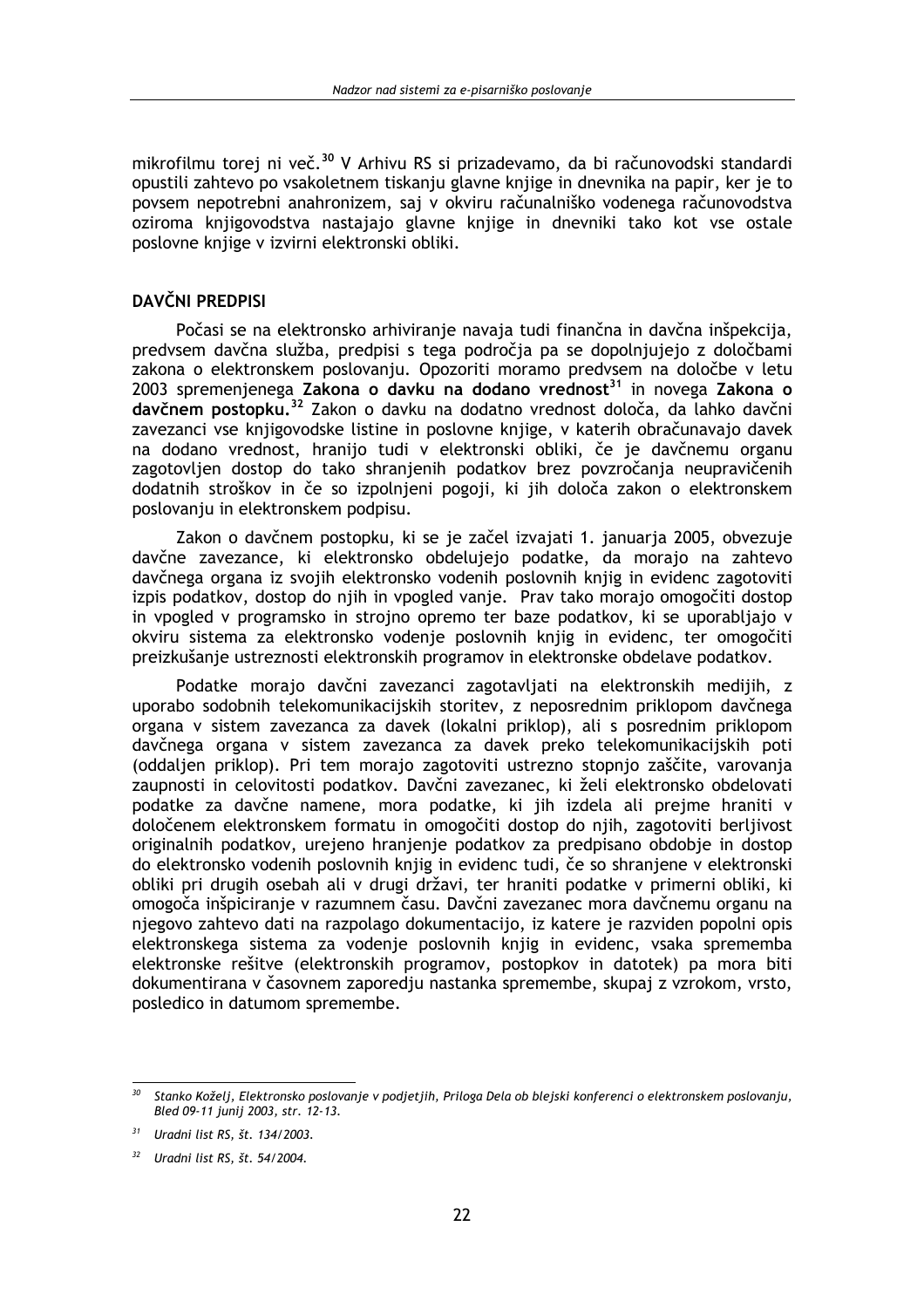# ŠOLSKI PREDPISI

Dopolnitve Pravilnika o dokumentaciji v 9-letni osnovni šoli<sup>33</sup> in Pravilnika o dokumentaciji v osnovni šoli<sup>34</sup> leta 2003 sta sicer omogočila osnovnim šolam vodenje zbirk osebnih podatkov, drugih evidenc in šolske dokumentacije tudi v elektronski obliki, hkrati pa tudi v obliki izpisa na papir. Šola mora dokumentacijo, ki jo vodi v elektronski obliki, hraniti tudi v rezervnih kopijah, torej tako v elektronskem mediju kot tudi v izpisu na papir.

# KAJ PRINAŠA PREDLOG NOVEGA ZAKONA O VARSTVU DOKUMENTARNEGA IN ARHIVSKEGA GRADIVA TER ARHIVIH NA PODROČJE ELEKTRONSKEGA POSLOVANJA IN ARHIVIRANJA?

# Cilji, načela in poglavitne rešitve zakona<sup>35</sup>

Z novim zakonom bo Republika Slovenija prilagodila varstvo dokumentarnega in arhivskega gradiva novim tehnologijam in načinom poslovanja v informacijski družbi ter hkrati ohranila oziroma še izboljšala dosedanjo ureditev varstva arhivskega gradiva in delovanje arhivske službe. Glavni razlog za sprejem zakona, ki je v postopku v Državnem zboru RS, je dejstvo, da sedanja arhivska zakonodaja ne ureja področja varstva elektronskega dokumentarnega in arhivskega gradiva, čeprav pri poslovanju pravnih in fizičnih oseb v naši državi nastaja že petintrideset let. Razvoj informacijske tehnologije je prinesel številne novosti v delovanje državne uprave in širše javne uprave, v poslovni oziroma zasebni sektor in nenazadnje tudi v življenje in delo vseh nas kot posameznikov. Z razvojem sodobnih tehnologij delo z elektronskimi podatkovnimi bazami in dokumenti v elektronski obliki izpodriva tradicionalno pisarniško poslovanje, elektronska pošta nadomešča klasično pošiljanje papirnatih dopisov, papirnate obrazce in vloge nadomeščajo elektronske (spletne) vloge in tako naprej. Posledica uvajanja elektronskega poslovanja v prav vse sfere delovanja pravnih in fizičnih oseb je zato velik porast količine dokumentarnega gradiva v digitalni obliki. Tako zasebni in javni sektor kot tudi posamezniki se zato srečujejo s številnimi vprašanji, ki jih prinaša delo z dokumentarnim gradivom v digitalni obliki. Med zahtevnejšimi je tudi vprašanje elektronske hrambe dokumentarnega gradiva in elektronsko arhiviranje, saj bo to zadovoljivo rešeno šele z zagotovitvijo standardiziranega enotnega in varnega sistema za hrambo dokumentarnega gradiva v digitalni obliki.

Temeljni cilj predlaganega zakona je zato urediti varstvo dokumentarnega in znotraj tega še posebej arhivskega gradiva, in sicer z dodatno ureditvijo zajema in dolgotrajne hrambe tega gradiva tudi v elektronski obliki ter hkrati odpravo nekaterih v praksi ugotovljenih nejasnosti oziroma problemov, tudi glede obveznega vzporednega arhiviranja arhivskega gradiva v fizični obliki na papirju, če to v izvirniku nastaja na papirju. Razen na področjih zajema, pretvorbe, dolgotrajne hrambe gradiva v elektronski obliki in vzpostavitve infrastrukture za elektronsko arhiviranje, predlagane rešitve ne posegajo bistveno v sam koncept sedanjega

 $33<sup>2</sup>$ Uradni list RS, št. 29/96 s popravki št. 11/99, 27/2002 in 82/2003.

 $34$ Uradni list RS, št. 64/99, popravek št. 82/2003.

<sup>&</sup>lt;sup>35</sup> Glej Normativno analizo elektronske hrambe dokumentarnega gradiva in vzpostavitve elektronskih arhivov (projektna naloga), Inštitut za javno upravo, Ljubljana 16. junij 2003 (tipkopis) in objavo predloga ZVDAGA v Poročevalcu Državnega zbora Republike Slovenije, št. 95 z dne 19. 7. 2004.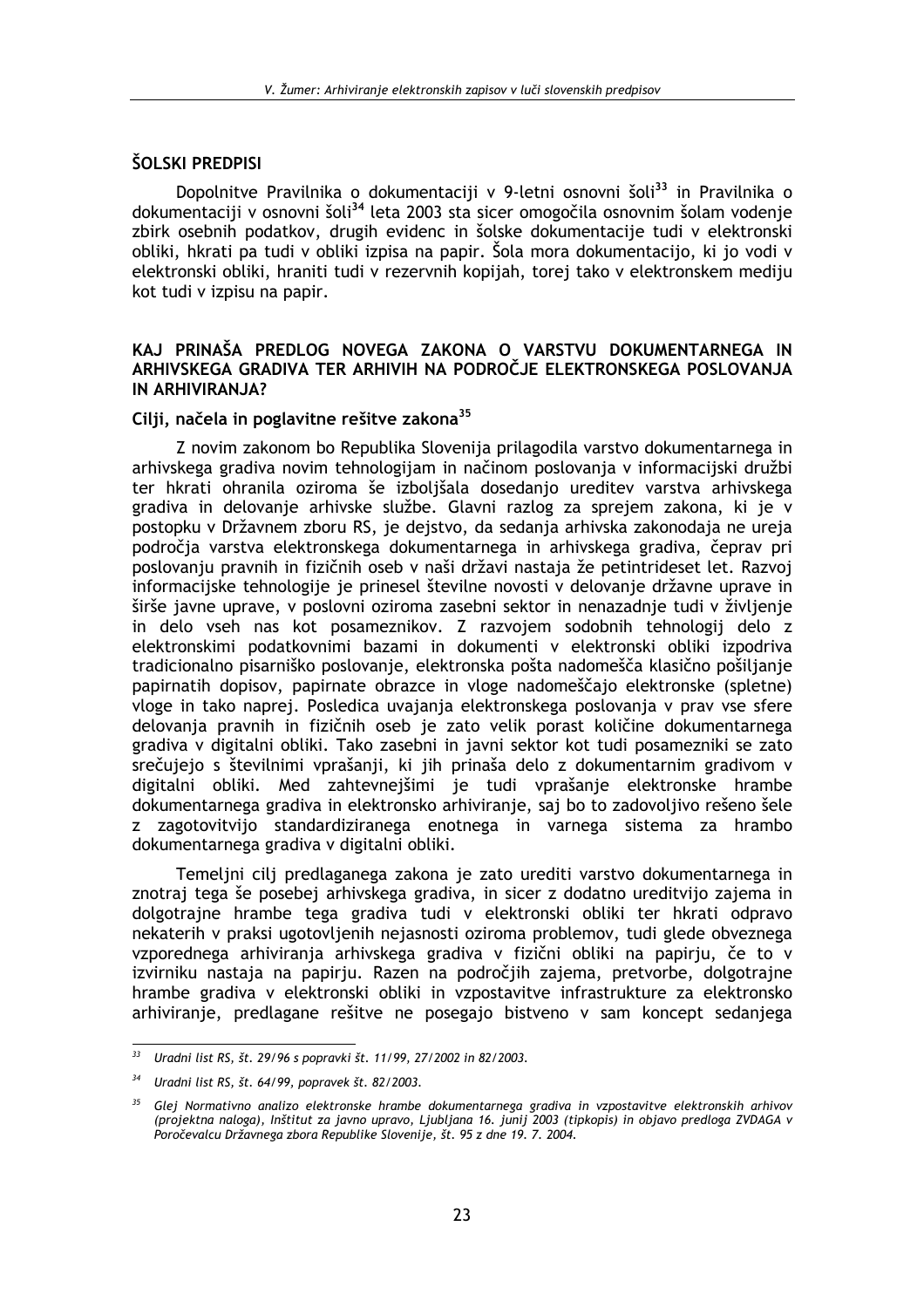varstva dokumentarnega in posebej pomembnega arhivskega gradiva oziroma v načela sedaj veliavnega arhivskega zakona.

Nov sistem hrambe elektronskega gradiva bo morala podpirati učinkovita, racionalna in kakovostna infrastruktura. Zagotovitev takšne infrastrukture je kompleksno področje, kjer je potrebno urediti tudi trg ponudnikov, ki bodo zagotavljali storitve hrambe dokumentarnega gradiva v digitalni obliki, primerno informacijsko-komunikacijsko tehnologijo in spremljajoče storitve (npr. pretvorbo papirnatega gradiva, uničevanje gradiva po preteku rokov hranjenja, odbiranje gradiva za hrambo). Poleg ureditve same dejavnosti predlog zakona ureja tudi nadzor nad ponudniki. Tako se že dosedanjemu inšpekcijskemu in strokovnemu nadzoru pristojnih arhivov nad arhivsko dejavnostjo pridružujeta še instituta registracije in akreditacije ponudnikov infrastrukture in storitev. V predlaganem zakonu je to urejeno podobno kot na področju elektronskega podpisovanja.

# TERMINOLOGIJA NA PODROČJU ELEKTRONSKEGA ARHIVIRANJA

Predlog arhivskega zakona prinaša vrsto novih definicij, povezanih z arhiviranjem elektronskih zapisov:

- dokumentarno gradivo je izvirno in reproducirano (pisano, risano, tiskano, fotografirano, filmano, fonografirano, magnetno, optično ali kako drugače zapisano) gradivo, ki je bilo prejeto ali je nastalo pri delu pravnih oziroma fizičnih oseb:
- oblika zapisa so tiste organizacijske in tehnološke značilnosti, ki določajo, kako je vsebina zapisana, hranjena in prikazana v procesu hrambe;
- nosilec zapisa je klasičen ali elektronski nosilec zapisa, na katerega se zapiše vsebina v skladu z obliko zapisa:
- dokumentarno gradivo v fizični obliki je dokumentarno gradivo na fizičnem nosilcu zapisa, ki omogoča reprodukcijo vsebine brez uporabe informacijsko komunikacijskih ali sorodnih tehnologij (na papirju, filmu itd.);
- dokumentarno gradivo v digitalni obliki je dokumentarno gradivo v digitalni obliki zapisa in shranjeno na elektronskem nosilcu zapisa;
- dokumentarno gradivo y analogni obliki je dokumentarno gradivo y analogni obliki zapisa in shranjeno na elektronskem nosilcu zapisa:
- dokumentarno gradivo v elektronski obliki je dokumentarno gradivo v digitalni ali analogni obliki:
- dokumentarno gradivo v digitalni obliki za dolgoročno hrambo pomeni gradivo, katerega vsebina je zapisana v digitalni obliki in shranjena na elektronskem nosilcu zapisa, pri čemer tako digitalna oblika kot tudi nosilec zapisa zagotavljata učinkovito dolgoročno hrambo in upoštevanje tehnološkega napredka;
- izvirno dokumentarno gradivo je dokumentarno gradivo, ki je nastalo, bilo prejeto ali bilo poslano osebi, ki hrani to gradivo;
- zajeto dokumentarno gradivo je dokumentarno gradivo, ki je nastalo ob zajemu izvirnega dokumentarnega gradiva v hrambo s pretvorbo izvirnega dokumentarnega gradiva v novo digitalno obliko zapisa ali na mikrofilm;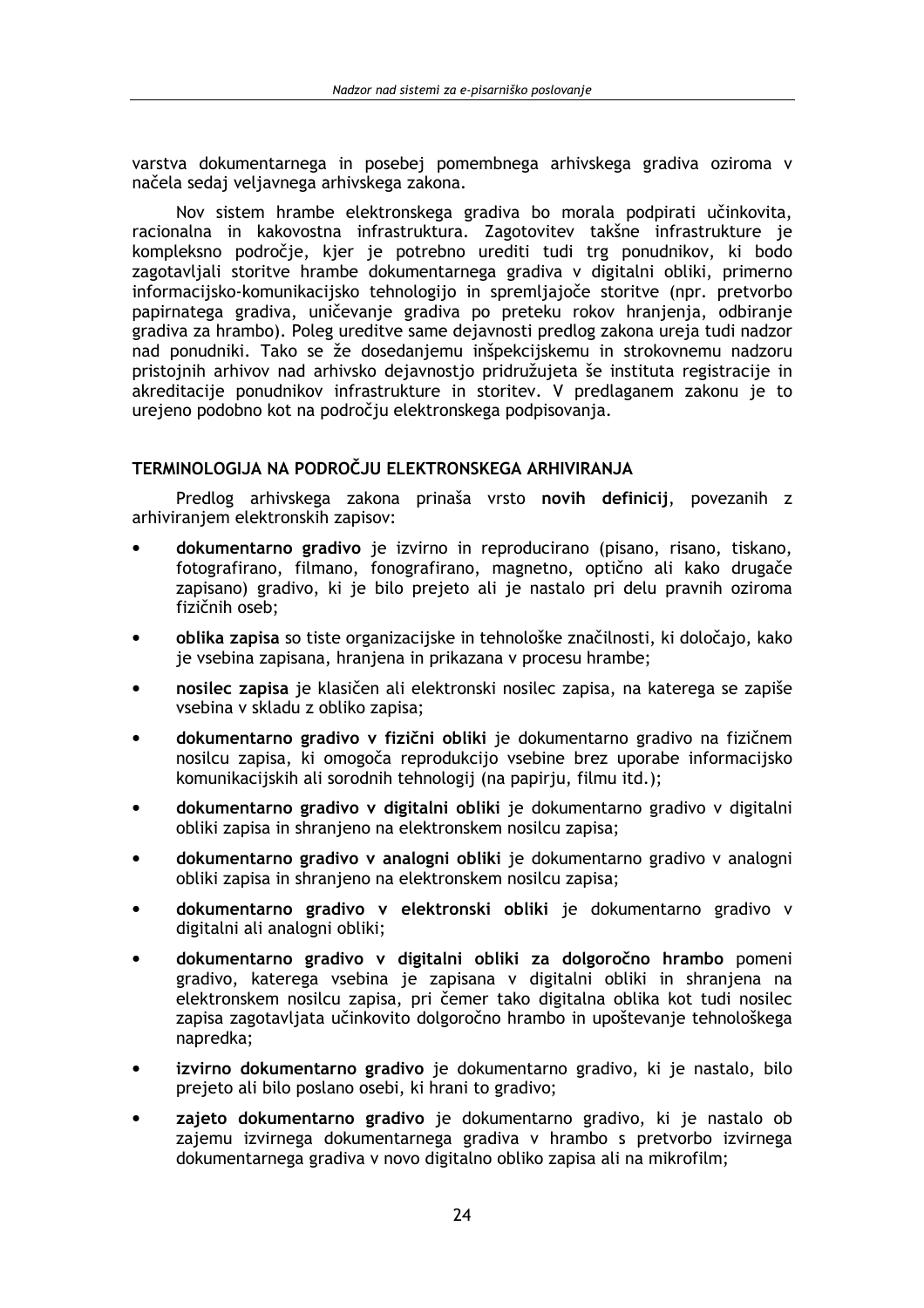- arhivsko gradivo je dokumentarno gradivo, ki ima trajen pomen za znanost in kulturo ter trajen pomen za pravno varnost oseb v skladu s strokovnimi navodili pristoinih arhivov:
- pristojni arhivi so državni arhiv in arhivi lokalnih samoupravnih skupnosti:  $\bullet$
- javno arhivsko gradivo je arhivsko gradivo, ki se odbere iz dokumentarnega gradiva javnopravnih oseb po strokovnih navodilih pristojnega arhiva;
- zasebno arhivsko gradivo je dokumentarno gradivo drugih pravnih in fizičnih oseb, ki ima lastnosti arhivskega gradiva, ter je kot arhivsko gradivo določeno na podlagi tega zakona ali odločbe državnega arhiva;
- hramba gradiva je tista hramba izvirnega ali zajetega dokumentarnega gradiva, ki izpolnjuje pogoje po tem zakonu in zagotavlja hranjenemu gradivu vse učinke izvirnega gradiva;
- storitve hrambe gradiva v digitalni obliki so storitve, ki so neločljivo povezane s hrambo gradiva v digitalni obliki, vendar ne gre za ponudbo opreme za takšno hrambo;
- spremljevalne storitve so storitve, ki so povezane s hrambo gradiva v digitalni obliki, vendar ne gre za storitve hrambe gradiva v digitalni obliki ali ponudbo opreme za tako hrambo (uničenje, poizvedovanje in analiziranje gradiva itd.);
- notranja pravila zajema in hrambe gradiva v digitalni obliki so pravila, ki jih kot svoj interni pravni akt sprejme oseba glede hrambe svojega gradiva.

# NAČELA ELEKTRONSKEGA ARHIVIRANJA

Načelo ohranjanja dokumentarnega gradiva oziroma uporabnosti njegove vsebine pomeni ohranjanje izvirnega dokumentarnega gradiva ali uporabnosti vsebine tega gradiva. Hrambi izvirnega dokumentarnega gradiva je zato enaka hramba zajetega gradiva, če zagotavlja zajetemu gradivu vse učinke izvirnega gradiva. Poudarjena je uporabnost vsebine gradiva. Načelo trajnosti zahteva zagotavljanje trajnosti elektronskega gradiva oziroma trajnost reprodukcije njegove vsebine. Načelo celovitosti zagotavlja nespremenljivost in integralnost dokumentarnega gradiva oziroma reprodukcije njegove vsebine, urejenost gradiva oziroma njegove vsebine ter dokazljivost izvora gradiva (provenience). Po načelu dostopnosti pa mora elektronsko gradivo oziroma reprodukcija njegove vsebine mora biti ves čas trajanja hrambe zavarovana pred izgubo ali okrnitvijo celovitosti ter dostopna pooblaščenim uporabnikom. Po načelu varstva kulturnega spomenika pa je zavarovano tudi elektronsko arhivsko gradivo.

# ZAJEM IN PRETVORBA DOKUMENTARNEGA GRADIVA V DIGITALNO OBLIKO ZA DOI GOROČNO HRAMBO

Predlog zakona loči izvirni zajem oziroma hrambo dokumentarnega gradiva v digitalni obliki, zajem gradiva v analogni elektronski obliki in nedigitalni obliki oziroma fizični obliki. Zajem gradiva v digitalni obliki bo moral biti urejen tako, da bo zagotovil učinkovit zajem za posamezno enoto gradiva (zajem metapodatkov, komunikacijskih podatkov, podatkov, potrebnih za vsebinsko ali oblikovno neokrnjen prikaz itd.). Zajem gradiva, ki je izvirno v fizični obliki ali v elektronski, vendar ne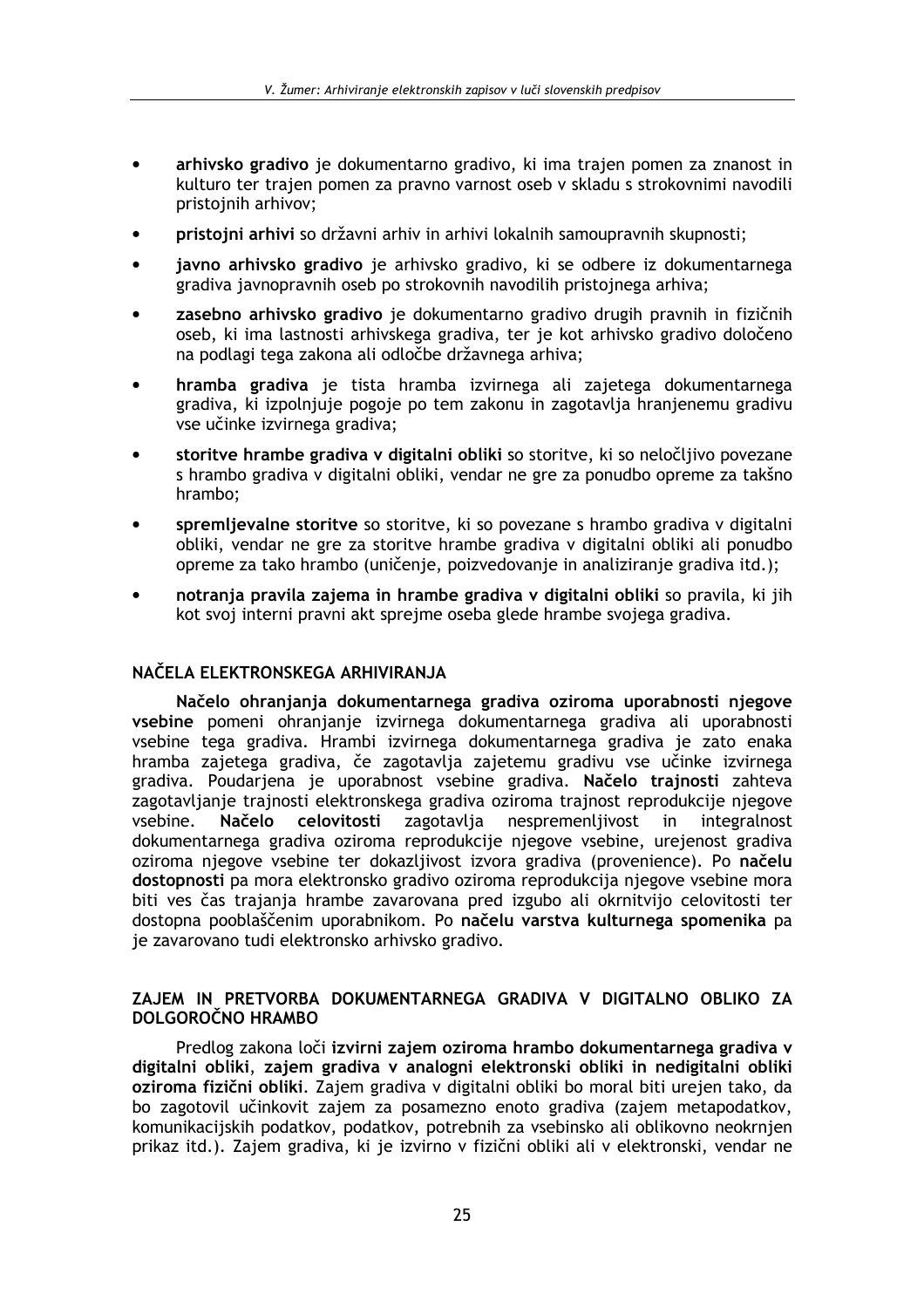tudi v digitalni obliki (na primer analogni audio oziroma video zapis), bo moral biti urejen tako, da se bo zagotovila zaneslijva pretvorba v digitalno obliko.

Za gradivo, ki je izvirno nastalo v fizični obliki ali v elektronski analogni obliki, bo morala biti zagotovliena zanesliiva pretvorba v digitalno obliko ali v zapis na mikrofilmu. Zanesliiva je tista pretvorba:

- ki iz zajetega gradiva zagotavlja reprodukcijo vseh bistvenih sestavin vsebine izvirnega gradiva glede na naravo in namen posameznih enot izvirnega gradiva (ohranjanje celovitosti gradiva);
- ki ohranja uporabnost vsebine izvirnega gradiva;
- ki zagotavlja avtentičnost gradiva z zajemom ključnih vsebin izvirnega gradiva ali s strogo kontroliranim dodajanjem vsebin, ki potrjujejo enako avtentičnost zajetega gradiva, kot jo je imelo izvirno gradivo;
- ki vsebuje primerno število kontrol pravilnosti in kakovosti pretvorbe ter da se odpravijo napake oziroma odstopanja;
- pri kateri se posebej in jasno ločeno od izvirne vsebine shranijo dodane vsebine ter vse pomembne opombe in podatki glede postopka pretvorbe in glede izvirnega gradiva;
- pri kateri se hrani primeren obseg dokumentacije, s katero se dokazuje, da uporabliene metode in postopki redno zagotavljajo zanesljivo pretvorbo in
- izpolnjuje pogoje, ki jih z uredbo na podlagi zakona dodatno predpiše Vlada RS.

Sama pretvorba v digitalno obliko ob zajemu pa ne bo zadoščala, če gradiva v novi obliki ne bo mogoče varovati dolgoročno (več kot 5 let). Zaradi vprašanj, ki jih prinaša stalen tehnološki razvoj, je bilo potrebno z novim zakonom dodatno urediti dolgoročno hrambo v digitalni obliki. Če bo predpisano trajanje hrambe gradiva v digitalni obliki za obdobje več kot 5 let, se bo zajeto gradivo iz običajne digitalne oblike moralo pretvoriti v digitalno obliko za dolgoročno hrambo. Pretvorba v digitalno obliko za dolgoročno hrambo bo morala ohranjati celovitost in uporabnost vsebine zajetega gradiva v običajni digitalni obliki. Če se avtentičnost zajetega gradiva dokazuje z vsebinami, ki s tekom časa izgubliajo ali povsem izgubijo vrednost oziroma se izničijo, se avtentičnost zajetega gradiva v digitalni obliki za dolgoročno hrambo zagotovi s strogo kontroliranim dodajanjem vsebin (na primer ponoven elektronski podpis vsebin), ki potrjujejo avtentičnost zajetega gradiva. Takšne vsebine se lahko dodajajo na ravni posameznih enot ali na ravni celotnega zajetega gradiva.

# UNIČENJA IZVIRNEGA GRADIVA PO PRETVORBI V DIGITALNO OBLIKO

Če bo opravljena pretvorba izvirnega dokumentarnega gradiva v dokumentarno gradivo v digitalni obliki ali na mikrofilmu v skladu z določbami zakona, se bo izvirno dokumentarno gradivo lahko uničilo, če zakoni ne bodo določali drugače. Po pretvorbi se ne bo smelo uničiti arhivskega gradiva, ki je izvirno nastalo v fizični obliki na papirju, kar velja že sedaj! Omenili smo tudi že druge izjeme, ko je potrebno izvirno gradivo na papirju po pretvorbi v digitalno obliko vzporedno ohranjati (arhivirati) tudi na papirju. Izvirno dokumentarno gradivo, za katerega je predpisan rok hrambe več kot 5 let, bo skladno s predlogom zakona dovoljeno uničiti samo, če bo gradivo pretvorjeno v digitalno obliko za dolgoročno hrambo ali zapisano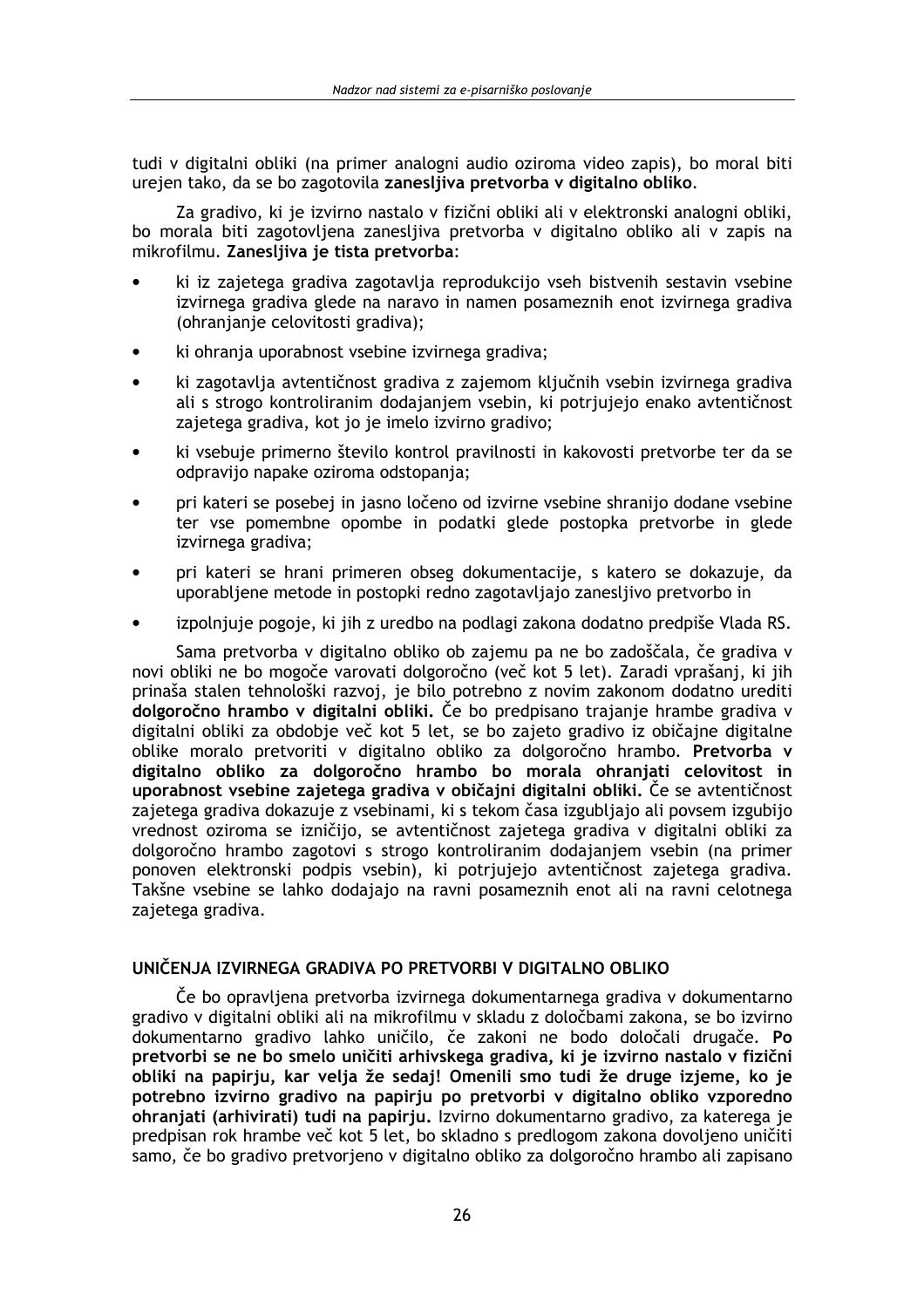na mikrofilm. Izieme bo lahko določil le pristojni arhiv. Predlog zakona določa tudi. da bo vsako uničenie dokumentarnega gradiva potrebno ustrezno evidentirati.

# NOTRANJA PRAVILA

Vsaka pravna ali fizična oseba, ki bo zajemala, pretvarjala ali hranila gradivo v digitalni obliki, bo zavezana slediti natančno določenim fazam priprave oziroma organizacije zajema in hrambe ter bo dolžna sprejeti posebna notranja pravila in jih uskladiti s podzakonskimi predpisi in dokumenti, ki jih določa predlog zakona. Taka pravila bo potrjeval državni arhiv, ki bo preverjal njihovo skladnost z zahtevami zakona, na njegovi podlagi izdanimi podzakonskimi predpisi in enotnimi tehnološkimi zahtevami ter pravili stroke, pri čemer bo takšno ravnanje obvezno za vse javnopravne osebe. Predvideno je tudi privzemanje vnaprej pripravljenih potrjenih notranjih pravil ter postopek spremljanja njihovega izvajanja.

# POGOJI VARNE DOLGOTRAJNE HRAMBE

Hramba dokumentarnega gradiva v digitalni obliki je hramba izvirnega dokumentarnega gradiya ali yarna hramba zajetega dokumentarnega gradiya y digitalni obliki. Varna hramba izvirnega dokumentarnega gradiva v digitalni obliki je tista, ki ves čas trajanja hrambe omogoča dostopnost izvirnega gradiva, uporabnost, avtentičnost, dokazljivost in njegovo celovitost. Prav tako mora varna hramba zajetega dokumentarnega gradiva v digitalni obliki ves čas omogočati reprodukcijo vsebine izvirnega dokumentarnega gradiva, ki izpolnjuje zakonsko predvidene pogoje v enaki meri, kot bi jih izvirno gradivo.

Dokumentarno gradivo se dolgoročno hrani v digitalni obliki zapisa (formatu) in na nosilcu zapisa za dolgoročno hrambo, ki zagotavlja dolgoročno ohranitev vsebine. To je takšna oblika zapisa, ki zagotavlja vse pogoje hrambe gradiva v digitalni obliki, in sicer več kot 5 let, ter omogoča po tem obdobju pretvorbo (migracijo) y novo digitalno obliko zapisa, ki bo takrat izpolnievala pogoje varne hrambe gradiva. Podobno velja za nosilec zapisa, za kar se šteje takšen elektronski nosilec zapisa, ki zagotavlja vse pogoje varne hrambe gradiva in omogoča neomejeno število prepisov s sedanjih na bodoče nosilce zapisa. Vsaka enota varno hranjenega gradiva v digitalni obliki se šteje za enako posamezni enoti izvirnega gradiva, če sta bila zajem in varna hramba opravljena v skladu s predpisi.

# **INFORMACIJSKA OPREMA IN STORITVE**

Državni arhiv skupaj z organom, pristojnim za informatizacijo uprave (Center Vlade RS za informatiko) v sklopu državnega podatkovno-komunikacijskega omrežja (HKOM) in skupnega podatkovnega centra zagotavlja informacijsko komunikacijsko infrastrukturo za hrambo arhivskega gradiva v digitalni obliki in povezovanje arhivov v enoten informacijski sistem. Ta zahteva je osnova za vzpostavitev elektronskega državnega arhiva, o katerem pa v tem prispevku ne bomo govorili.

Sistem elektronske hrambe pravnih in fizičnih oseb mora podpirati učinkovita, racionalna in kakovostna infrastruktura. Javni in zasebni ponudniki infrastrukture, ki bodo vključeni v skladu z novim zakonom v hrambo gradiva, bodo morali zagotoviti storitve hrambe dokumentarnega gradiva v digitalni obliki, primerno informacijsko-komunikacijsko tehnologijo in spremljajoče storitve (npr.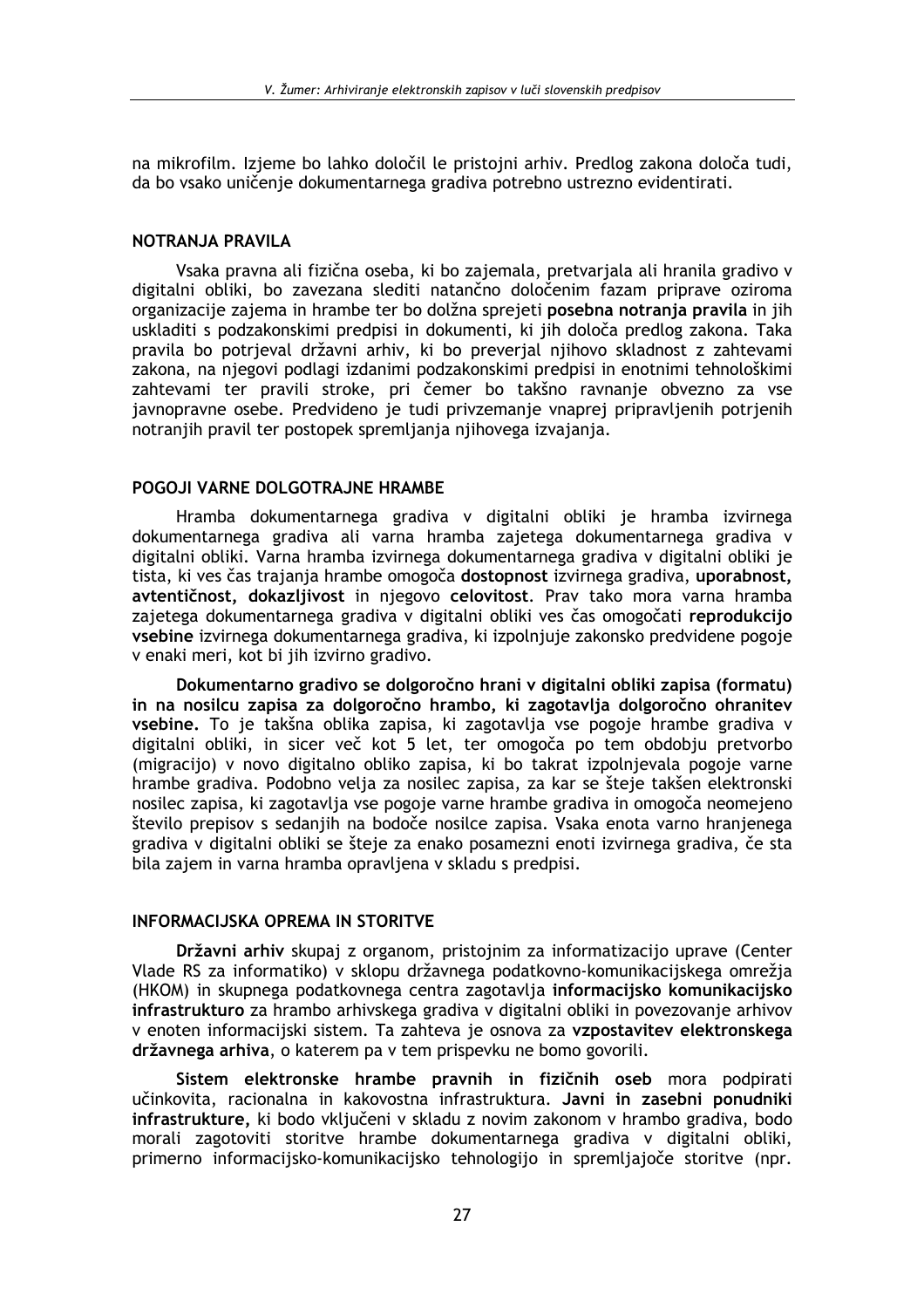pretvorbo papirnatega gradiva v digitalno obliko, odbiranie gradiva za traino hrambo).

Zaradi enotnejše hrambe gradiva v digitalni obliki predlog zakona predvideva, da državni arhiv in organ, pristojen za informatizacijo uprave (Center Vlade RS za informatiko) na podlagi javnega naročila po omejenem postopku določita usposobljene ponudnike opreme in storitev za dolgoročno hrambo dokumentarnega gradiva v digitalni obliki, ki edini lahko izvajajo storitve glede varstva dokumentarnega gradiva javnopravnih oseb.

Tako zasnovano informacijsko komunikacijsko infrastrukturo in storitve za varstvo dokumentarnega gradiva predstavljajo:

- strojna oziroma programska oprema za zajem oziroma hrambo gradiva v digitalni obliki, ki je po predlogu zakona vsaka strojna oziroma programska oprema, katere namen je v celoti ali delno omogočiti zajem ali hrambo gradiva v digitalni obliki ter s tem povezana opravila, in ki mora izpolnjevati z uredbo predpisane splošne pogoje;
- same storitve hrambe, ki jih lahko ponudniki odplačno ali neodplačno ponudijo drugim osebam in jim tako omogočijo hrambo gradiva v digitalni obliki na infrastrukturi ponudnikov, s čimer odpade potreba po zahtevni in dragi lastni infrastrukturi;
- spremljevalne storitve, torej storitve, ki so povezane z zajemom ali hrambo gradiva v digitalni obliki, vendar ne predstavljajo ponudbe opreme za zajem ali hrambo in tudi ne storitev hrambe (točneje jih določi Vlada RS z uredbo).

Glede zagotovitve potrebne infrastrukture za elektronsko hrambo gradiva se je kot najprimernejša rešitev pokazala kombinirana rešitev, kjer bo javna uprava zagotovila samo najnujnejšo infrastrukturo (za najbolj občutljive podatke), za ostalo elektronsko hrambo pa se je oziroma se bo vzpostavilo tržišče zasebne infrastrukture za javni in zasebni sektor. Državni arhiv bo pristojen za vodenje registra ponudnikov opreme in storitev, izdajanja akreditacij ter izvajanje strokovnega nadzora.

# DRUGE DOLOČBE PREDLOGA NOVEGA ZAKONA

Predvideno je, da bo Vlada RS z uredbami podrobneje predpisala pogoje in način hrambe dokumentarnega gradiva v fizični obliki in digitalni obliki ter zaneslijve pretvorbe v digitalno obliko za dolgoročno hrambo, obvezno vsebino ter način sprejema in izvajanja notranjih pravil oseb, ki hranijo dokumentarno gradivo v digitalni obliki, splošne pogoje za opremo in storitve, vsebino in način vodenja ter postopek vpisa v register potrienih notranijh pravil, register ponudnikov opreme in storitev ter register akreditiranih ponudnikov opreme in storitev itd.

Pravne in fizične osebe oziroma ustvarjalci elektronskega dokumentarnega gradiva bodo istočasno dolžni zagotoviti tudi dolgotrajno hrambo elektronskega arhivskega gradiva, ga vzdrževati, prepisovati na nove nosilce in migrirati v standardizirane formate do izročitve elektronskega arhivskega gradiva pristojnemu državnemu arhivu, praviloma potem, ko bodo baze podatkov zaključene, elektronske zadeve dokončno rešene itd. Roki izročanja bodo različni.

Hkrati pa predlog zakona pristojnim arhivom dopušča tudi, da lahko organom in drugim osebam, ki hranijo arhivsko gradivo, dovolijo hrambo arhivskega gradiva na njihovi infrastrukturi tudi po roku za predajo arhivskega gradiva pristojnemu arhivu.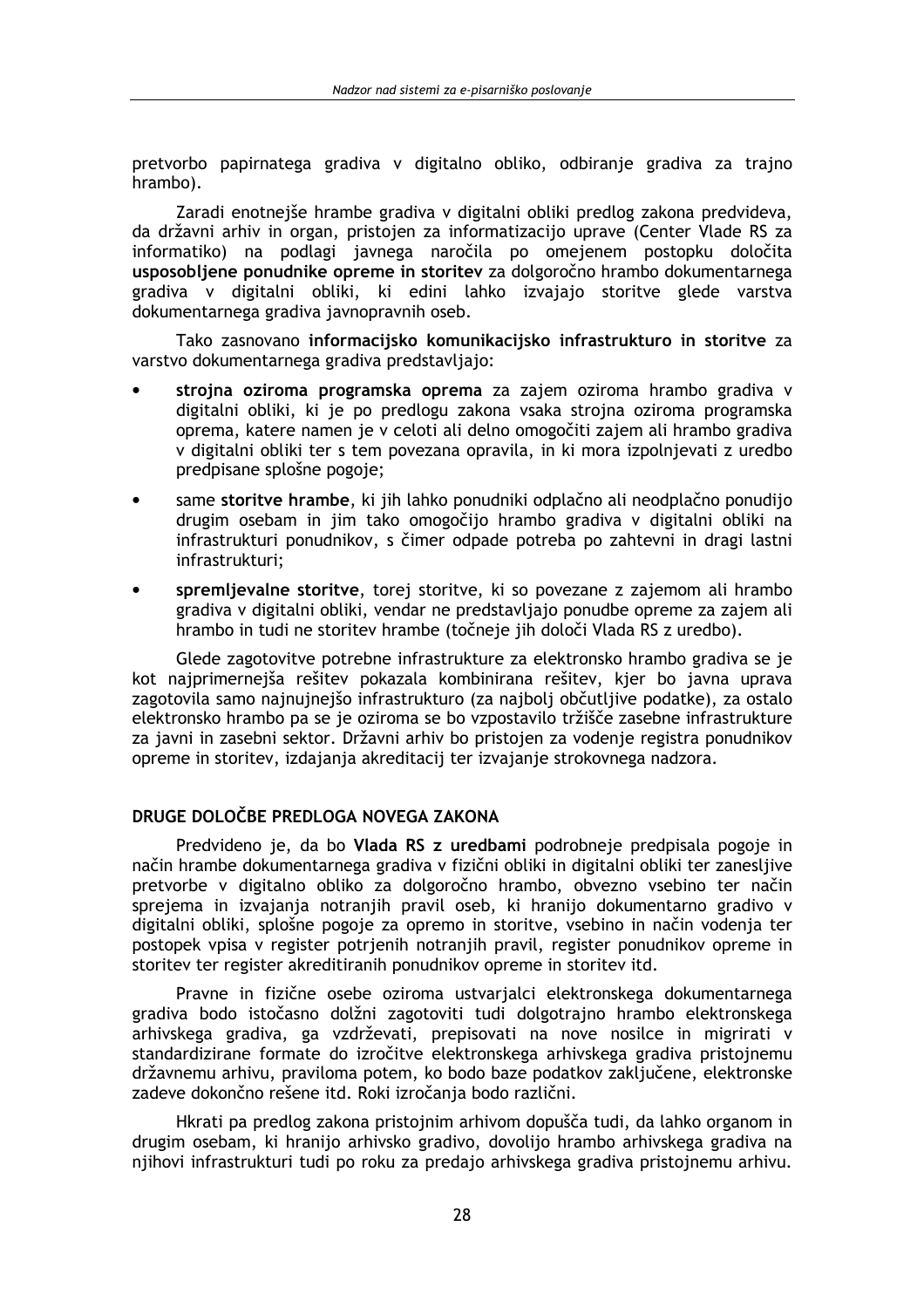Določba je potrebna zaradi hrambe tistega specifičnega gradiva v digitalni obliki, za katerega je potrebna posebna informacijsko komunikacijska tehnologija (na primer za obsežne javne evidence) in je bolj smiselno zagotoviti hrambo gradiva v istem okolju, kjer to gradivo nastaja in se uporablja.

# **ZAKLJUČEK**

V Sloveniji je v zadnjem času vse več predpisov, ki nadgrajujejo določila zakona o elektronskem poslovanju in elektronskem podpisu, celotno problematiko elektronske hrambe podatkov in dokumentov pa bo uredil nov Zakon o varstvu dokumentarnega in arhivskega gradivu ter arhivih in podzakonski akti, ki jih bo sprejela Vlada RS na njegovi podlagi. Lahko rečemo, da smo z zakonom o elektronskem poslovanju in elektronskem podpisu tudi uradno vstopili v informacijsko dobo, čeprav se s tako imenovano mikrografsko, avtomatsko, računalniško oziroma elektronsko obdelavo podatkov in arhiviranjem elektronskih zapisov na zelo različne nosilce in formate srečujemo v praksi že več kot petintrideset let. Kljub novim predpisom pa bo potrebno še nekaj časa, da bomo poslovanje z zapisi tako v javni upravi, pravosodju, kot v gospodarstvu in drugih dejavnostih v celoti obvladali z informacijsko tehnologijo. Šele tedaj se bo količina zapisov na papirju v pisarnah in arhivih počasi začela zmaniševati na razumno oziroma potrebno mero in se omejila le na trajno pomembne dokumente. Sedaj namreč količina zapisov na papirju še vedno narašča, kliub elektronskemu poslovanju in prizadevanjem za delovanje »pisarn brez papirja«. Šele ko bomo ustrezno pravno regulirali tudi elektronsko arhiviranje in nato predpise ter standarde začeli v praksi tudi izvajati, bo pričela količina papirnatih zapisov naglo upadati. Pri tem mislim na vse pravne in fizične osebe, ki elektronske podatke in dokumente ustvariajo, pošiliajo, prejemajo, shranjujejo ali kako drugače elektronsko obdelujejo, kot tudi na državne in zasebne arhive, ki bodo morali v končni fazi prevzeti vlogo arhiviranja elektronskega arhivskega gradiva.

Na podlagi novega arhivskega zakona bo potrebno v praksi najprej zagotoviti izvajanje predpisanega oziroma standardiziranega sistema in pogojev za dolgotrajno elektronsko arhiviranje dokumentarnega gradiva pravnih in fizičnih oseb, ki bodo morale do izročitve elektronskega arhivskega gradiva pristojnemu arhivu zagotavljati tudi njegovo dolgotrajno arhiviranje. Nikakor namreč ni mogoče takšne obveznosti naložiti le državnim arhivom, v okviru katerih je sicer potrebno organizacijsko, kadrovsko in tehnično usposobiti tako imenovani »elektronski državni arhiv«. Državne arhive je potrebno hkrati vzporedno usposabljati za nadzor, valorizacijo, prevzemanje, ohranjanje in uporabo javnega elektronskega arhivskega gradiva ter za naloge, ki jim jih bo naložil novi zakon v zvezi z varstvom elektronskega dokumentarnega in arhivskega gradiva pred prevzemom v pristojni arhiv, predvsem v zvezi s potrjevanjem in spremljanjem izvajanja notranjih pravil za elektronsko arhiviranje pravnih in fizičnih oseb, preverjanjem ustreznosti strojne in programske opreme, izdajanjem akreditacij, vodenjem registra notranjih pravil in registra ponudnikov elektronske opreme ter storitev itd. Državni arhivi bodo morali skupaj z organom, pristojnim za informatizacijo javne uprave, zagotavljati informacijsko komunikacijsko infrastrukturo za hrambo arhivskega gradiva v digitalni obliki in povezovanje arhivov v enoten informacijski sistem. V določenih primerih bodo lahko v skladu z novim arhivskim zakonom prepuščali varstvo elektronskega arhivskega gradiva posameznim javnopravnim osebam na njihovi infrastrukturi tudi po roku za predajo arhivskega gradiva pristojnemu arhivu.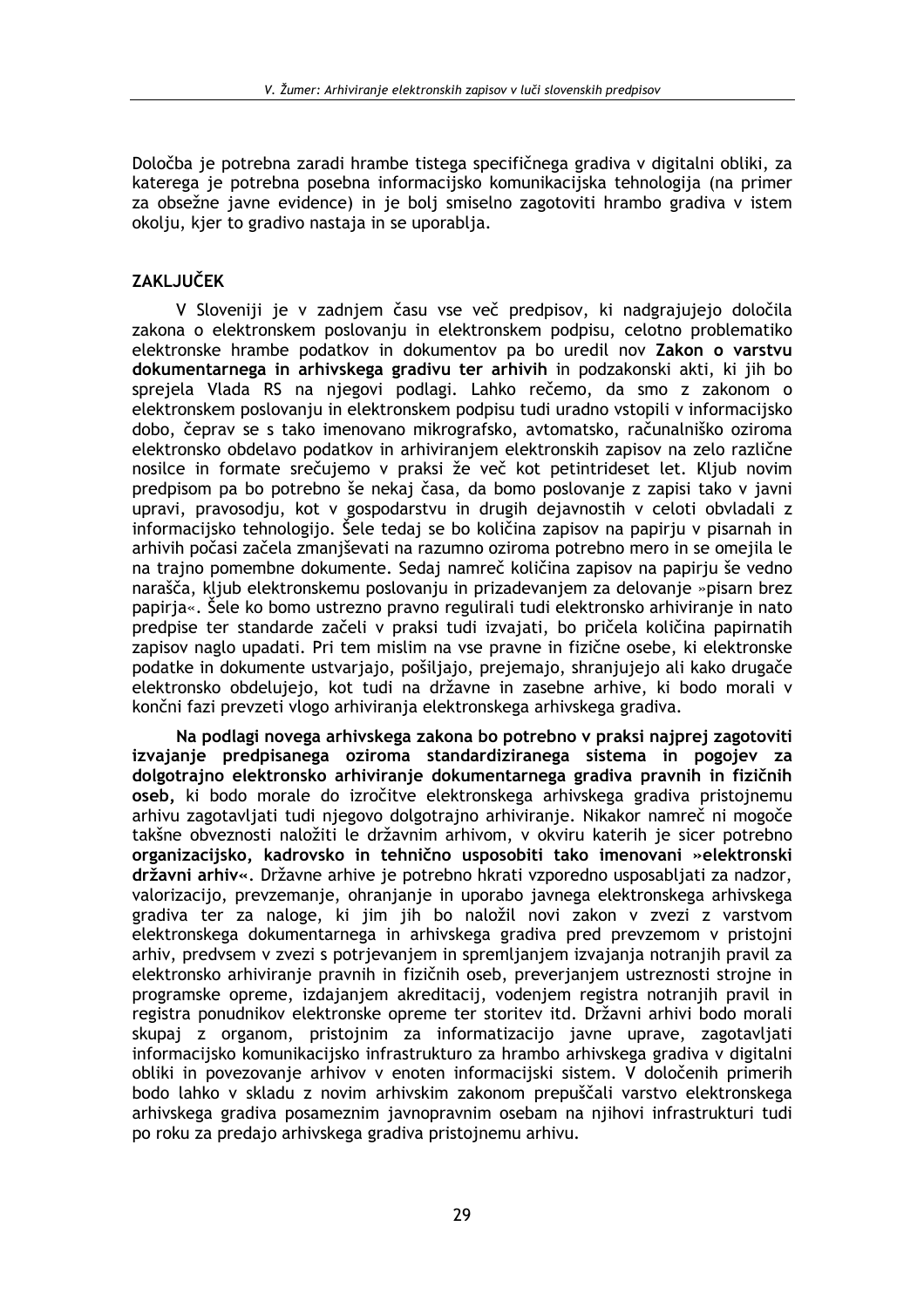Pred nami je torej na eni strani začetek predpisanega in standardiziranega elektronskega arhiviranja zapisov v digitalni obliki pri vseh pravnih in fizičnih osebah. na drugi strani pa vzpostavitev elektronskega državnega arhiva v sklopu državnih arhivov, ki bo usposobljen za izvajanje novih zakonskih nalog in sposoben prevzemati elektronsko arhivsko gradivo na predpisanih nosilcih in v predpisanem formatu zapisa, praviloma tedaj, ko baze podatkov in druge datoteke ne bodo imele več stalnega operativnega pomena za javnopravne osebe. Skrajni čas bi na primer bil, da bi Urad za statistiko izročil Arhivu RS elektronske baze podatkov popisov prebivalstva za leto 1971, 1981 in 1991 ali pa da bi Ministrstvo za notranje zadeve RS izročilo baze podatkov, ki jih je od začetka sedemdesetih let do 1989 vodil nekdanji RSNZ, med njimi tudi znano CEK (CAE) ali bolj kot UDBA. net.

# **PRILOGA**

# IZVLEČKI IZ PREDPISOV O HRAMBI ELEKTRONSKIH ZAPISOV

ZAKON O ELEKTRONSKEM POSLOVANJU IN ELEKTRONSKEM PODPISU (Uradni list RS, št. 57-2615/2000) - izbrane določbe o elektronskih dokumentih in elektronskem podpisu

## $1$  člen

 $(1)$ Ta zakon ureja elektronsko poslovanje, ki zajema poslovanje v elektronski obliki na daljavo z uporabo informacijske in komunikacijske tehnologije in uporabo elektronskega podpisa v pravnem prometu, kar vključuje tudi elektronsko poslovanje v sodnih, upravnih in drugih podobnih postopkih, če zakon ne določa drugače.

## 4. člen

Podatkom v elektronski obliki se ne sme odreči veljavnosti ali dokazne vrednosti samo zato, ker so v elektronski obliki.

Podatki v elektronski obliki

## 12. člen

- Kadar zakon ali drug predpis določa, da se določeni dokumenti, zapisi ali podatki hranijo,  $(1)$ se lahko hranijo tudi v elektronski obliki:
- če so podatki, vsebovani v elektronskem dokumentu ali zapisu, dosegljivi in primerni za kasnejšo uporabo in
- če so podatki shranjeni v obliki, v kateri so bili oblikovani, poslani ali prejeti, ali v kakšni drugi obliki, ki verodostojno predstavlja oblikovane, poslane ali prejete podatke in
- če je iz shranjenega elektronskega sporočila mogoče ugotoviti, od kod izvira, komu je bilo poslano ter čas in kraj njegovega pošiljanja ali prejema in
- če uporabljena tehnologija in postopki v zadostni meri onemogočajo spremembo ali izbris podatkov, ki ju ne bi bilo mogoče enostavno ugotoviti, oziroma obstaja zanesljivo jamstvo qlede nespremenljivosti sporočila.
- Obveznost hrambe dokumentov, zapisov ali podatkov iz prejšnjega odstavka se ne nanaša na  $(2)$ podatke, katerih edini namen je omogočiti, da bo elektronsko sporočilo poslano ali prejeto .<br>(komunikacijski podatki).
- Kadar zakon ali drug predpis določa, da se določeni podatki predložijo ali shranijo v izvirni  $(3)$ obliki, se šteje, da je elektronska oblika sporočila ustrezna, če ustreza pogojem iz prvega odstavka tega člena.
- $(4)$ Določbe tega člena ne veljajo za podatke, za katere ta zakon določa strožje ali posebne pogoje hrambe.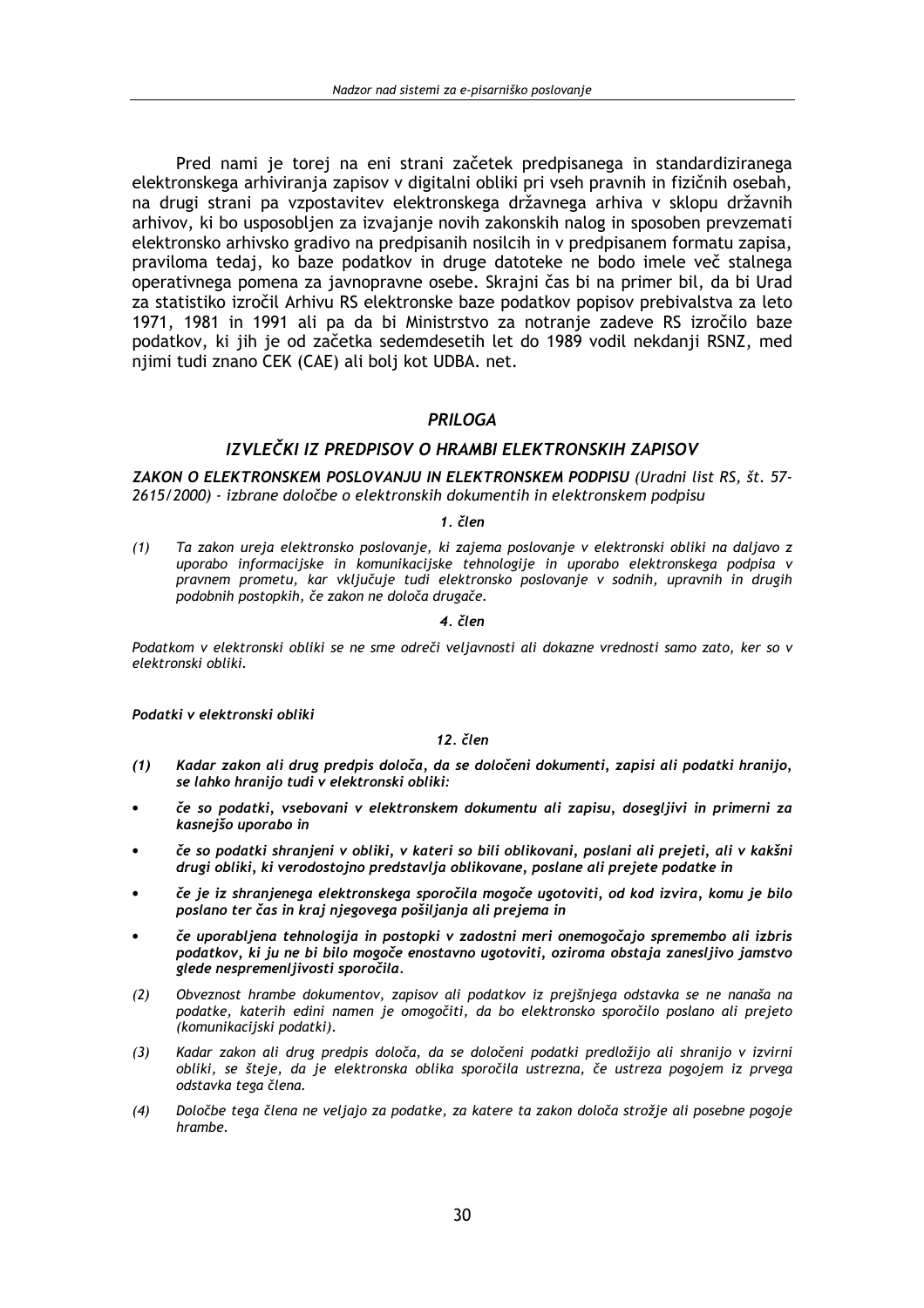- $(1)$ Kadar zakon ali drug predpis določa pisno obliko, se šteje, da je elektronska oblika enakovredna pisni obliki, če so podatki v elektronski obliki dosegljivi in primerni za kasnejšo uporabo.
- $(2)$ Določbe prejšnjega odstavka ne veljajo za:
	- $\mathbf{1}$ pravne posle, s katerimi se prenaša lastninska pravica na nepremičnini ali s katerimi se ustanavlja druga stvarna pravica na nepremičnini;
	- $2.$ oporočne posle;
	- $3.$ pogodbe o urejanju premoženjskih razmerij med zakoncema;
	- $\overline{4}$ . pogodbe o razpolaganju s premoženjem oseb, ki jim je odvzeta poslovna sposobnost;
	- $5<sup>1</sup>$ pogodbe o izročitvi in razdelitvi premoženia za živlienia:
	- 6. pogodbe o dosmrtnem preživljanju in sporazume o odpovedi dedovanju;
	- $\overline{z}$ darilne obljube in darilne pogodbe za primer smrti;
	- 8. kupne pogodbe s pridržkom lastninske pravice;
	- 9. druge pravne posle, za katere zakon določa, da morajo biti sklenjeni v obliki notarskega zapisa.

# Elektronski podpis

# 14. člen

Elektronskemu podpisu se ne sme odreči veljavnosti ali dokazne vrednosti samo zaradi elektronske oblike, ali ker ne temelji na kvalificiranem potrdilu ali potrdilu akreditiranega overitelja, ali ker ni oblikovan s sredstvom za varno elektronsko podpisovanje.

## 15. člen

Varen elektronski podpis, overjen s kvalificiranim potrdilom, je glede podatkov v elektronski obliki enakovreden lastnoročnemu podpisu ter ima zato enako veljavnost in dokazno vrednost.

## 16. člen

Osebe, ki hranijo dokumente, ki so elektronsko podpisani z uporabo podatkov in sredstev za podpisovanje, morajo hraniti komplementarne podatke in sredstva za preverjanje elektronskega podpisa enako dolgo, kot se hranijo dokumenti.

# UREDBA O POSLOVANJU ORGANOV JAVNE UPRAVE Z DOKUMENTARNIM GRADIVOM (Uradni list RS, št. 91/2001) - določbe o elektronskem arhiviranju

## 66. člen

# Hramba gradiva v elektronski obliki

Dokumentarno gradivo v elektronski obliki se v zbirki dokumentarnega gradiva hrani s pomočjo informacijsko-telekomunikacijske opreme, ki zagotavlja, da so podatki:

- dosegljivi in primerni za kasnejšo uporabo;
- shranjeni v obliki, v kateri so bili oblikovani, poslani ali prejeti, ali v kakšni drugi obliki, ki verodostojno predstavlja oblikovane, poslane ali prejete podatke;
- shranjeni v elektronski obliki takšni, da je mogoče ugotoviti, od kod izvirajo, komu so bili poslani ter čas in kraj njihovega pošiljanja ali prejemanja;
- shranjeni z uporabo takšne tehnologije in postopkov, ki v zadostni meri onemogočajo njihovo spremembo ali izbris, oziroma obstaja zanesljiv način, da se takšne spremembe ugotovijo.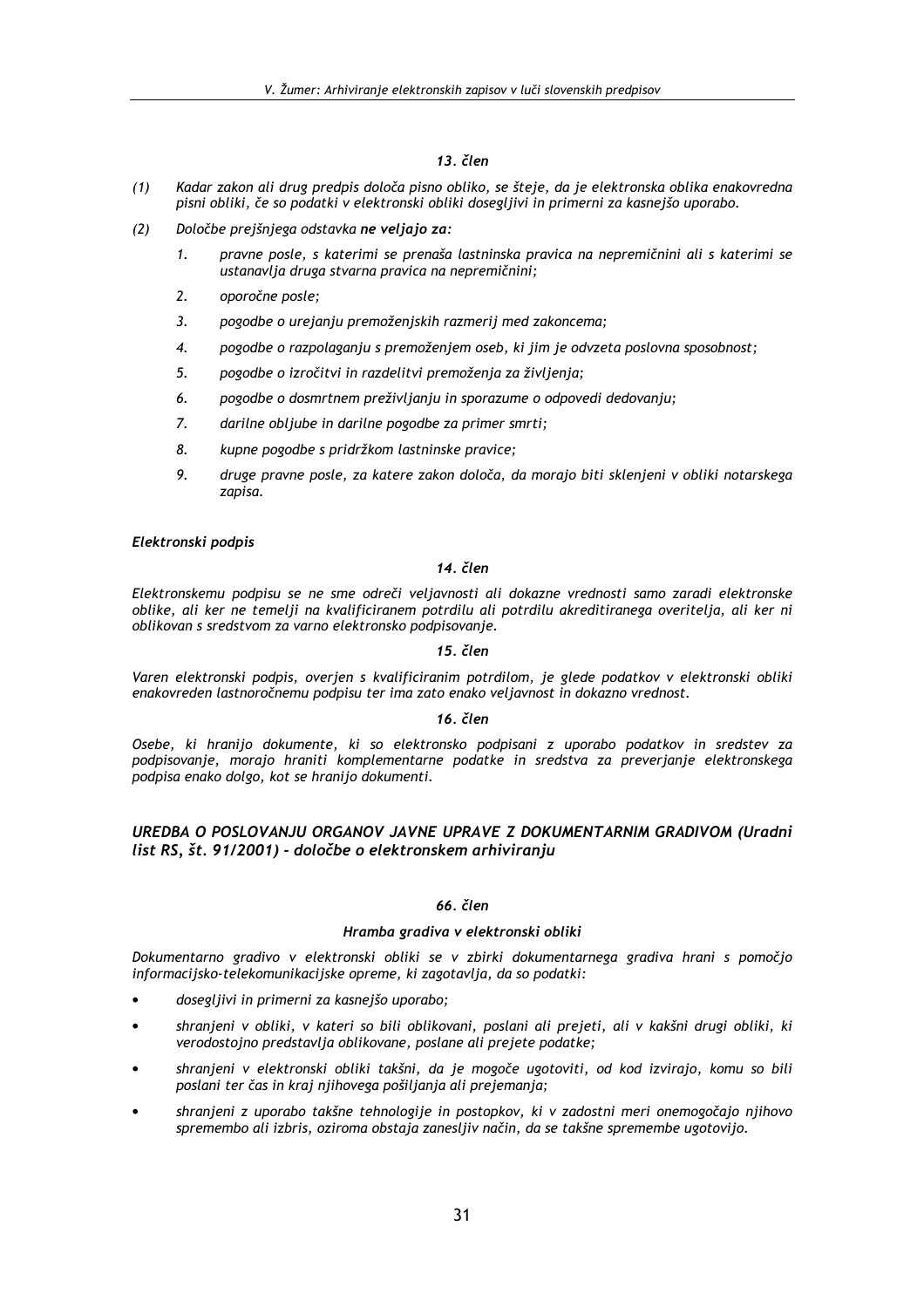Za dokumentarno gradivo, ki vsebuje elektronsko podpisane podatke, je potrebno zagotoviti ponoven elektronski podpis teh podatkov, preden je zanesljivost elektronskega podpisa s časom zmanjšana v skladu s predpisi, ki urejajo elektronsko poslovanje.

Pri dokumentarnem gradivu, hranjenem v elektronski obliki in tehnološko zaščitenem pred dostopom (šifriranje in podobno), je potrebno sočasno, ločeno od gradiva, shraniti tudi podatke in sredstva za odstranitev takšne zaščite.

Minister, pristojen za upravo, na predlog vladne službe, pristojne za informatizacijo javne uprave, in po predhodnem mnenju državnega arhiva podrobneje predpiše način in postopke hrambe dokumentarnega gradiva v elektronski obliki.

Dokumentarno gradivo v elektronski obliki, ki predstavlja arhivsko gradivo, se hrani v elektronski obliki in hkrati natisnieno na papir, če z navodilom iz preišniega odstavka ni določeno drugače.

Ne glede na določbe prejšnjih odstavkov, se mora dokumentarno gradivo hraniti v fizični obliki, če tako določa drug predpis.

# NAVODILO ZA IZVAJANJE UREDBE O POSLOVANJU ORGANOV JAVNE UPRAVE Z DOKUMENTARNIM GRADIVOM (Uradni list RS, št. 26-1154/2002)

Pojmi, uporabljeni v tem navodilu, imajo naslednji pomen:

- fizični dokument je vsak zapis podatkov, pomembnih za delo organa javne uprave, ki je zapisan, narisan, natisnjen, fotografiran, fotokopiran ali kako drugače prenesen na fizični nosilec podatkov,
- fizična kopija papirnega dokumenta je vsak podvojen dokument izvirnega papirnatega dokumenta, ki nastane s fotokopiranjem ali drugimi tehničnimi načini razmnoževanja dokumentov.
- elektronska kopija papirnega dokumenta je skeniran papirni dokument ali skenirana fizična kopija papirnega dokumenta,
- elektronski dokument je vsak zapis podatkov, pomembnih za delo organa javne uprave, ki je zapisan v elektronski obliki in je prejet po elektronski poti ali na fizičnem nosilcu elektronskih podatkov oziroma je izdelan pri organu javne uprave v elektronski obliki,
- fizična kopija elektronskega dokumenta je natisnjen ali izrisan elektronski dokument,
- elektronsko sporočilo je elektronski dokument ali več elektronskih dokumentov s prilogami, ki jih organ javne uprave prejme ali pošlje po elektronski poti,
- spletna vloga je elektronsko sporočilo, katerega vsebino in obliko določi organ javne uprave glede na vsebino postopka, ki ga vodi.

## Skeniranje dokumentov

- $70.$ Evidenca v elektronski obliki mora zagotavljati evidentiranje ravnanja z dokumenti, in sicer tako, da se shranjujejo podatki o tem, kdo in kdaj je izvajal posamezna opravila v zvezi s posameznim dokumentom. Pri skeniranih dokumentih se shranjujejo tudi podatki o tem, kdo in kdai je dokument skeniral.
- $71.$ Če ima organ javne uprave ustrezno informacijsko opremo, se gradivo, prejeto v papirnati obliki tudi ustrezno skenira v elektronsko evidenco zadev, dosjejev in dokumentov. Predstojnik organa javne uprave določi, katere vrste gradiva se zaradi preobsežnosti ali iz razlogov učinkovitega poslovanja organa javne uprave ne skenira.
- 72. Delavec, pooblaščen za skeniranje dokumentov, mora zagotoviti, da se dokument skenira v celoti, skupaj z vsemi pripadajočimi prilogami. Paziti mora tudi na identičnost skenirane slike dokumenta in pripadajočih prilog z originalom v fizični obliki.
- 73. Informacijska oprema za skeniranje in shranjevanje skeniranih dokumentov mora zagotavljati nespremenljivost in celovitost skeniranih dokumentov oziroma, da je mogoče enostavno ugotoviti vsakršno spremembo skeniranega dokumenta. Omogočati mora tudi shranjevanje podatkov o času, načinu in izvedbi skeniranja ter osebi, ki je skenirala, skupaj z dokumentom.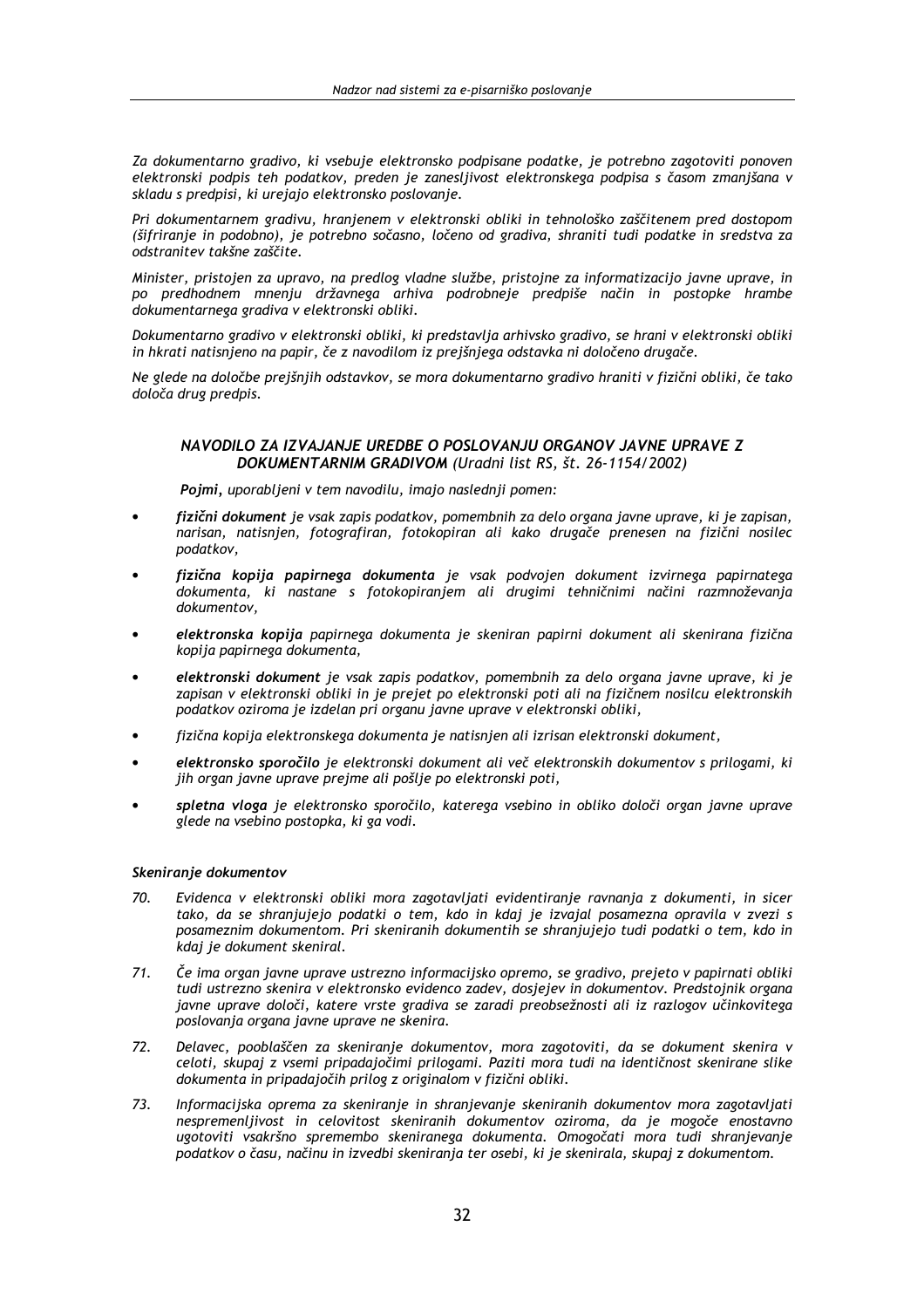- 74. Notranja kontrola pravilnosti skeniranja dokumentov mora zagotavljati redno in izredno preverjanje skeniranih dokumentov. Redno preverjanje se izvaja najmanj enkrat na tri mesece, izredno pa najmanj dvakrat letno.
- 75 Notranja kontrola iz prejšnje točke obsega preverjanje pravilnosti skeniranja za tekoče dokumente in dokumente, skenirane v preteklih letih. Predstojnik organa javne uprave določi obseg letnega pregledanega vzorca, ki mora biti primeren glede na obseg celotne zbirke dokumentarnega gradiva.
- 76. Predstojnik organa javne uprave za izvajanje notranje kontrole pravilnosti skeniranja dokumentov pooblasti posameznega delavca ali pa skupino delavcev.
- 138. Dokumentarno gradivo, ki nima lastnosti arhivskega ali trainega gradiva in je bilo skenirano oziroma mikrofilmano, se lahko uniči dve leti po skeniranju oziroma mikrofilmanju, kolikor drugi predpisi to ne prepovedujejo.

# SLOVENSKI RAČUNOVODSKI STANDARDI (Uradni list RS, št. 107/2001)

## Standard št. 21 - Hramba knijgovodskih listin

Podjetje v svojih aktih opredeli način hrambe knjigovodskih listin (v papirni obliki ali v obliki elektronskih zapisov).

Po reviziji letnih računovodskih izkazov, če je predpisana, oziroma po sprejetju letnih računovodskih izkazov se knjigovodske listine na papirju arhivirajo oziroma računalniški nosilci podatkov shranijo. Knjigovodske listine se hranijo v izvirnikih na papirju ali pri računalniškem oziroma mikrografskem obravnavanju na nosilcih podatkov, na katere se prenašajo z izvirnikov.

Knjigovodske listine na papirju se redno odlagajo, kot opredeli podjetje v svojih aktih. Tudi roke hrambe izvirnih listin opredeli podjetje v svojih aktih, pri čemer upošteva ustrezne predpise. Knjigovodske listine, nastale na podlagi računalniškega obravnavanja podatkov, je treba hraniti na nosilcih podatkov in v obliki, ki omogočajo ponovno predstavitev v prvotni nespremenjeni obliki.

Pri računalniškem obravnavanju podatkov se hrani tudi zbirka listin o ustreznih računalniških programih, ki omogoča kasnejše preverjanje. Čas hrambe te zbirke je odvisen od časa hrambe knjigovodskih listin.

### Standard št. 22 - Hramba poslovnih knjig

Podjetje s splošnim aktom opredeli način hrambe poslovnih knjig.

Po reviziji letnih računovodskih izkazov, če je predpisana, oziroma po sprejetju letnih računovodskih izkazov se poslovne knjige, ustrezno urejene in zaključene, arhivirajo. Pisni odtisi glavne knjige in dnevnika se praviloma hranijo trajno. Podjetje pa lahko ob upoštevanju ustreznih predpisov sámo določi, po kolikšnem času od dneva sprejetja in potrditve računovodskih izkazov bo shranilo poslovne knjige na elektronskem nosilcu, izvirne poslovne knjige pa uničilo.

Poslovne knjige se do konca revidiranja letnih računovodskih izkazov hranijo v priročnem arhivu računovodske službe, potem pa zapisniško predajo v varnejši osrednji arhiv podjetja.

# ZAKON O DAVKU NA DODANO VREDNOST - uradno prečiščeno besedilo (Uradni list RS, št. 134/2003)

## 57. člen

Davčni zavezanec je dolžan hraniti vso prejeto in izdano dokumentacijo, še posebej pa: prejete  $(1)$ in izdane račune, dokumente o popravkih računov, dokumente o opravljenem izvozu in uvozu, finančno dokumentacijo, dokumente, na podlagi katerih je uveljavljal oprostitev DDV, obračune DDV in vse druge knjigovodske listine, ki se kakorkoli nanašajo na promet blaga in storitev oziroma na uvoz blaga in so pomembne za obračunavanje in plačevanje DDV, najmanj deset let po poteku leta, na katero se te listine nanašajo.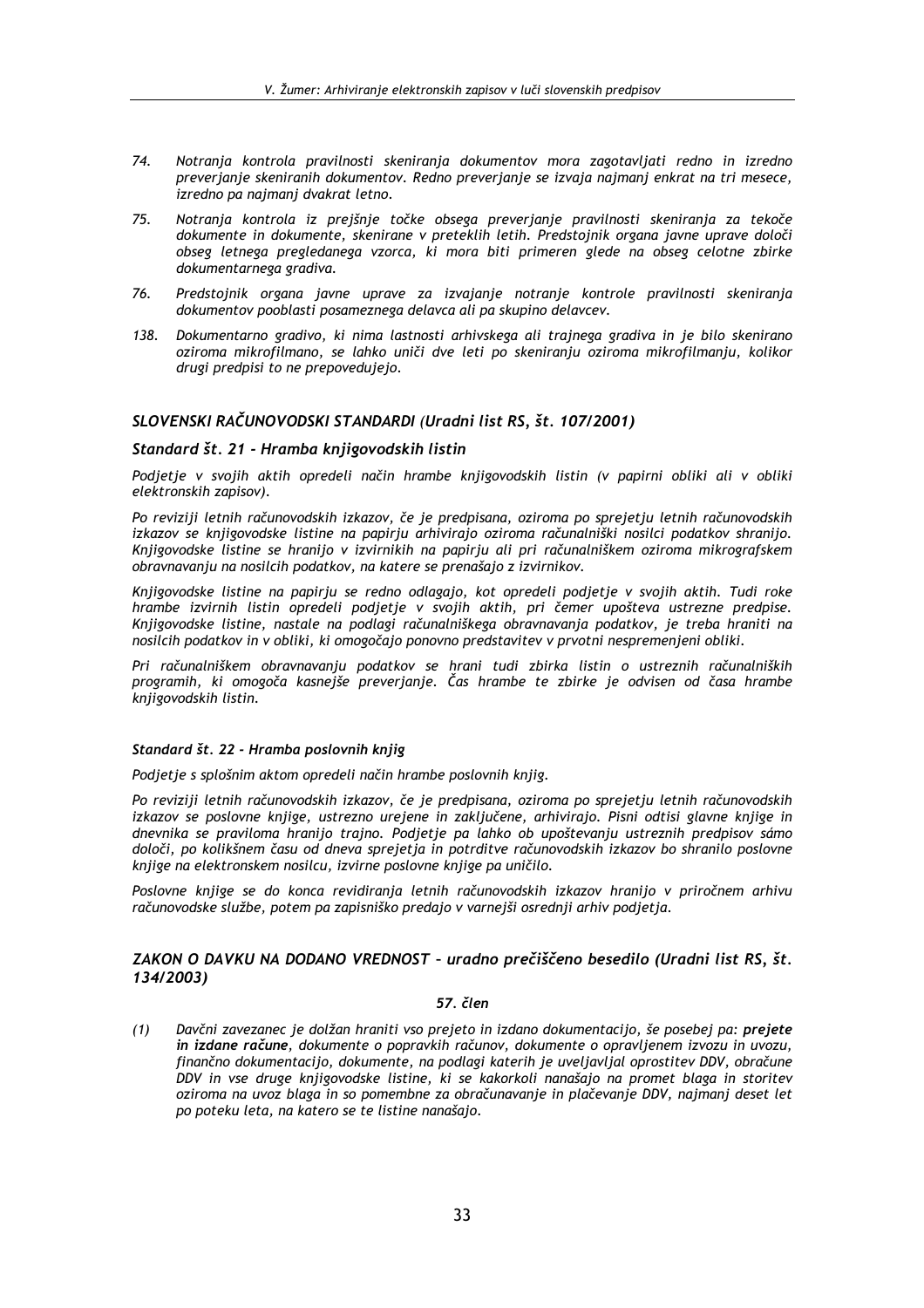- Ne glede na prvi odstavek tega člena, je davčni zavezanec dolžan dokumentacijo, ki se nanaša na  $(2)$ obdavčevanje nepremičnin po tem zakonu, hraniti najmanj 20 let po poteku leta, na katero se nanaša.
- Davčni zavezanec lahko dokumentacijo iz tega člena hrani tudi v elektronski obliki, če je v  $(4)$ obdobju iz prvega oziroma drugega odstavka tega člena davčnemu organu zagotovljen dostop do tako shranjenih podatkov brez povzročanja neupravičenih dodatnih stroškov in če so izpolnjeni naslednji pogoji:
	- podatki, vsebovani v elektronskem dokumentu ali zapisu, so dosegljivi in primerni za kasnejšo uporabo, in
	- podatki so shranjeni v obliki, v kateri so bili oblikovani, poslani ali prejeti, in
	- iz shranjenega elektronskega sporočila je mogoče ugotoviti, od kod izvira, komu je bilo poslano ter čas in kraj njegovega pošiljanja ali prejema, in
	- uporabliena tehnologija in postopki v zadostni meri onemogočajo spremembo ali izbris podatkov, oziroma obstaja zaneslijvo jamstvo glede nespremenlijvosti podatkov oziroma snoročil

# PRAVILNIK O IZVAJANJU ZAKONA O DAVKU NA DODANO VREDNOST (Uradni list RS, 17/2004)

### Hramba dokumentacije 178. člen (hramba računov)

Izdane in prejete račune mora davčni zavezanec hraniti v prvotni obliki, v kateri so bili oblikovani, poslani ali prejeti, ne glede na to, ali gre za račune, izdane v papirni obliki ali v elektronski obliki.

- 179. člen (pogoji za hrambo elektronskih računov)
- Davčni zavezanec mora za elektronske račune, ki jih je izdal, poslal ali prejel:  $(1)$
- zagotoviti hranjenje ter obstojnost vsakega prejetega elektronskega računa in kopije izdanega oziroma posredovanega računa v obliki, v kakršni je bil oblikovan, prejet, izdan
- oziroma posredovan, ali v drugi obliki, ki zagotavlja verodostojnost računov in kopij, najmanj 10 let po poteku leta, na katero se računi nanašajo;
- obvestiti davčni urad, kje hrani elektronske račune, če jih hrani izven ozemlja Republike Slovenije;
- uporabljati tehnologijo in postopke, ki zagotavljajo avtentičnost izdajatelja, integriteto in nespremenljivost vsebine, preglednost hranjenja in berljivost elektronskih računov skozi celotno predpisano obdobje hranjenja računov;
- omogočati neoviran in takoišen dostop do podatkov o izvoru, prejemniku ter času in kraju pošiljanja ali prejema elektronskega računa;
- omogočati neoviran dostop v razumnem času do vsakega prejetega računa in kopije izdanega oziroma posredovanega računa iz 1. točke tega odstavka, neodvisno od kraja ali osebe, kjer račun hrani;
- zagotoviti primernost vsakega prejetega računa in kopije izdanega oziroma posredovanega računa iz 1. točke tega odstavka za obdelavo.
- Davčni zavezanec, ki hrani elektronske račune, ki so elektronsko podpisani z uporabo podatkov in  $(2)$ sredstev za podpisovanje, mora hraniti komplementarne podatke in sredstva za preverjanje elektronskega podpisa enako dolgo, kot hrani elektronske račune.
- Davčni zavezanec mora v celotni dobi hranjenja elektronskih računov zagotavljati podatke, ki  $(3)$ zagotavljajo ugotavljanje avtentičnosti izdajatelja, integritete in nespremenljivosti vsebine, preglednost hranjenja in berljivost elektronskih računov.

Opomba: Zaradi različnih tolmačenj izraza » prvotna oblika zapisa« je potrebno poudariti, da prvotno obliko zapisa razumemo kot tisto, ki zagotavlja ohranitev prvotne izvirne vsebine gradiva in hkrati omogoča pretvorbe v nove digitalne oblike zapisa. S prvotno obliko zapisa ni mišljen prvotni nosilec zapisa! Nejasnost bo urejena z novim Zakonom o varstvu dokumentarnega in arhivskega gradiva in arhivih, ki bo določil: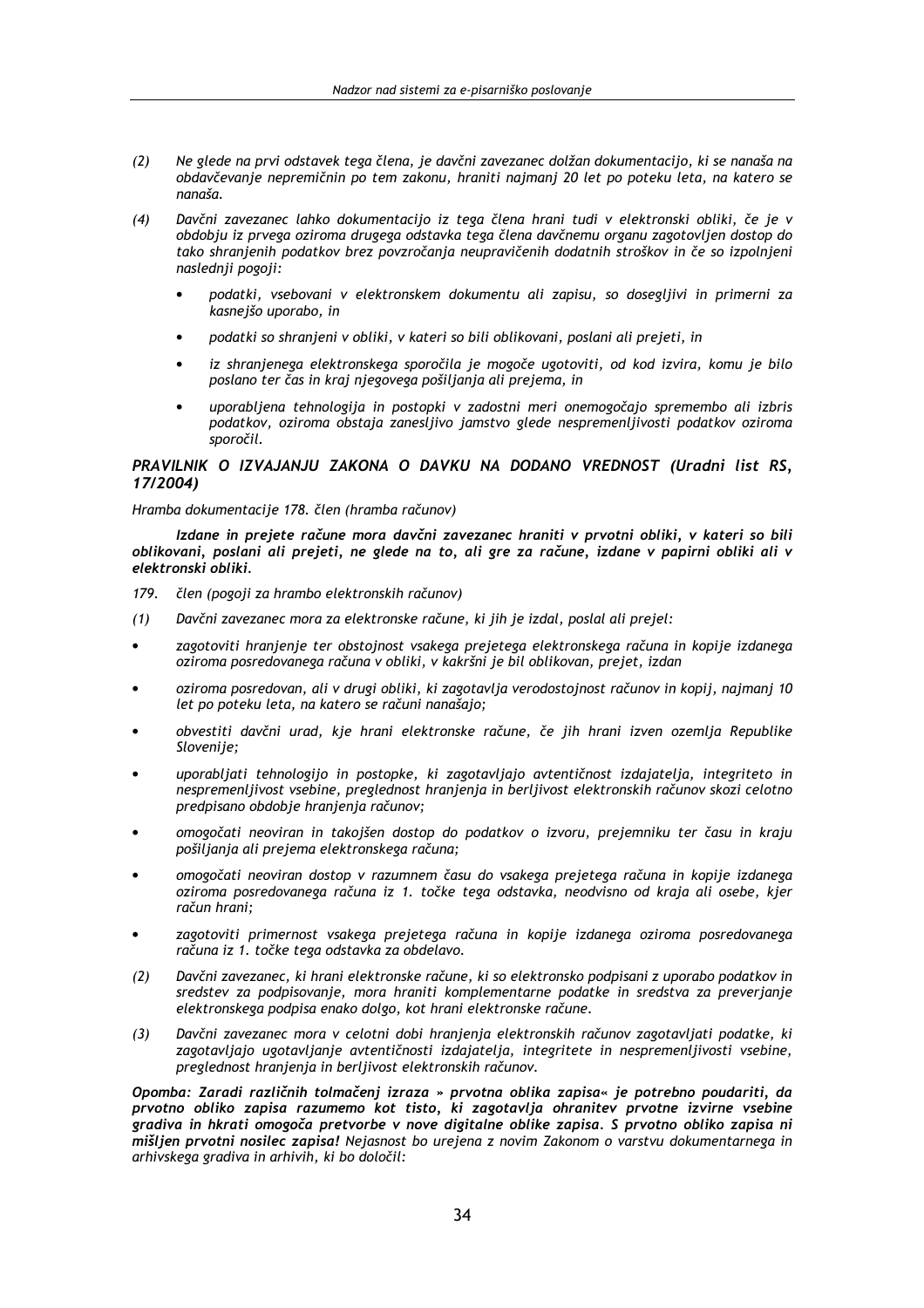#### člen (Dolgoročna hramba v digitalni obliki) 28.

Dokumentarno gradivo se dolgoročno hrani v digitalni obliki zapisa in na nosilcu zapisa za dolgoročno hrambo, s čimer se zagotavlja dolgoročna ohranitev vsebine dokumentarnega gradiva.

#### 29. člen (Oblika zapisa)

Za obliko zapisa iz prejšnjega člena se šteje takšna oblika, ki zagotavlja ohranitev vsebine gradiva in vse druge pogoje hrambe gradiva v digitalni obliki, in sicer več kot 5 let ter omogoča po tem obdobju pretvorbo v novo digitalno obliko zapisa, ki bo takrat izpolnjevala pogoje varne hrambe gradiva.

30. člen (Nosilec zapisa)

Za nosilec zapisa iz 28. člena se šteje takšen elektronski nosilec zapisa, ki zagotavlja vse pogoje varne hrambe gradiva in omogoča večje število prepisov s sedanjih na bodoče nosilce zapisa.

# ZAKON O DAVČNEM POSTOPKU (Uradni list RS, št. 54/2004)

69. člen (elektronsko obdelovanje podatkov)

- Zavezanci za davek, ki elektronsko obdelujejo podatke, morajo na zahtevo davčnega organa  $(1)$ zagotoviti:
- izpis podatkov iz svojih elektronsko vodenih poslovnih knjig in evidenc v urejenih strukturiranih  $\mathbf{1}$ računalniških datotekah v standardni obliki, ki omogoča enostavno nadaljnje elektronsko obdelovanje podatkov;
- $2.$ dostop in vpogled v podatke v svojih elektronsko vodenih poslovnih knjigah in evidencah;
- dostop in vpogled v programsko in strojno opremo ter baze podatkov, ki se uporabljajo v okviru  $\overline{3}$ . sistema za elektronsko vodenje poslovnih knjig in evidenc, ter omogočiti preizkušanje ustreznosti elektronskih programov in elektronske obdelave podatkov.
- Zagotavljanje podatkov in dostopi po prvem odstavku tega člena morajo biti zagotovljeni na  $(2)$ enega izmed naslednjih načinov:
- na elektronskih medijih, 1.
- z uporabo sodobnih telekomunikacijskih storitev,  $2.$
- $\overline{3}$ . z neposrednim priklopom davčnega organa v sistem zavezanca za davek (lokalni priklop), ali
- $\overline{\mathcal{A}}$ s posrednim priklopom davčnega organa v sistem zavezanca za davek preko telekomunikacijskih poti (oddalien priklop).
- V primerih iz drugega odstavka tega člena je potrebno zagotoviti ustrezno stopnjo zaščite,  $(3)$ varovanja zaupnosti in celovitosti podatkov.
- $4)$ Zavezanec za davek, ki želi elektronsko obdelovati podatke za davčne namene, mora:
- podatke, ki jih izdela ali prejme v elektronskem formatu, hraniti v elektronskem formatu in 1. omogočiti dostop do njih v elektronskem formatu;
- $2<sup>1</sup>$ zagotoviti berljivost originalnih podatkov;
- $\overline{3}$ . zagotoviti urejeno hranjenje podatkov za predpisano obdobje;
- zagotoviti dostop do elektronsko vodenih poslovnih knjig in evidenc tudi, če so shranjene v  $\overline{\mathbf{4}}$ elektronski obliki pri drugih osebah ali v drugi državi;
- hraniti podatke v primerni obliki, ki omogoča inšpiciranje v razumnem času. 5.
- Če zavezanec za davek pri svojem delu uporablja elektronsko poslovanje, mora zagotoviti  $(5)$ avtentičnost izdanih dokumentov in izdajatelja ter celovitosti vsebine izdanih dokumentov.
- $(6)$ Zavezanec za davek mora davčnemu organu na njegovo zahtevo dati na razpolago dokumentacijo, iz katere je razviden popolni opis elektronskega sistema za vodenje poslovnih knijg in evidenc. Dokumentacija mora vsebovati predvsem opise:
- $\mathbf{1}$ elektronske rešitve (zasnova, zgradba in delovanje);
- $\overline{2}$ . podsistemov in datotek (vsebina, struktura, relacije);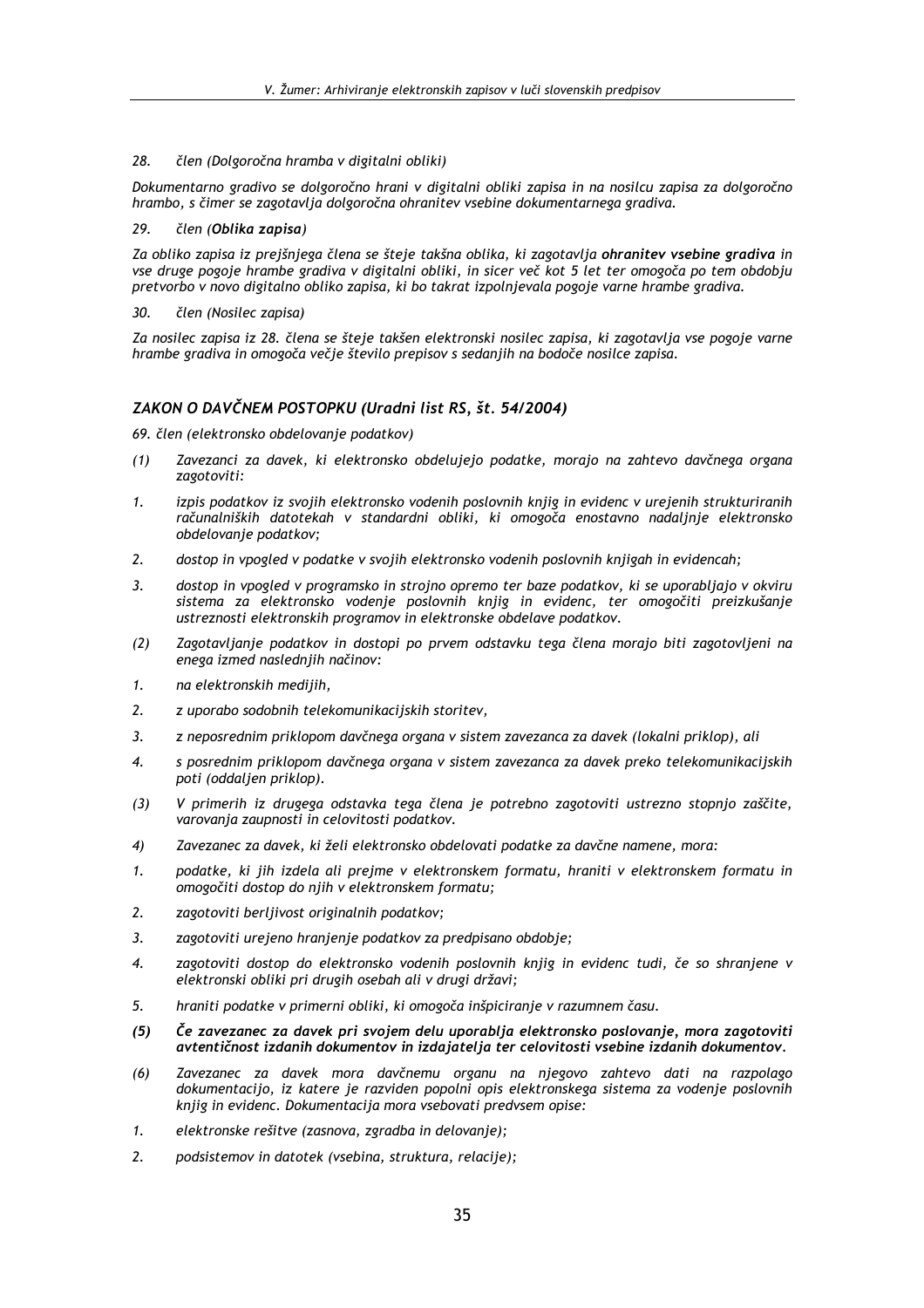- funkcionalnih postopkov v okviru elektronskih rešitev;  $\overline{3}$ .
- $\overline{4}$ . kontrol, ki zagotavljajo pravilno in zanesljivo delovanje elektronskih rešitev;
- kontrol, ki preprečujejo nepooblaščeno dodajanje, spreminjanje ali brisanje hranjenih 5. elektronskih zapisov.
- Vsaka sprememba elektronske rešitve (elektronskih programov, postopkov in datotek) mora biti  $(7)$ dokumentirana v časovnem zaporedju nastanka spremembe, skupaj z vzrokom, vrsto, posledico in datumom spremembe.

PRAVILNIK O DOKUMENTACIJI V 9-LETNI OSNOVNI ŠOLI (Uradni list RS, št. 64/99, popravek št. 82/2003) in

# PRAVILNIK O DOKUMENTACIJI V OSNOVNI ŠOLI (Uradni list RS, št. 29/96, s popravki št. 11/99, 27/2002 in 82/2003)

1a. člen

Zbirke osebnih podatkov, ki jih v skladu z zakonom vodi osnovna šola, se vodijo v predpisani dokumentaciji. Dokumentacija se vodi v obliki izpisa na papir, hkrati pa se lahko vodi tudi v elektronski obliki.

Če šola vodi dokumentacijo v elektronskem mediju v enotni Podatkovni bazi, si mora z ustrezno programsko opremo zagotoviti dejansko ločitev uporabe in varovanje podatkov glede na njihovo naravo in pravico do razpolaganja z njimi.

Šola mora dokumentacijo, ki jo vodi v elektronski obliki, hraniti tudi v rezervnih kopijah, in sicer tako v elektronskem mediju kot tudi v izpisu na papir.

# ZAKON O GRADITVI OBJEKTOV (Uradni list RS, št. 110/2002)

Hramba projektne in tehnične dokumentacije (106. in 107. člen)

Projekt se lahko hrani na papirju, elektronskem mediju ali na mikrofilmu.

# PRAVILNIK O NAČINU OZNAČEVANJA JAVNIH CEST IN O EVIDENCAH O JAVNIH CESTAH IN OBJEKTIH NA NJIH (Uradni list RS, št. 49/97)

Podatki v banki cestnih podatkov se morajo shranjevati na sodoben, predvsem računalniški način, ki zagotavlja hiter dostop do njih ter obdelavo, analiziranje, posredovanje in izkazovanje obdelanih podatkov v skladu z namenom njihove obdelave ali analize.

Dokumentacijo o stanju in spremembah stanja javnih cest in objektov na njih hranj za državne ceste Direkcija Republike Slovenije za ceste in za občinske ceste občinska uprava. Dokumentacija se lahko hrani na sodobnih sredstvih za shranjevanje zapisov (računalnik, mikrofilm, videokasete ipd.) in mora biti arhivirana za čas, ki je določen z zakonom ali drugimi predpisi.

# PREDLOG ZAKONA O VARSTVU DOKUMENTARNEGA IN ARHIVSKEGA GRADIVA TER ARHIVIH (ZVDAGA)

# 1. Predmet varstva

1. člen

Ta zakon ureja način, organizacijo, infrastrukturo in izvedbo zajema ter hrambe dokumentarnega gradiva v fizični in elektronski obliki, veljavnost oziroma dokazno vrednost takega gradiva, varstvo arhivskega gradiva in pogoje za njegovo uporabo, naloge arhivov in javne arhivske službe ter s tem povezane storitve in nadzor nad izvajanjem.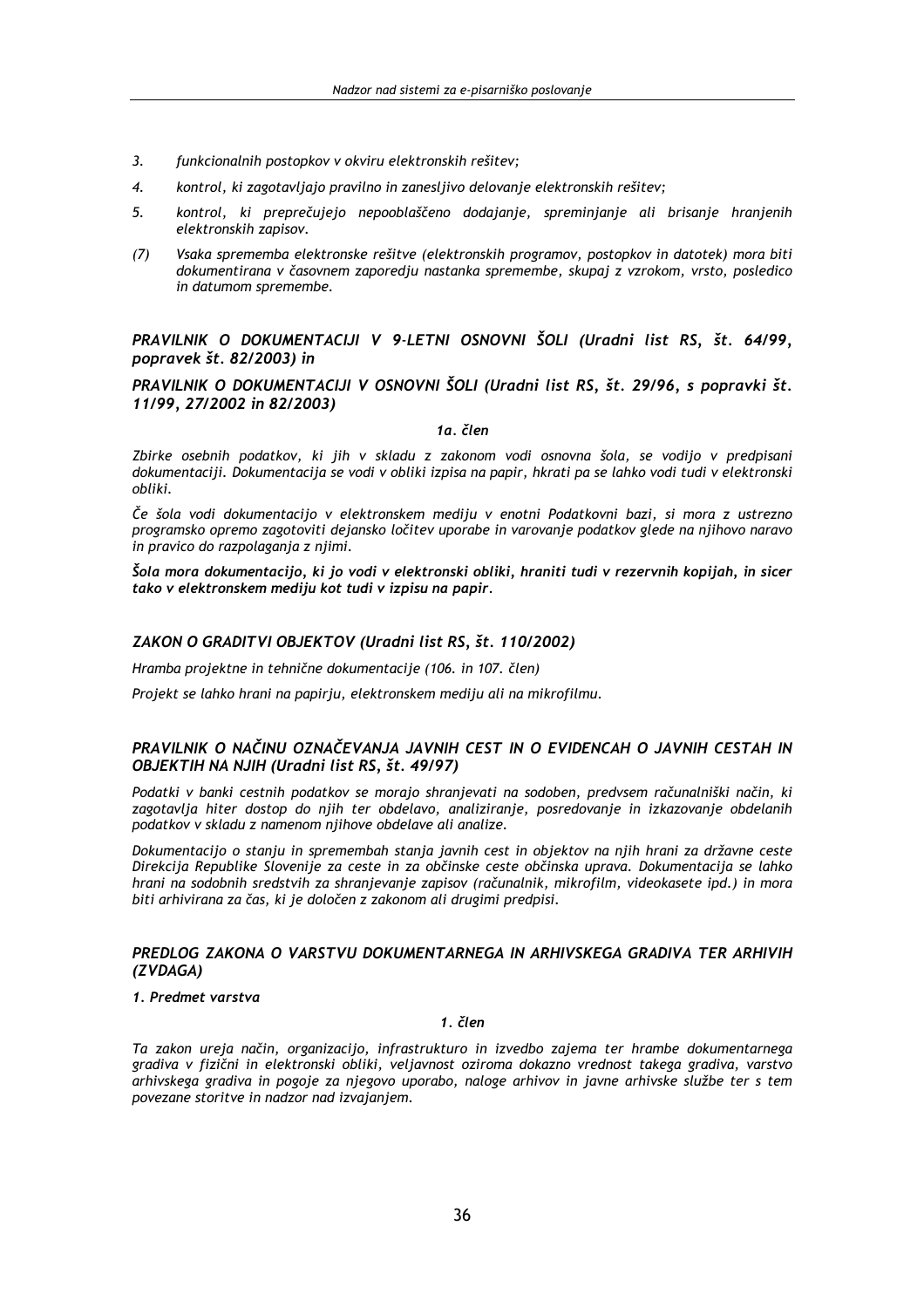# 3. Temeljna načela zakona

 $3$ . člen

(Načelo ohranjanja dokumentarnega gradiva oziroma uporabnosti njegove vsebine)

Hramba dokumentarnega gradiva pomeni ohranjanje izvirnega dokumentarnega gradiva ali uporabnosti vsebine tega gradiva. Hrambi izvirnega dokumentarnega gradiva je zato enaka hramba zajetega gradiva, če zagotavlja zajetemu gradivu vse učinke izvirnega gradiva (uporabnost vsebine gradiva).

4. člen

## (Načelo trajnosti)

Hramba dokumentarnega gradiva mora zagotavljati trajnost tega gradiva oziroma trajnost reprodukcije njegove vsebine.

### 5. člen

## (Načelo celovitosti)

Hramba dokumentarnega gradiya mora zagotavljati nespremenljivost in integralnost dokumentarnega gradiva oziroma reprodukcije njegove vsebine, urejenost dokumentarnega gradiva oziroma njegove vsebine ter dokazljivost izvora dokumentarnega gradiva (provenience).

### 6. člen

## (Načelo dostopnosti)

Dokumentarno gradivo oziroma reprodukcija njegove vsebine mora biti ves čas trajanja hrambe zavarovana pred izgubo ali okrnitvijo celovitosti ter dostopna pooblaščenim uporabnikom ali uporabnicam (v nadaljevanju uporabnikom).

## 7. člen

## (Načelo varstva kulturnega spomenika)

Arhivsko gradivo je kulturni spomenik in mora biti varovano kot takšno.

## 1. Zajem gradiva, ki je izvirno nastalo v digitalni obliki

8 člen

(Zaiem gradiva izvirno v digitalni obliki)

Zajem gradiva, ki je v digitalni obliki, mora biti urejen tako, da se zagotovi učinkovit zajem za posamezno enoto gradiva (zajem metapodatkov, komunikacijskih podatkov, podatkov, potrebnih za vsebinsko ali oblikovno neokrnjen prikaz itd.).

## 2. Zajem gradiva, ki je izvirno nastalo v fizični ali elektronski analogni obliki

# 9. člen

## (Pretvorba gradiva v digitalno obliko)

Zajem gradiva, ki je izvirno v fizični obliki ali v elektronski, vendar ne tudi v digitalni obliki (npr. analogni audio/video zapis), mora biti urejen tako, da se zagotovi zanesljiva pretvorba.

10. člen

(Zanesljiva pretvorba)

## Za zanesljivo pretvorbo se šteje pretvorba:

- ki iz zajetega gradiva zagotavlja reprodukcijo vseh bistvenih sestavin vsebine izvirnega gradiva glede na naravo in namen posameznih enot izvirnega gradiva (ohranianie celovitosti gradiva):
- ki ohranja uporabnost vsebine izvirnega gradiva;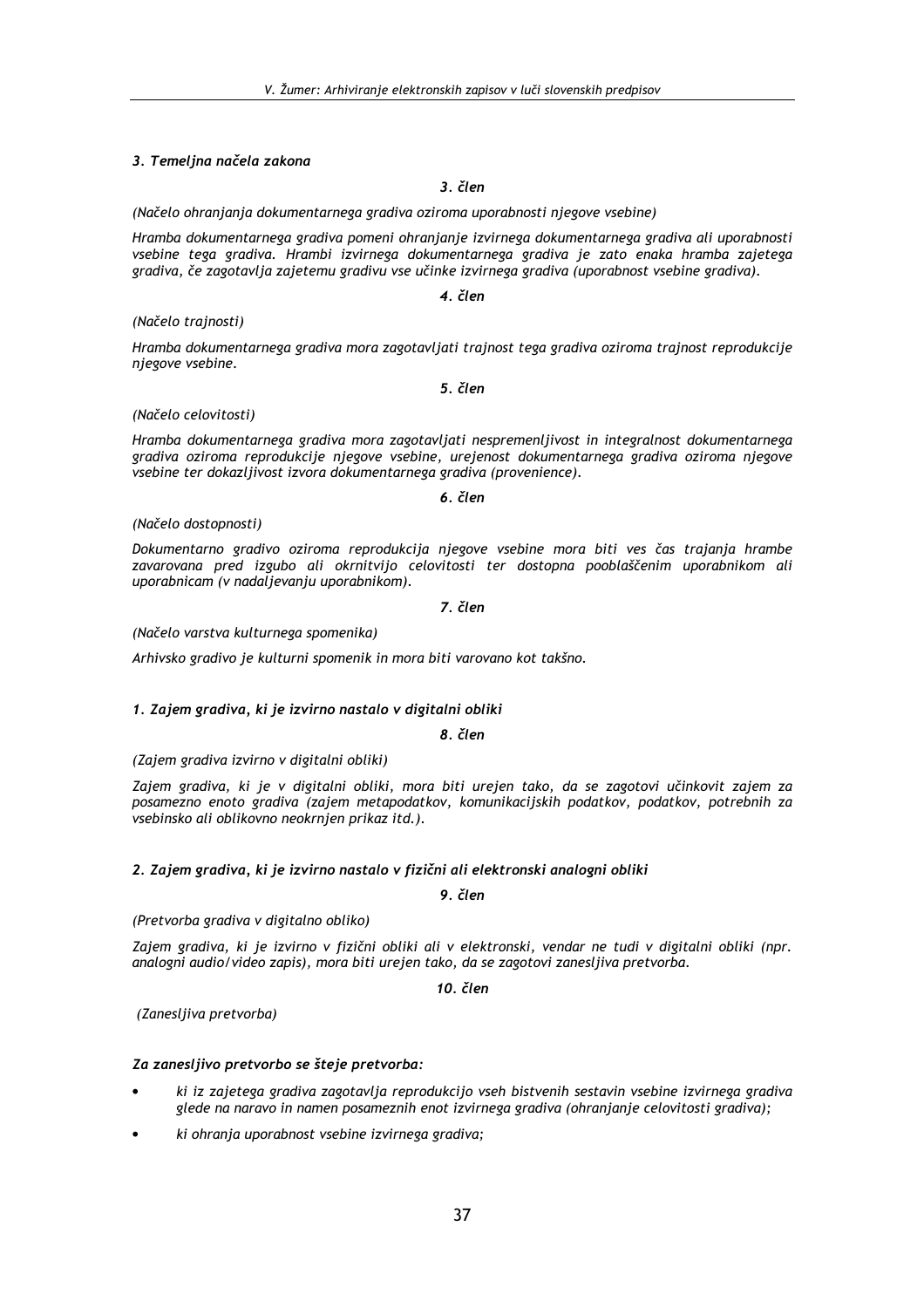- ki zagotavlja avtentičnost gradiva z zajemom ključnih vsebin izvirnega gradiva ali s strogo kontroliranim in dokumentiranim dodajanjem vsebin, ki potrjujejo enako avtentičnost zajetega gradiva, kot jo je imelo izvirno gradivo;
- ki vsebuje primerno število kontrol pravilnosti in kakovosti pretvorbe ter se odpravijo napake oziroma odstopanja;
- pri kateri se posebej in jasno ločeno od izvirne vsebine shranijo dodane vsebine ter vse pomembne opombe in podatki glede postopka pretvorbe in glede izvirnega gradiva;
- pri kateri se hrani primeren obseg dokumentacije, s katero se dokazuje, da uporabljene metode in postopki redno zagotavljajo zanesljivo pretvorbo, in
- ki izpolnjuje pogoje, ki jih dodatno predpiše Vlada Republike Slovenije.

## 3. Pretvorba zajetega gradiva v digitalno obliko za dolgoročno hrambo

11. člen

### (Pretvorba v obliko za dolgoročno hrambo)

Če je predpisano trajanje hrambe gradiva za obdobje več kot 5 let, se zajeto gradivo iz običajne digitalne oblike pretvori v digitalno obliko za dolgoročno hrambo.

## 12. člen

## (Zanesljiva pretvorba v obliko za dolgoročno hrambo)

Za zanesljivo pretvorbo v digitalno obliko za dolgoročno hrambo se šteje pretvorba, ki ohranja celovitost in uporabnost vsebine zajetega gradiva v običajni digitalni obliki. Če se avtentičnost zajetega gradiva dokazuje z vsebinami, ki s tekom časa izgubljajo ali povsem izgubijo vrednost oziroma se izničijo, se avtentičnost zajetega gradiva v digitalni obliki za dolgoročno hrambo zagotovi s strogo kontroliranim dodajanjem vsebin (npr. ponoven e-podpis vsebin), ki potrjujejo avtentičnost zajetega gradiva. Takšne vsebine se lahko dodajajo na ravni posameznih enot ali na ravni celotnega zajetega gradiva.

## 4. Uničenje izvirnega dokumentarnega gradiva

# $13.$  člen

(Uničenje pretvorjenega izvirnega dokumentarnega gradiva)

Če je opravljena pretvorba izvirnega dokumentarnega gradiva v dokumentarno gradivo v digitalni obliki ali na mikrofilmu, ki izpolnjuje enake pogoje uporabnosti kot izvirno dokumentarno gradivo, in je zagotovljena hramba v skladu z določbami tega zakona glede hrambe dokumentarnega gradiva v digitalni obliki ali na mikrofilmu, se izvirno dokumentarno gradivo lahko uniči, če ta ali drug zakon ne določa drugače.

### 14. člen

(Uničenje dokumentarnega gradiva z daljšim rokom hrambe)

Izvirno dokumentarno gradivo, za katerega je predpisan rok hrambe več kot 5 let, je dovoljeno uničiti samo, če je bilo gradivo pretvorjeno v digitalno obliko za dolgoročno hrambo ali zapisano na mikrofilm, če ta ali drug zakon ne določa drugače.

# 15. člen

## (Določitev iziem)

- Uničenje izvirnega dokumentarnega gradiva v fizični obliki, ki ima lastnosti arhivskega gradiva,  $(1)$ po pretvorbi v digitalno obliko ali zapisu na mikrofilm ni dovoljeno, razen če pristojni arhiv izrecno ne določi drugače.
- $(2)$ Državni arhiv lahko določi gradivo, ki se zaradi njegove kulturne ali zgodovinske vrednosti sploh ne sme uničiti.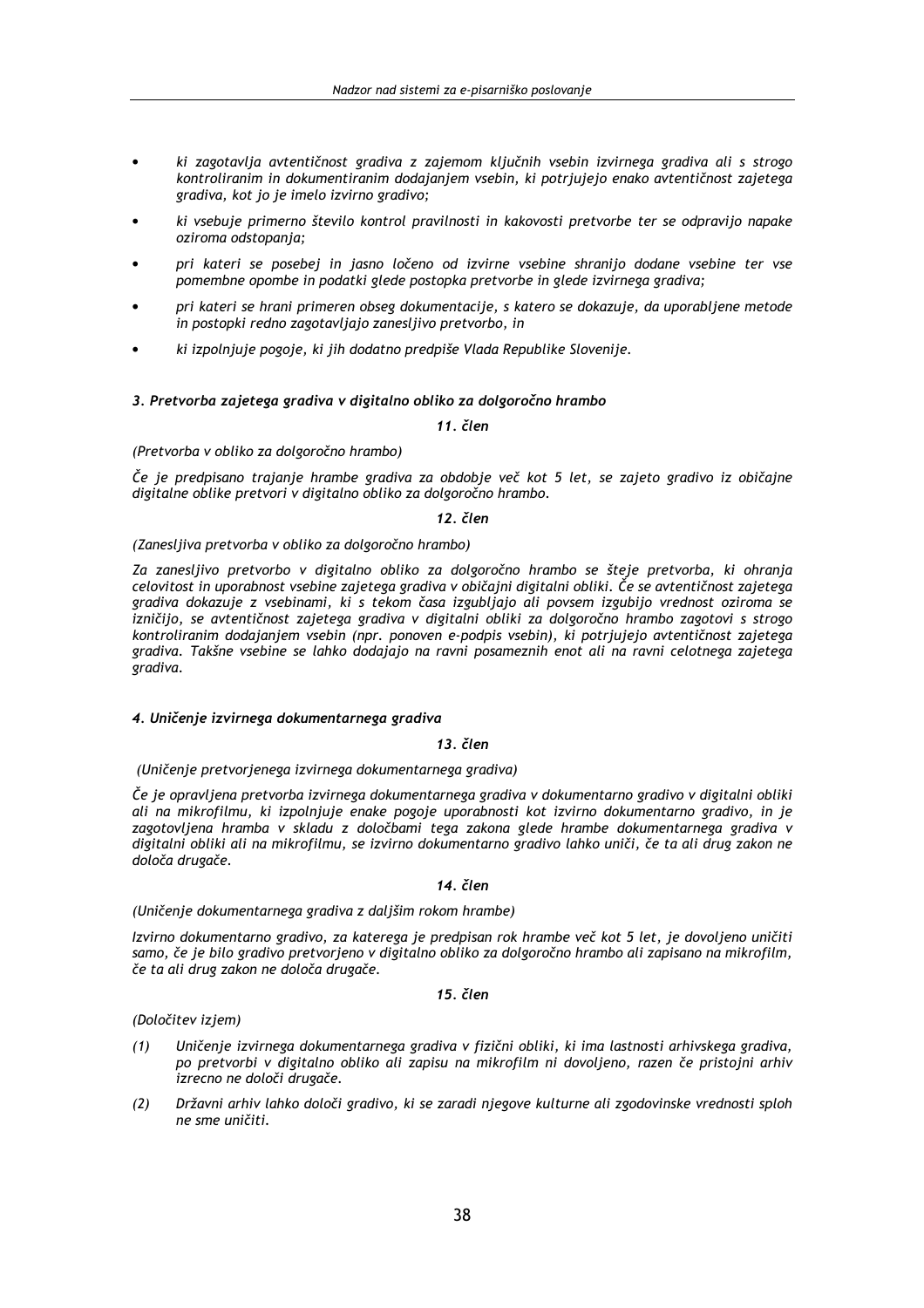(Evidentiranje uničenja gradiva)

Vsako uničenje gradiva je potrebno ustrezno evidentirati.

# 5. Priprava oseb na zajem in hrambo dokumentarnega gradiva v digitalni obliki

## 17. člen

(Priprava in organizacija zajema in hrambe)

- $(1)$ Vsaka oseba, ki bo zajemala ali hranila gradivo v digitalni obliki, mora slediti naslednjim fazam priprave oziroma organizacije zajema in hrambe:
- priprava na zajem in hrambo (popis virov gradiva, priprava študije upravičenosti, priprava študije izvedljivosti, priprava analize tveganj in ukrepov za njihovo zmanjševanje);
- priprava in sprejem notranjih pravil za sprejem in hrambo gradiva v digitalni obliki;
- spremljanje izvajanja notranjih pravil in ukrepanje ob odstopanjih v skladu z notranjimi pravili (notranji nadzor);
- spremembe in dopolnitev notranjih pravil zaradi spremembe veljavnih predpisov, tehnološkega napredka, spoznani stroke ali ugotovitev pomanjkljivosti pri internem nadzoru.
- Predpisi, ki urejajo upravno poslovanje, lahko ne glede na določbe tega poglavja drugače uredijo  $(2)$ način zajema in hrambe dokumentarnega gradiva v digitalni obliki.

## $18$   $\check{c}$ len

(Notranja pravila)

Oseba, ki bo zajemala ali hranila gradiva v digitalni obliki, mora sprejeti notranja pravila v skladu s tem zakonom, na njegovi podlagi izdanimi podzakonskimi predpisi in enotnimi tehnološkimi zahtevami ter pravili stroke (npr. arhivska stroka, informacijska varnost).

# 19. člen

(Potrjevanje notranjih pravil)

- Notranja pravila se lahko pošljejo v potrditev državnemu arhivu, ki preveri njihovo skladnost z  $(1)$ zahtevami tega zakona, na njegovi podlagi izdanimi podzakonskimi predpisi in enotnimi tehnološkimi zahtevami ter pravili stroke.
- $(2)$ Javnopravne osebe obvezno pošliejo svoja notranja pravila v potrditev državnemu arhivu.
- Državni arhiv ob potrditvi ali kasneje zaradi spremembe zakonodaje ali tehnološkega napredka  $(3)$ določi tudi rok, v katerem je potrebno notranja pravila spremeniti oziroma dopolniti in jih poslati v vnovično potrditev.

# 20. člen

## (Prevzem vzorčnih notranjih pravil)

Oseba lahko notranja pravila iz 18. člena tega zakona pripravi tako, da privzame vnaprej pripravljena notranja pravila, ki so jih pripravile druge osebe za svojo uporabo ali za širšo uporabo (npr. panožna združenia), kot svoja. Če v celoti in brez kakršnihkoli sprememb ali dopolnitev privzame od državnega arhiva potrjena notranja pravila, se šteje, da so tako privzeta notranja pravila osebe od državnega arhiva že potrjena.

# 6. Spremljanje izvajanja notranjih pravil

## 21. člen

(Spremljanje izvajanja notranjih pravil)

Osebe, ki hranijo gradivo v digitalni obliki, morajo spremljati izvajanja notranjih pravil. Če se  $(1)$ ob takšnem spremljanju v konkretnih primerih ugotovijo odstopanja od notranjih pravil, je potrebna izvedba ukrepov za odpravo odstopani in preverianie pravilne izvedbe ukrepa.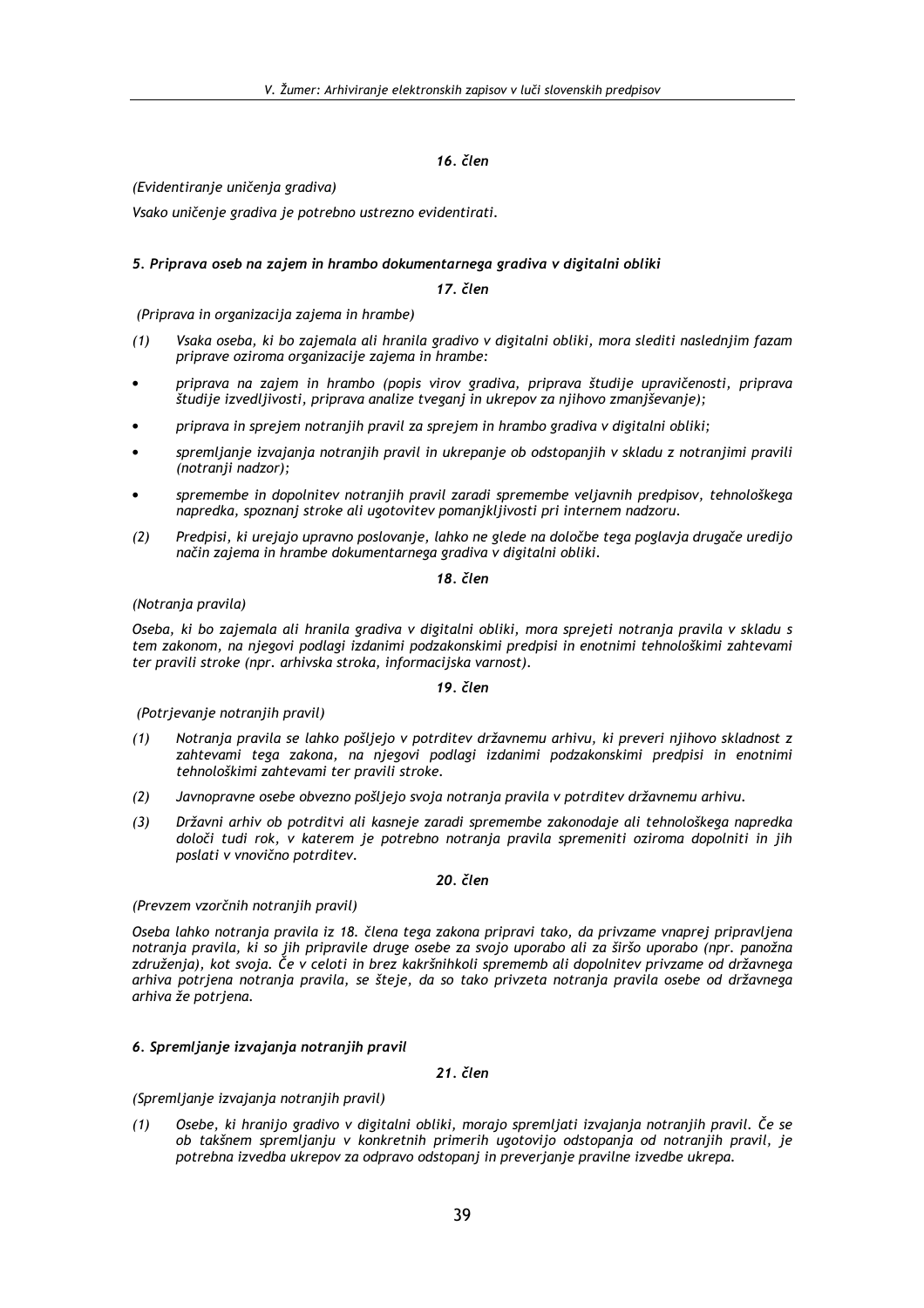Preverjanje se izvaja kot notranje spremljanje, v primerih hrambe pomembnega gradiva ali  $(2)$ večjih količin gradiva pa tudi kot zunanje preverjanje. Vsako preverjanje je potrebno ustrezno dokumentirati.

# 22. člen

(Obvezna novelacija notranjih pravil)

Osebe, ki hranijo gradivo v digitalni obliki, morajo pripraviti in sprejeti oziroma privzeti spremembe in dopolnitve notranjih pravil vedno, ko:

- se spremenijo veljavni predpisi:
- se spremenijo vzorčna pravila, ki jih je oseba privzela kot svoja notranja pravila;
- to zahteva stanje tehnološkega napredka ali spoznanj stroke;
- se pri spremlianiu izvajanja notranjih pravil ugotovijo pomaniklijvosti, ki ne pomenijo odstopanja od notranjih pravil, temveč pomanjkljivost samih pravil.

# 7. Hramba dokumentarnega gradiva

23. člen

(Hramba dokumentarnega gradiva)

- Dokumentarno gradivo se hrani v ustreznih prostorih in opremi, v ustreznih klimatskih pogojih,  $(1)$ zavarovano pred vlomom, požarom, vodo, biološkimi, kemičnimi, fizikalnimi in drugimi škodljivimi vplivi ter zagotavlja dostopnost, kar pomeni varovanje pred izgubo in stalno zagotavljanje dostopa zgolj pooblaščenim uporabnikom ves čas trajanja hrambe, in celovitost, kar obsega nespremenljivost in neokrnjenost ter urejenost tega gradiva.
- $(2)$ Vlada Republike Slovenije predpiše podrobnejše pogoje hrambe dokumentarnega gradiva.

24 člen

## (Izjeme)

Določba prejšnjega člena ne velja za tiste primere, ko drugi predpisi določajo strožje pogoje hrambe dokumentarnega gradiva.

## 8. Hramba dokumentarnega gradiva v digitalni obliki

25. člen

# (Hramba dokumentarnega gradiva v digitalni obliki)

Hramba dokumentarnega gradiva v digitalni obliki je hramba izvirnega dokumentarnega gradiva ali varna hramba zajetega dokumentarnega gradiva v digitalni obliki.

26. člen

(Hramba izvirnega dokumentarnega gradiva v digitalni obliki)

Varna hramba izvirnega dokumentarnega gradiva v digitalni obliki mora ves čas trajanja hrambe omogočati:

- dostopnost izvirnega gradiva, kar pomeni varovanje pred izgubo in stalno zagotavljanje dostopa zgolj pooblaščenim uporabnikom ves čas trajanja hrambe;
- uporabnost, kar pomeni zmožnost reprodukcije in primernost reprodukcije za uporabo ves čas trajanja hrambe;
- celovitost, kar obsega nespremenljivost in neokrnjenost reprodukcije vsebine glede na vsebino izvirnega gradiva.

# 27. člen

(Hramba zajetega dokumentarnega gradiva v digitalni obliki)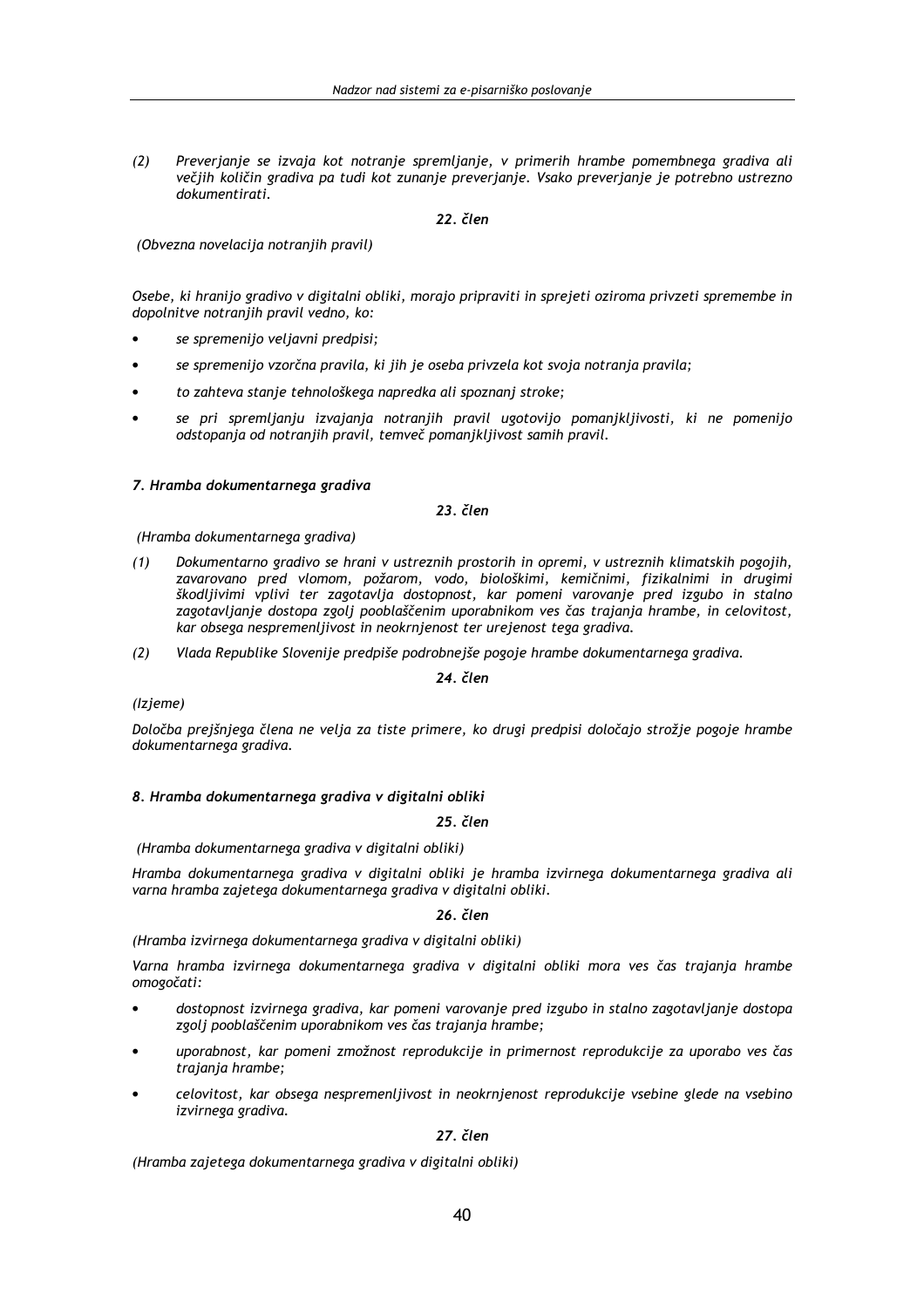Varna hramba zajetega dokumentarnega gradiva v digitalni obliki mora ves čas trajanja hrambe omogočati reprodukcijo vsebine izvirnega dokumentarnega gradiva, ki izpolnjuje naslednje pogoje v enaki meri, kot bi jih to izvirno gradivo:

- dostopnost, kar pomeni varovanje pred izgubo in stalno zagotavljanje dostopa zgolj pooblaščenim uporabnikom ves čas trajanja hrambe:
- uporabnost, kar pomeni zmožnost reprodukcije in primernost reprodukcije za uporabo ves čas trajanja hrambe;
- avtentičnost, kar pomeni dokazljivost povezanosti reproducirane vsebine z vsebino izvirnega gradiva oziroma izvorom tega gradiva;
- celovitost, kar obsega nespremenljivost in neokrnjenost ter urejenost reprodukcije vsebine glede na vsebino izvirnega gradiva.

# 9. Dolgoročna hramba gradiva v digitalni obliki

28. člen

## (Dolgoročna hramba v digitalni obliki)

Dokumentarno gradivo se dolgoročno hrani v digitalni obliki zapisa in na nosilcu zapisa za dolgoročno hrambo, s čimer se zagotavlja dolgoročna ohranitev vsebine dokumentarnega gradiva.

## 29. člen

## (Oblika zapisa)

Za obliko zapisa iz prejšnjega člena se šteje takšna oblika, ki zagotavlja ohranitev vsebine gradiva in vse druge pogoje hrambe gradiva v digitalni obliki, in sicer več kot 5 let ter omogoča po tem obdobju pretvorbo v novo digitalno obliko zapisa, ki bo takrat izpolnjevala pogoje varne hrambe gradiva.

## 30. člen

(Nosilec zapisa)

Za nosilec zapisa iz 28. člena se šteje takšen elektronski nosilec zapisa, ki zagotavlja vse pogoje varne hrambe gradiva in omogoča večje število prepisov s sedanjih na bodoče nosilce zapisa.

## 10. Veljavnost in dokazna vrednost dokumentarnega gradiva v digitalni obliki

### $31.$  člen

(Enakost izvirnemu gradivu na podlagi zakona)

Na podlagi zakona se vsaka enota varno hranjenega gradiva v digitalni obliki šteje za enako posamezni enoti izvirnega gradiva, če sta bila zajem in varna hramba opravljena v skladu s pri državnem arhivu potrjenimi notranjimi pravili ter če drug zakon izrecno ne določa drugače.

### 32. člen

(Presojanje enakosti izvirnemu gradivu glede na notranja pravila)

Če oseba, ki varno hrani gradivo dokaže, da varno hrambo gradiva izvaja v skladu s svojimi notranjimi pravili ter da so ta pravila, čeprav niso potrjena od državnega arhiva, v skladu z zahtevami zakona in na njegovi podlagi izdanimi podzakonskimi predpisi in enotnimi tehnološkimi zahtevami, se vsaka enota varno hranjenega gradiva v digitalni obliki šteje za enako posamezni enoti izvirnega gradiva.

## 33. člen

(Presojanje enakosti izvirnemu gradivu v konkretnih primerih)

- Če oseba, ki hrani gradivo, hrambe nima urejene z notranjimi pravili, se enota hranjenega  $(1)$ gradiva v digitalni obliki šteje za enako posamezni enoti izvirnega gradiva, če izpolnjuje pogoje varne hrambe v enaki meri kot enota izvirnega gradiva.
- $(2)$ Prejšnji odstavek se uporablja tudi: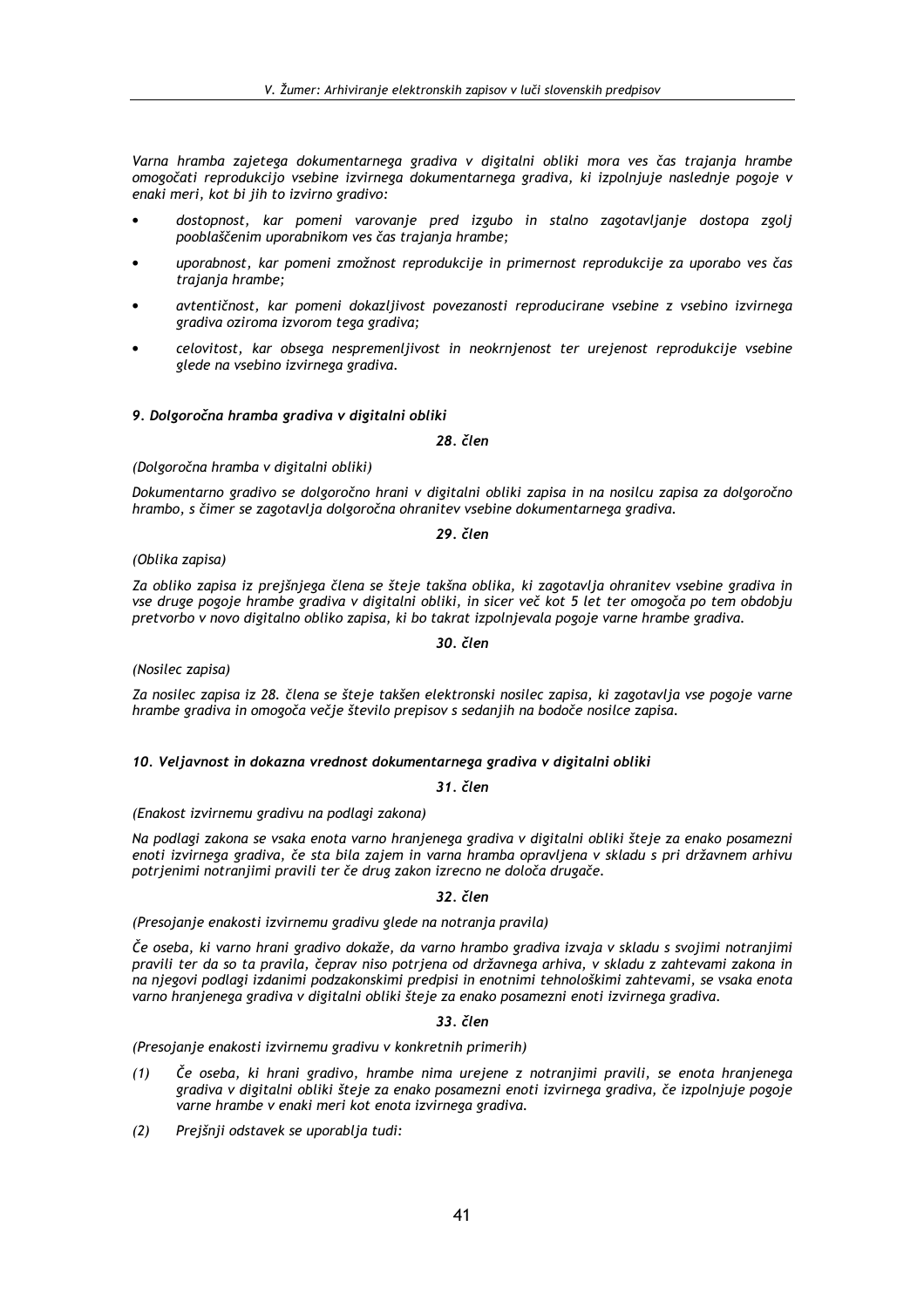- v primeru hrambe v skladu z od nadzornega organa potrjenimi notranjimi pravili, če gre za primer, ki ga pravila ne urejajo;
- v primeru, da oseba, ki hrani gradivo, ima notrania pravila, vendar v konkretnem primeru hrambe teh pravil ni spoštovala.

# **III. ARHIVSKO GRADIVO**

# 1. Arhivsko gradivo in njegova hramba

35. člen

(Hramba arhivskega gradiva)

- Javno arhivsko gradivo ne glede na obliko ali nosilec zapisa prevzemajo v hrambo izključno  $(1)$ pristojni arhivi.
- $(2)$ Arhivsko gradivo v fizični obliki se trajno in strokovno neoporečno hrani v ustreznih prostorih in opremi, v ustreznih klimatskih pogojih, zavarovano pred vlomom, požarom, vodo, biološkimi, kemičnimi, fizikalnimi in drugimi škodljivimi vplivi (materialno varstvo).
- Hramba arhivskega gradiva v digitalni obliki je dovoljena samo kot dolgoročna hramba zajetega  $(3)$ gradiva v skladu s strokovnimi navodili pristojnega arhiva.
- Vlada Republike Slovenije predpiše podrobnejše pogoje hrambe arhivskega gradiva.  $(4)$

36. člen

# (Poročanie pristoinemu arhivu)

Na zahtevo pristojnega arhiva mora oseba, ki v digitalni obliki hrani zasebno arhivsko gradivo ali do izročitve pristojnemu arhivu javno arhivsko gradivo, poročati o načinu in postopkih hrambe. Poročilo mora vsebovati predvsem naslednje podatke:

- podatke o uporabljeni opremi in storitvah,
- podatke o uporabljenih oblikah in nosilcih zapisa,
- podatke o zagotavljanju trajne dostopnosti podatkov,
- podatke o načrtovanih in izvedenih pretvorbah v drugo obliko zapisa ali prepisih na drug nosilec zapisa.
- podatke o ukrepih za zagotavljanje celovitosti, avtentičnosti in uporabnosti gradiva,
- podatke o drugih pomembnih dejavnikih hrambe gradiva.

## 58 člen

## (Državna informacijsko-komunikacijska infrastruktura)

- Državni arhiv skupaj z organom, pristojnim za informatizacijo uprave, zagotavlja informacijsko  $(1)$ komunikacijsko infrastrukturo za hrambo arhivskega gradiva v digitalni obliki in povezovanje arhivov v enoten informacijski sistem.
- Za odločanje o dostopu do arhivskega gradiva po 66. členu tega zakona imajo pristojni arhivi  $(2)$ pravico vpogleda v podatke oziroma povezovanja informacijskega sistema arhivov s centralnim registrom prebivalstva, matičnim registrom, poslovnim in sodnim registrom.
- Državni arhiv in organ, pristojen za informatizacijo uprave, lahko na podlagi javnega naročila po  $(3)$ omejenem postopku določita usposobljene ponudnike opreme in storitev za dolgoročno hrambo dokumentarnega gradiva v digitalni obliki, ki edini lahko izvajajo storitve glede varstva dokumentarnega gradiva javnopravnih oseb.
- Pristojni arhiv lahko organom in drugim osebam, ki hranijo arhivsko gradivo, dovoli hrambo  $(4)$ arhivskega gradiva na njihovi infrastrukturi tudi po roku za predajo arhivskega gradiva pristojnemu arhivu.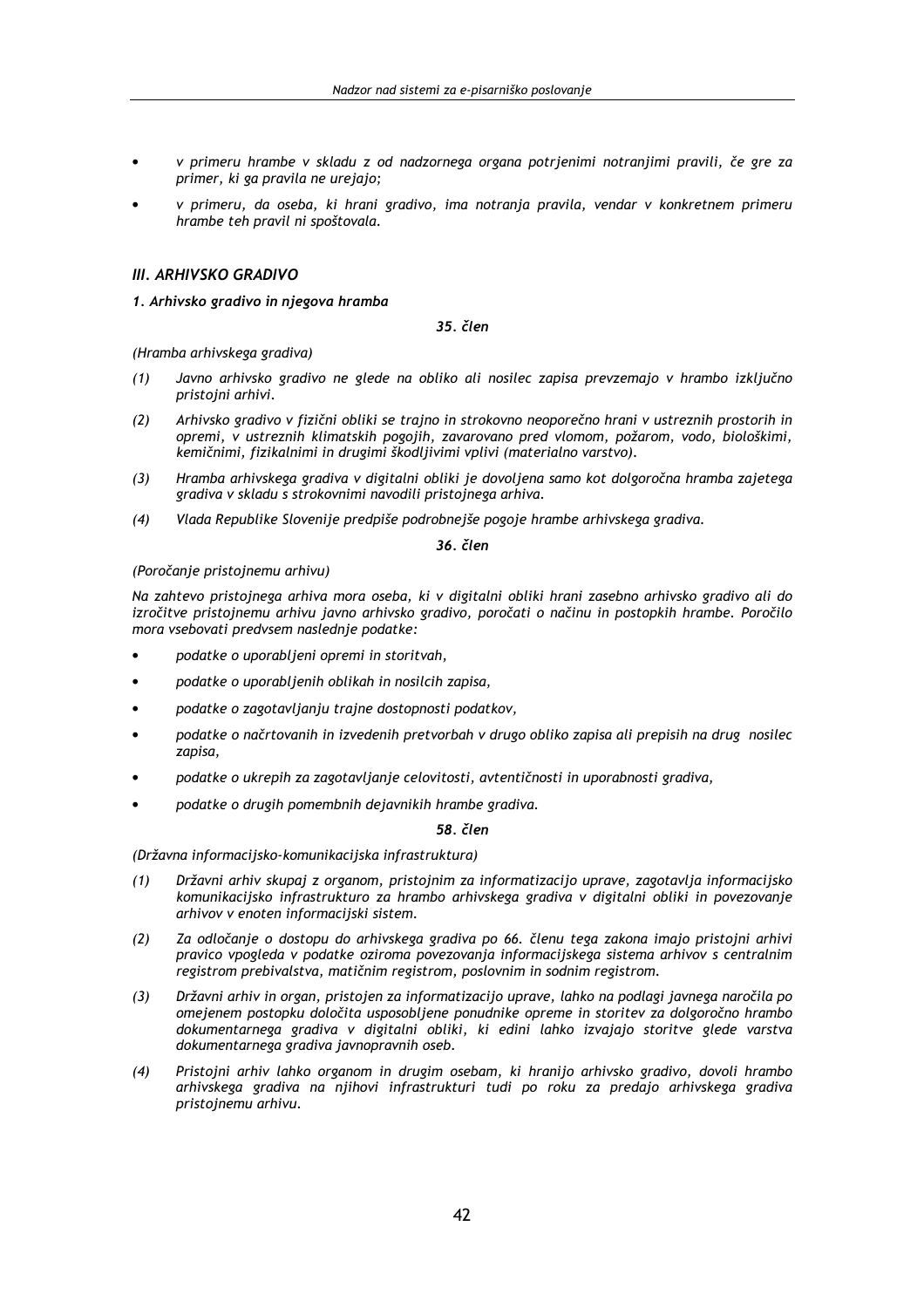# V. ZAGOTAVLJANJE INFRASTRUKTURE IN STORITEV

# 1. Strojna in programska oprema

# 69. člen

## (Stroina in programska oprema)

Strojna oziroma programska oprema za zajem oziroma hrambo gradiva v digitalni obliki je vsaka strojna oziroma programska oprema, katere namen je v celoti ali delno omogočiti zajem ali hrambo gradiva v digitalni obliki ter s tem povezana opravila.

# 70. člen

# (Splošni pogoji)

Vlada Republike Slovenije predpiše splošne pogoje, ki jih mora izpolnjevati:

- programska in strojna oprema za zajem gradiva v digitalni obliki (sam zajem, pretvorba ob zajemu, nadzor zajema, evidentiranje zajema itd.);
- programska in strojna oprema za hrambo gradiva v digitalni obliki (način hrambe, zagotavljanje varnosti gradiva pred uničenjem, zagotavljanje neprekinjenega poslovanja, zagotavljanje varnosti dostopa, prepis oziroma pretvorba gradiva, ohranjanje dokazljivosti avtentičnosti in celovitosti, evidentiranje vseh dogodkov med hrambo oziroma v zvezi s hrambo itd.);
- programska in strojna oprema za spremljevalne storitve hrambe gradiva v digitalni obliki (uničenje, poizvedovanje in analiziranje gradiva itd.).

## 71 člen

# (Ponudnik opreme)

Za ponudnika strojne in programske opreme za hrambo gradiva v digitalni obliki šteje vsaka oseba, ki drugim osebam odplačno ali neodplačno omogoči uporabo strojne ali programske opreme za zajem oziroma hrambo gradiva v digitalni obliki.

## 2 Storitve brambe

72. člen

(Splošni pogoji)

Vlada Republike Slovenije predpiše splošne pogoje hrambe gradiva v digitalni obliki in posebne pogoje za specifično gradivo s posameznih področij (npr. javne evidence, slikovno gradivo, prostorski podatki).

# 73. člen

## (Ponudnik storitve hrambe dokumentarnega gradiva)

Za ponudnika storitve hrambe dokumentarnega gradiva v digitalni obliki šteje vsaka oseba, ki drugim osebam odplačno ali neodplačno omogoči hrambo dokumentarnega gradiva v digitalni obliki na svoji infrastrukturi.

# 3. Spremljevalne storitve

# 74. člen

## (Spremljevalne storitve)

- $(1)$ Spremljevalne storitve so storitve, ki so povezane z zajemom ali hrambo gradiva v digitalni obliki, vendar ne predstavljajo ponudbe opreme za zajem ali hrambo in tudi ne storitev hrambe.
- Vlada Republike Slovenije podrobneje določi spremljevalne storitve (npr. zajem gradiva,  $(2)$ odbiranie gradiva, uničevanie gradiva).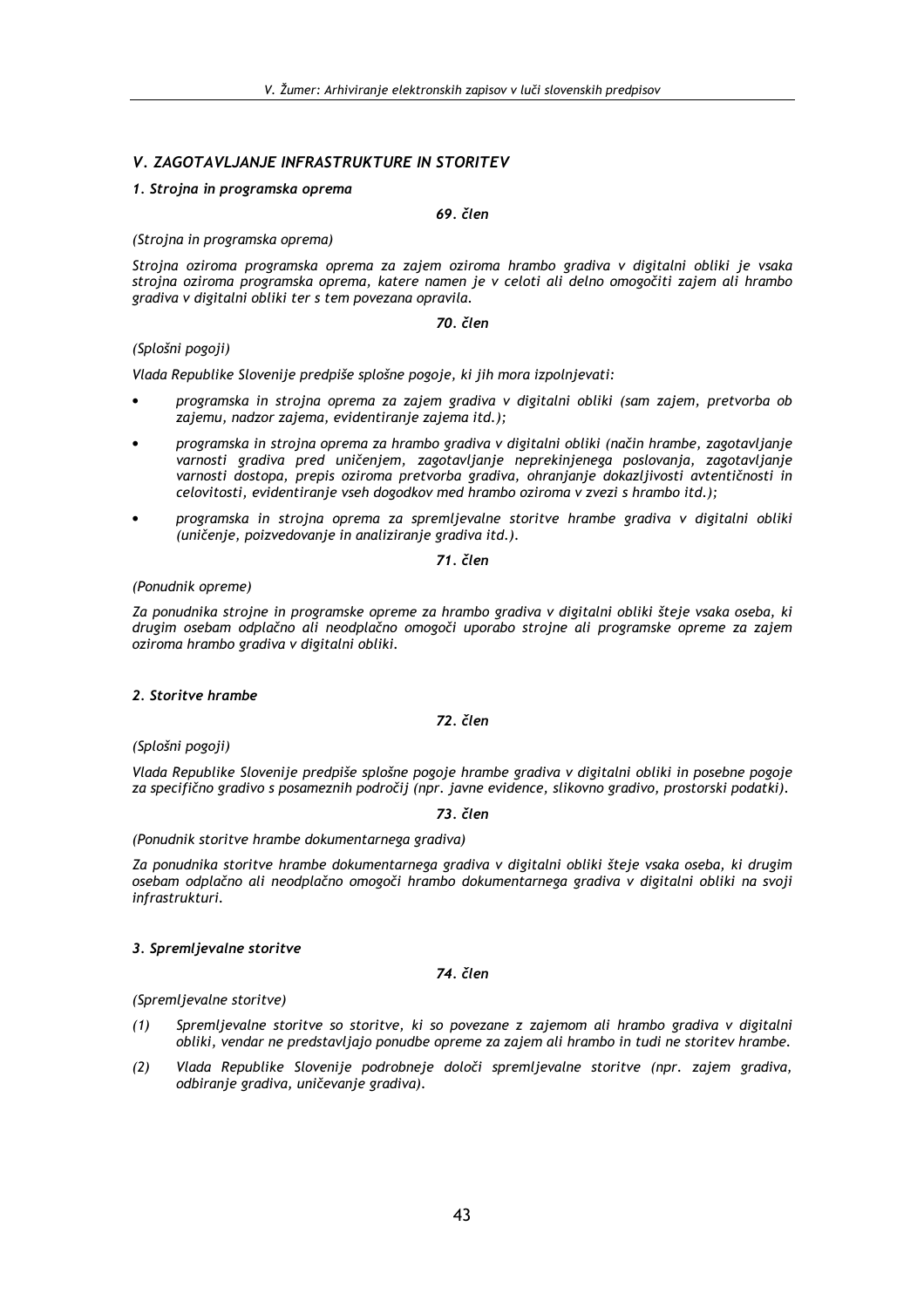# (Splošni pogoji)

Vlada Republike Slovenije predpiše splošne pogoje opravljanja storitev ter posebne pogoje za specifične storitve v zvezi z gradivom s posameznih področij.

# 76. člen

# (Ponudnik spremljevalnih storitev)

Za ponudnika spremljevalnih storitev glede zajema ali hrambe gradiva v digitalni obliki se šteje vsaka oseba, ki za druge osebe odplačno ali neodplačno opravlja takšne storitve.

## 3. Nadzor, ki ga izvaja državni arhiv

## 83. člen

## (Potrditev notranjih pravil)

Državni arhiv na zahtevo pregleda predložena notranja pravila in o njihovi skladnosti z zakonom in na njegovi podlagi izdanimi podzakonskimi predpisi in enotnimi tehnološkimi zahtevami ter pravili stroke izda odločbo, s katero pravila potrdi ali pravil ne potrdi.

### 84. člen

### (Register potrjenih notranjih pravil)

- Državni arhiv vodi javno spletno in brezplačno dostopen register potrjenih notranjih pravil, ki  $(1)$ obsega osnovne podatke o potrjenih notranjih pravilih (subjekt, naziv notranjih pravil, veljavnost pravil, datum in številko odločbe o potrditvi).
- Če predlagatelj ali predlagateljica (v nadaljevanju predlagatelj) tako zahteva, državni arhiv  $(2)$ potrjena pravila javno objavi in v registru potrjenih notranjih pravil označi ta pravila kot potrjena notranja pravila, ki jih lahko prevzamejo tudi druge osebe.

### 85. člen

### (Registracija ponudnikov opreme in storitev)

- $(1)$ Za opravljanje dejavnosti dobave opreme ali izvajanja storitev na področju zajema in hrambe gradiva v digitalni obliki ne potrebujemo posebnega dovoljenja.
- $(2)$ Ponudnik opreme in storitev mora svojo dejavnost prijaviti državnemu arhivu najmanj 8 dni pred začetkom opravljanja dejavnosti. Državni arhiv na podlagi prijave preveri popolnost prijave in z upravno odločbo odredi vpis ponudnika v register ponudnikov.
- Nadzor nad delovanjem registriranih ponudnikov opreme in storitev ter nad njihovim izvajanjem  $(3)$ določil tega zakona in na njegovi podlagi izdanih podzakonskih predpisov izvaja državni arhiv, ki ima pri tem nadzoru inšpekcijska pooblastila.

### 86. člen

(Register ponudnikov opreme in storitev)

- Državni arhiv vodi javno spletno in brezplačno dostopen register ponudnikov opreme in storitev,  $(1)$ ki obsega osnovne podatke o ponudnikih opreme in storitev (firma oziroma naziv, sedež in kontaktni podatki ponudnika, ponujana storitev oziroma oprema, datum in številko odločbe o registraciji).
- $(2)$ Podatki iz registra se hranijo trajno.

# 87 člen

# (Akreditacija opreme in storitev)

Ponudnik opreme in storitev lahko za opremo ali storitve, ki iih ponuja drugim osebam, pridobi akreditacijo pri državnem arhivu.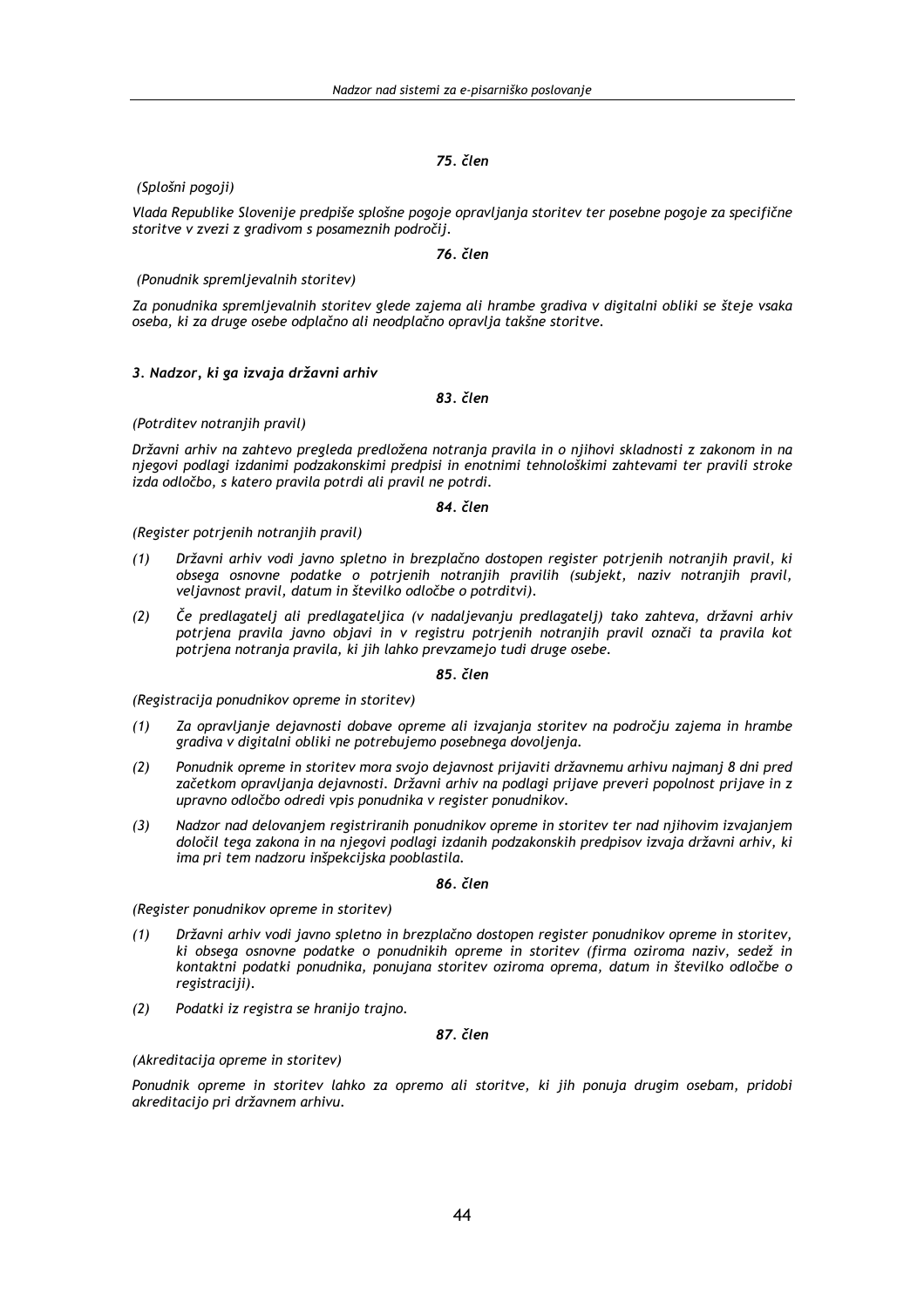# (Akreditacija)

- Državni arhiv na podlagi zahteve za akreditacijo preveri ponudnikovo izpolnjevanje predpisanih  $(1)$ pogojev in v primeru izpolnjevanja vseh pogojev z upravno odločbo odredi vpis ponudnikove opreme ali storitev v register akreditirane opreme in storitev.
- $(2)$ Samo ponudnik opreme ali storitev, ki so vpisane v register akreditirane opreme ali storitev, lahko pri svojem poslovanju in nastopu na trgu uporablja naziv ponudnika akreditirane opreme oziroma storitev.

### 89. člen

# (Akreditacijski nadzor)

- $(1)$ Glede preveriania dejavnosti ponudnikov akreditirane opreme in storitev ima državni arhiv glede izvajanja veljavnih predpisov, enotnih tehnoloških zahtev in priporočil državnega arhiva za akreditirano opremo in storitve inšpekcijska pooblastila.
- Če akreditacijski nadzor pokaže neizpolnjevanje veljavnih predpisov, enotnih tehnoloških zahtev  $(2)$ in priporočil nadzornega organa za akreditirano opremo in storitve, akreditacijski organ z upravno odločbo odredi izbris ponudnikove opreme in storitev iz registra akreditirane opreme in storitev.

## 96. člen

# (Vladne uredbe)

Vlada Republike Slovenije podrobneje predpiše:

- pogoje in način hrambe dokumentarnega gradiva v fizični obliki;  $\mathbf{1}$ .
- 2. pogoje in način zanesljive pretvorbe v digitalno obliko za dolgoročno hrambo;
- 3. pogoje in način hrambe dokumentarnega gradiva v digitalni obliki;
- obvezno vsebino ter način sprejema in izvajanja notranjih pravil oseb, ki hranijo dokumentarno 4. gradivo v digitalni obliki;
- obseg in način posredovania arhivskega gradiva v svetovni splet iz 62. člena tega zakona: 5
- $\epsilon$ splošne pogoje za opremo in storitve iz 70., 72. in 75. člena tega zakona:
- vsebino in način vodenja ter postopek vpisa v register potrjenih notranjih pravil, register 7. ponudnikov opreme in storitev ter register akreditiranih ponudnikov opreme in storitev;
- 8. vrste in oblike evidenc arhivskega gradiva ter osnove za strokovno obdelavo in izdelavo pripomočkov za uporabo arhivskega gradiva, ter evidence javnih simbolov;
- 9. osnove za odbiranje in izročanje javnega arhivskega gradiva arhivu;
- 10. osnove za ravnanje z zasebnim arhivskim gradivom;
- nujne ukrepe in nosilce zavarovanja in hrambe arhivskega gradiva v primerih vojnega ali 11. izrednega stanja ali naravnih nesreč;
- $12.$ druga vprašanja iz tega zakona.

## 99. člen

(Pristojnosti državnega arhiva)

- Državni arhiv sprejme program varstva arhivskega gradiva.  $(1)$
- Državni arhiv sprejme enotne tehnološke zahteve, ki podrobneje opredelijo poslovne,  $(2)$ organizacijske in tehnološke pogoje za izpolnjevanje tega zakona in na njegovi podlagi izdanih podzakonskih predpisov.
- $(3)$ Državni arhiv spreime zahteve za akreditirano opremo in storitve, s katerimi vsem registriranim ponudnikom opreme in storitev priporoča, ponudnikom akreditirane opreme in storitev pa naloži zanesljivejše opravljanje dejavnosti.